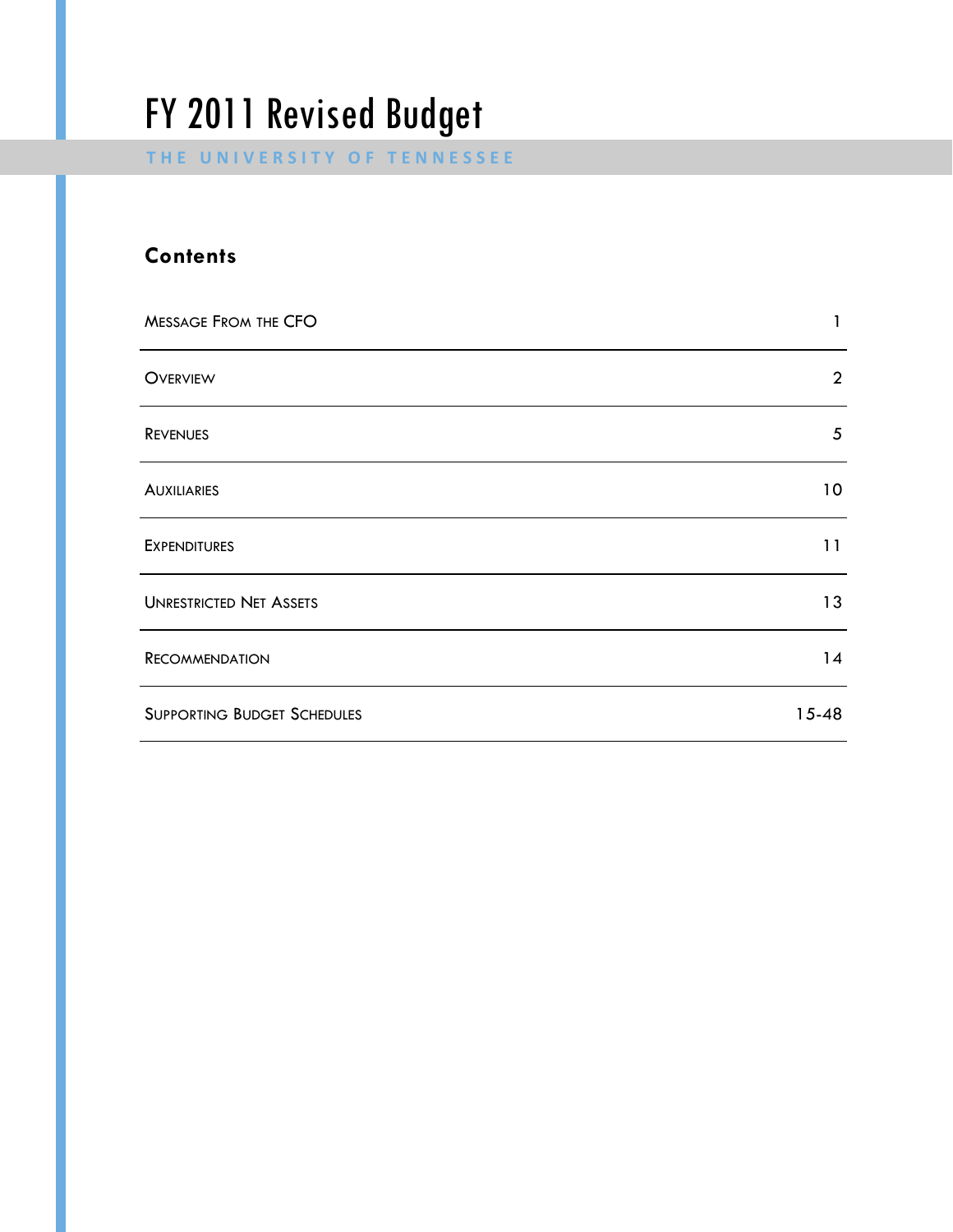

## *Message from the CFO*

The FY2011 revised operating budget reflects operating plans and financial projections as of October 31, 2010. The University develops a revised budget each fiscal year to adjust to the following changes that occur during the year after the original budget is adopted in June:

- 1. The university's original budget is developed before the end of the previous fiscal year and uses *budgeted* net assets as its starting point. The revised budget uses *actual* net assets as its starting point.
- 2. State appropriations are adjusted in September, requiring minor adjustments in most years.
- 3. Other adjustments may be needed if there are material changes to operating plans, organizational structure, revenue projections or fixed costs.

Revised total revenues are \$1.93 billion, a 1.4% increase over the original budget. Revised expenses total \$1.94 billion, a 3.2% increase. These revisions include all current funds: unrestricted educational and general (E&G) funds, restricted E&G funds, and auxiliary funds. Unrestricted E&G funds finance the University's core recurring operations and account for the major changes between the FY2011 original and revised budgets.

The original budget includes an 8.5% student fee increase for the Chattanooga, Knoxville, and Martin campuses. The revised unrestricted E&G budget includes a 9.0% increase as approved by the University's Board of Trustees at their June 24, 2010 meeting. This and minor adjustments to enrollment projections pushed revised tuition and fees up \$3.1 million (0.7%).

Revised state appropriations are \$14.5 million above original budget, but most of this change reflects reporting adjustments rather than real changes in funding. ARRA appropriations reported in FY2011 E&G budgets increased by \$15.6 million due to reallocations among unrestricted, capital and restricted fund budgets. These reallocations affected how budgets are presented without changing the University's overall bottom line.

The state's final appropriations bill, passed subsequent to the Board's June 2010 meeting,

resulted in net appropriations reductions of \$1.1 million. The proposed 3% employee bonus was eliminated, but much of the funding returned as Maintenance of Effort (MOE) funds. FY2011 ARRA funding was eliminated and most of it was replaced with regular non‐recurring appropriations. Claims and fee waiver adjustments made by the state in the fall are also reflected in the revised appropriations.

The revised budget unrestricted E&G beginning balance is \$39.5 million higher than original budget. These are one‐time funds that were budgeted to be spent in FY2010 that have been carried over to be spent in FY2011. Campuses and institutes are using these along with ARRA funding to upgrade technology in classrooms, fund energy efficiency projects, and address critical maintenance needs, pushing revised budget unrestricted E&G expenses \$47.7 million (3.1%) above original budget.

Revenue and expenditure data for each operating unit is provided in this budget document. Also included is information on athletics and auxiliary budgets. A separate publication containing detailed supporting schedules is available in printed or electronic format.

The University continues to prepare itself for reduced state support in FY2012 and beyond. Non‐recurring stabilization funds have allowed the University to reduce expenses gradually and thoughtfully explore options to reposition operations in the future.

Respectfully,

Lamber M Jammel

Charles M. Peccolo Treasurer & Chief Investment Officer/ Interim Chief Financial Officer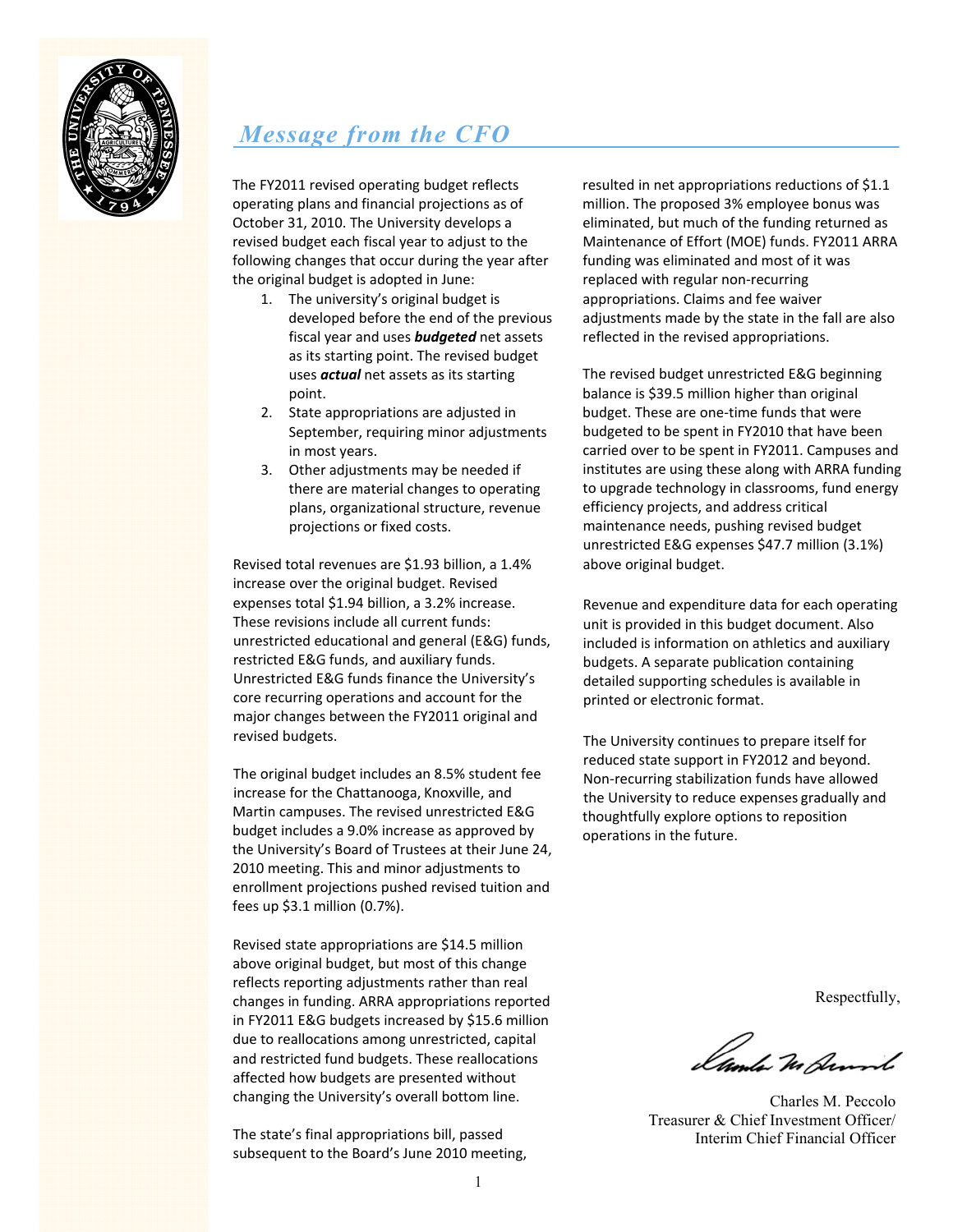"THE FY 2011 EDUCATIONAL AND GENERAL (E&G) AND AUXILIARY ENTERPRISES REVISED BUDGETS ARE BALANCED AND WITHIN AVAILABLE RESOURCES."

| <b>FY 2011 QUICK FACTS</b>    |          |  |
|-------------------------------|----------|--|
| <b>Enrollment (Fall 2010)</b> | 49,597   |  |
| <b>Total Budget</b>           | \$1.931B |  |
| <b>Positions</b>              | 14,476   |  |
| <b>Capital Maintenance</b>    | \$21.1M  |  |

| UNRESTRICTED E & G             |         |  |  |
|--------------------------------|---------|--|--|
| <b>E&amp;G Budget</b>          | \$1.12B |  |  |
| <b>State Appropriations</b>    | \$547M  |  |  |
| St. Appr. as % of Bgt.         | 48.7%   |  |  |
| <b>Tuition &amp; Fees</b>      | \$432M  |  |  |
| Fees as % of Bgt.              | 38.5%   |  |  |
| <b>Salaries &amp; Benefits</b> | \$734M  |  |  |
| Sal. & Ben. % of Exp.          | 61.5%   |  |  |

#### **Overview**

The University of Tennessee FY 2011 Revised Budget revenues total \$1.930 billion: \$1.314 billion in unrestricted E&G and auxiliary operating funds and \$615.6 million in restricted funds. That represents a \$26.2 million, or 1.4 percent, increase from the FY 2011 Original Budget. The increase of \$13.9 million in restricted funds reflects increases of grants , contracts, and gifts at UT Martin, UT Agriculture Experiment Station, UT Extension, and UTHSC College of Medicine. Unrestricted E&G state appropriations increased \$14.5 million due primarily to a \$13.0 adjustment of actual FY10 ARRA carryovers from estimated. Tuition increased as a result of the additional .5% increase approved by the Board of Trustees. Changes in unrestricted and restricted revenues are detailed later in this document.

Unrestricted E&G revenues total \$1.123 billion, a \$12.3 million, or a 1.1 percent, increase over the FY 2011 Original Budget.

| <b>E&amp;G REVENUES</b> (millions) | <b>ORIGINAL</b> |           | <b>REVISED</b> |           | <b>CHANGE</b> |         |
|------------------------------------|-----------------|-----------|----------------|-----------|---------------|---------|
| <b>Tuition &amp; Fees</b>          |                 | 429.3     |                | 432.4     | \$3.1         | 0.7%    |
| <b>State Appropriations</b>        |                 | 532.8     |                | 547.4     | 14.5          | 2.7%    |
| <b>Other Revenues</b>              |                 | 149.0     |                | 143.6     | $-5.3$        | $-3.6%$ |
| <b>Total E&amp;G Revenues</b>      |                 | \$1,111.1 |                | \$1,123.4 | \$12.3        | 1.1%    |

#### **Unrestricted E&G Revenues Summary**

Amounts are in millions and may not add due to rounding

As detailed later in this document, the major changes in unrestricted E&G revenues are:

| $\bullet$ | <b>Tuition and Fees</b>               | 3.1 M                 |
|-----------|---------------------------------------|-----------------------|
| $\bullet$ | <b>State Appropriations</b>           | \$14.5 <sub>M</sub>   |
|           | Recurring (Base) Adjustments          | $-2.9M$<br>Ś.         |
|           | Non-Recurring                         | 60.2 M<br>S.          |
|           | <b>ARRA Funds</b>                     | $$-42.8$ M            |
| $\bullet$ | <b>Other Revenues</b>                 | $$ -5.3M$             |
|           | Grants & Contracts                    | Ś.<br>- 5.5 M         |
|           | Sales & Services                      | Ś<br>0.3 <sub>M</sub> |
|           | Gifts and Miscellaneous Other Sources | $-0.1$ M              |

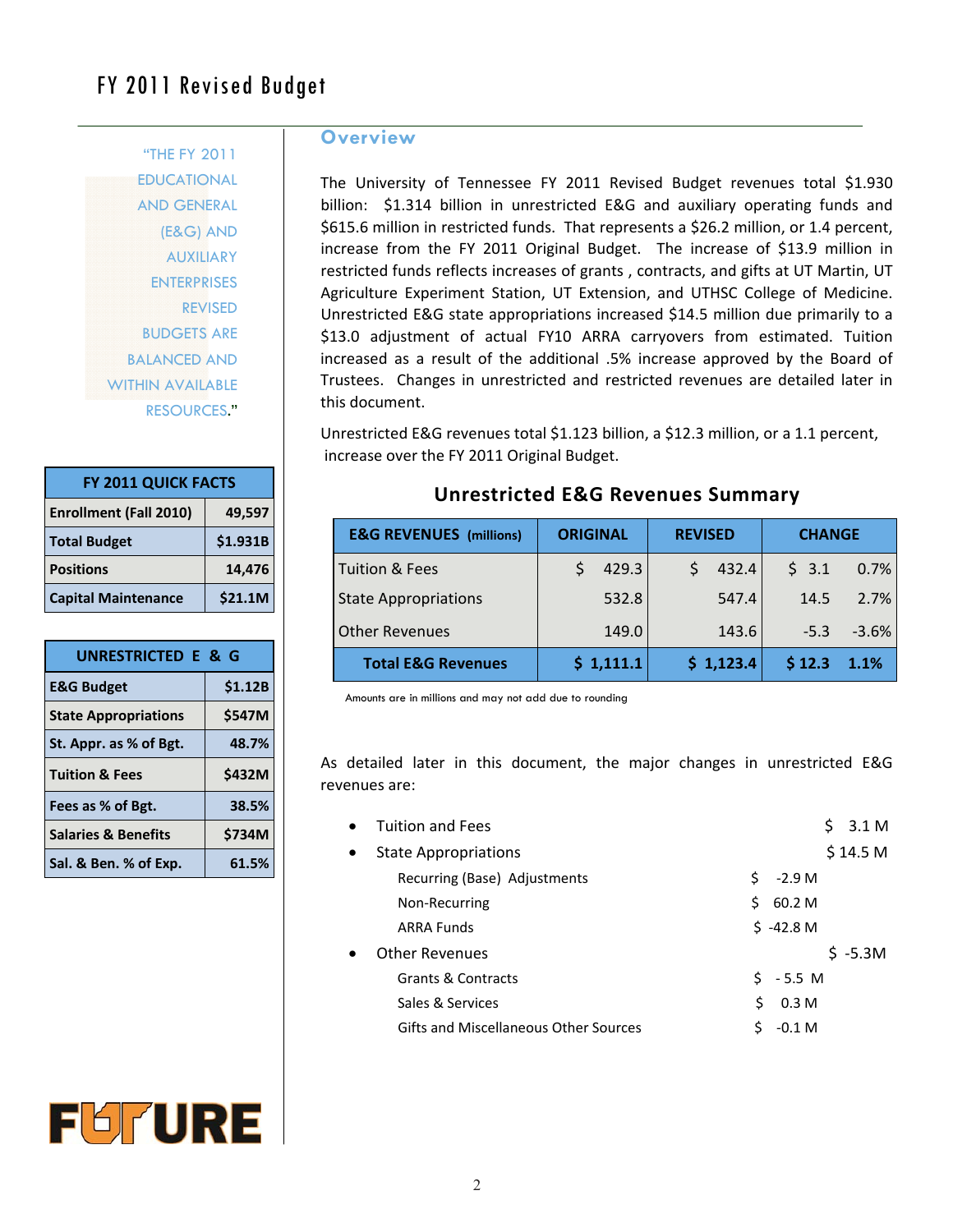### **Overview Continued**

#### **State Appropriations With ARRA and Other Non‐Recurring Funds**

| <b>STATE APPROPRIATIONS</b>      | <b>FY 2009</b>       |               | FY 2010 ACTUAL |    | <b>FY11 REVISED</b> | <b>FY 2012 PROJECTED</b> |
|----------------------------------|----------------------|---------------|----------------|----|---------------------|--------------------------|
| <b>Recurring</b>                 |                      |               |                |    |                     |                          |
| <b>State Appropriations</b>      | \$<br>505,777,100    |               | \$487,987,100  | \$ | 423,452,500         | \$<br>400,662,200        |
| <b>Other Adjustments</b>         | 2,724,000            |               | 1,066,600      |    | 1,365,700           |                          |
| <b>Operating Funds Reduction</b> | (20, 514, 000)       |               | (65,601,200)   |    | (24, 156, 000)      |                          |
| <b>Total Recurring</b>           | \$<br>487,987,100    |               | \$423,452,500  | \$ | 400,662,200         | \$<br>400,662,200        |
| <b>Non-Recurring</b>             |                      |               |                |    |                     |                          |
| <b>Other Adjustments</b>         | \$<br>4,506,000      | $\frac{1}{2}$ | 2,264,800      | \$ | 3,692,400           | \$<br>864,200            |
| Mid-year Rescission              | (17,000,000)         |               |                |    |                     |                          |
| UTK-ORNL Grad. Program           |                      |               |                |    | 6,200,000           |                          |
| One-time Non-recurring           |                      |               | 23,587,700     |    | 99,832,500          |                          |
| <b>ARRA Funds</b>                |                      |               | 44,350,976     |    | 36,985,267          |                          |
| <b>Total Non-Recurring</b>       | \$<br>(12, 494, 000) | \$            | 70,203,476     | \$ | 146,710,167         | \$<br>864,200            |
| <b>Total Appropriations</b>      | \$<br>475,493,100    | \$.           | 493,655,976    | S. | 547,372,367         | 401,526,400              |

In the FY 2011 Original Budget, \$13.1 million of ARRA funds was allocated to plant fund capital maintenance projects. For the revised budget, this amount was reduced by \$3.1 million. ARRA funds shown in the above table do not include plant funds.

The graph below depicts reduction in base funding and the impact of non-recurring state appropriations. The state replaced \$58.9 million of FY 2011 ARRA funding with one‐time non‐recurring state funds.



#### **State Appropriations—Base vs. Non-Recurring (in millions)**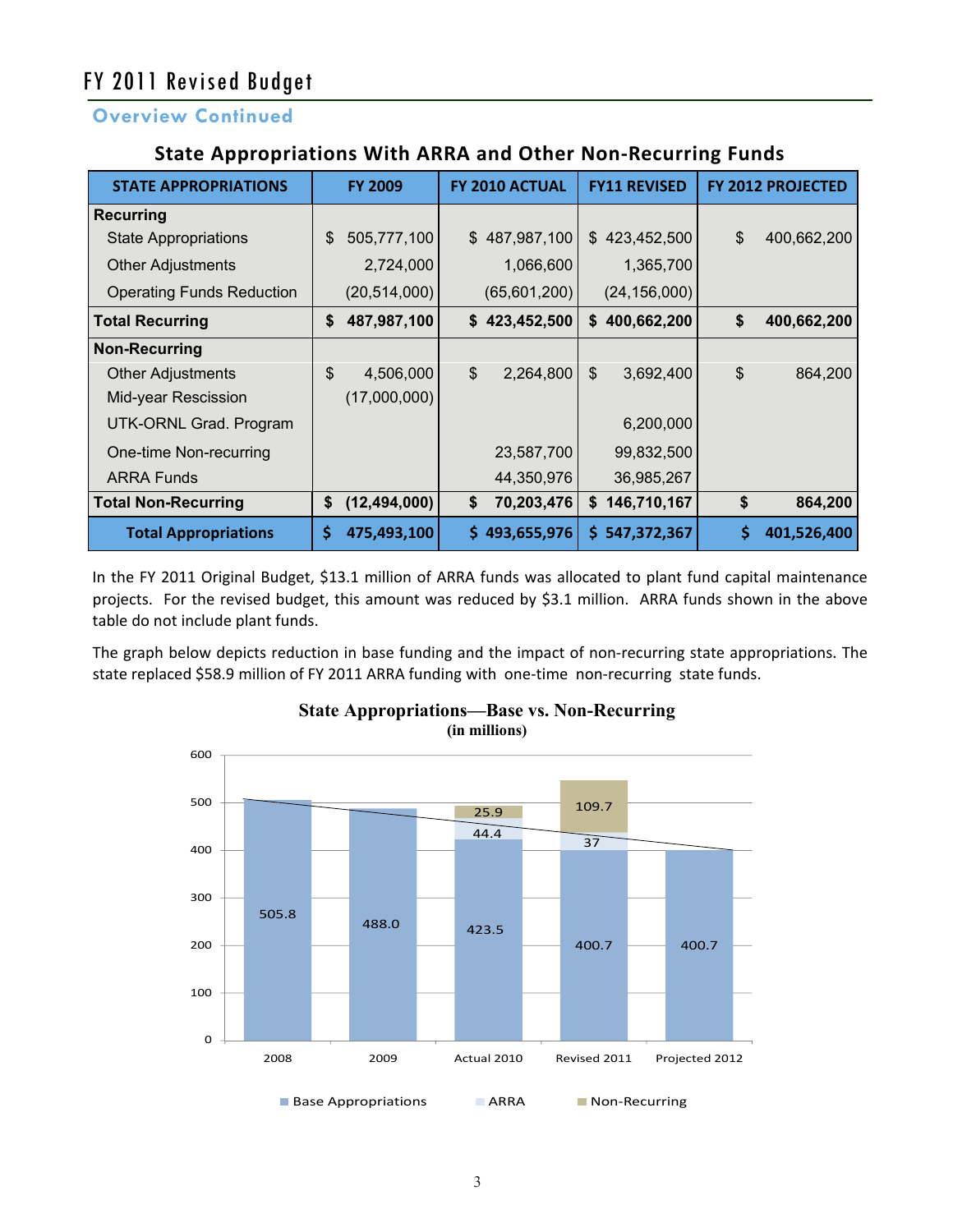#### **Overview Continued**

The revised FY 2011 budget for unrestricted E&G expenditures and transfers, including ARRA carryover from FY 2010, is \$1.166 billion, a \$39.2 million, or 3.5 percent increase over the original FY 2011 budget. The following chart shows the revised FY 2011 budget compared to the original FY 2011 budget by functional category.

| <b>FUNCTIONAL CATEGORY</b>            | <b>ORIGINAL</b> | <b>REVISED</b> | <b>CHANGE</b> |       |
|---------------------------------------|-----------------|----------------|---------------|-------|
| Instruction                           | \$<br>465.9     | \$<br>470.0    | \$<br>4.1     | 0.8%  |
| Research                              | 74.8            | 94.1           | 19.3          | 25.8% |
| <b>Public Service</b>                 | 69.0            | 75.4           | 6.5           | 9.4%  |
| <b>Academic Support</b>               | 128.4           | 128.3          | $-.1$         | $-1%$ |
| <b>Student Services</b>               | 71.5            | 74.0           | 2.5           | 3.6%  |
| <b>Institutional Support</b>          | 112.6           | 123.6          | 11.0          | 9.7%  |
| Operation & Maintenance of Plant      | 160.9           | 162.9          | 2.0           | 1.3%  |
| <b>Scholarships &amp; Fellowships</b> | 62.5            | 64.9           | 2.4           | 3.9%  |
| <b>Sub-Total E&amp;G Expenditures</b> | \$1,145.6       | \$1,193.2      | \$47.7        | 3.1%  |
| <b>Mandatory Transfers</b>            | 7.2             | 7.2            |               | 0%    |
| Non-Mandatory Transfers               | $-25.7$         | $-34.1$        | $-8.4$        | 32.6% |
| <b>Total E&amp;G Expenditures</b>     | \$1,127.1       | \$1,166.3      | \$39.2        | 3.5%  |

#### **Unrestricted E&G Expenditures By Functional Category**

**(In millions)**

Amounts are in millions and may not add due to rounding

Campuses and institutes are applying the one‐time ARRA and non‐recurring funds toward the support of lecturers and adjunct faculty positions, upgrade of technology in the classrooms, maintenance of facilities, energy efficiency projects, and other initiatives enabling the University to position itself for the future during these difficult economic times.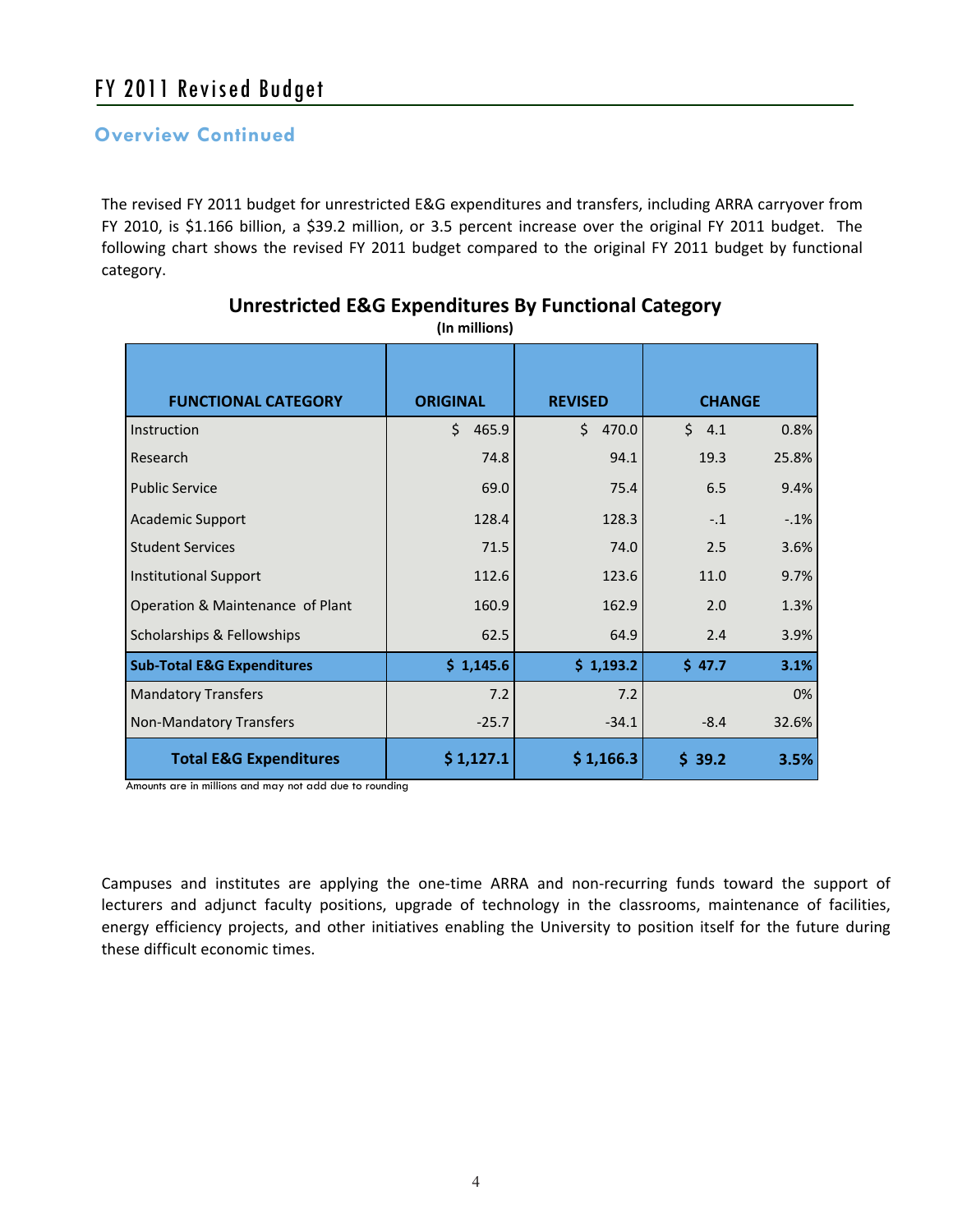#### **Revenue Summary**

State appropriations continue as the largest single source of unrestricted E&G funding, accounting for 48.7 percent of total unrestricted E&G revenues when stimulus funds are included.

The ten-year comparisons illustrate, as shown below, the continuing change between state appropriations and student tuition and fees as funding sources. The result is a greater dependency on tuition and fees.





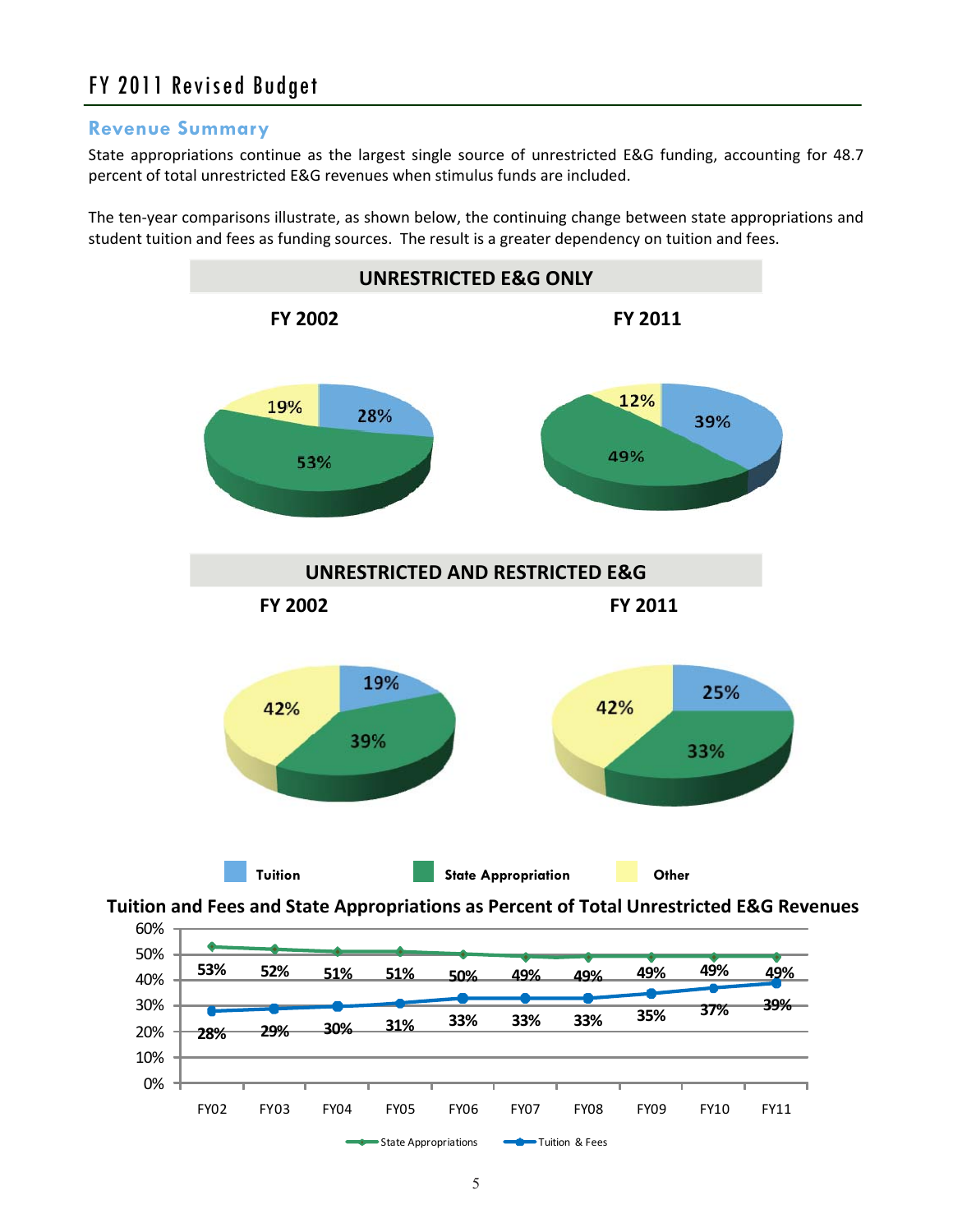#### **Revenue Summary Continued**

The following table shows the change in unrestricted E&G and Auxiliary revenues. The next table shows the change in unrestricted and restricted E&G and Auxiliary revenues.

| <b>REVENUES</b>             | <b>ORIGINAL</b> | <b>REVISED</b> | <b>CHANGE</b>     |
|-----------------------------|-----------------|----------------|-------------------|
| <b>Tuition &amp; Fees</b>   | 429.3<br>\$     | \$<br>432.4    | 0.7%<br>3.1<br>\$ |
| <b>State Appropriations</b> | 532.8           | 547.4          | 2.7%<br>14.5      |
| <b>Other Revenues</b>       | 149.0           | 143.7          | $-3.6%$<br>$-5.3$ |
| <b>Sub-Total E&amp;G</b>    | \$1,111.1       | \$1,123.4      | 1.1%<br>\$12.3    |
| <b>Auxiliaries</b>          | 190.8           | 190.8          | 0.0%<br>$\Omega$  |
| <b>Total Revenues</b>       | 1,301.9         | \$1,314.2      | .9%<br>12.3       |

### **Unrestricted Revenues Summary**

Revenues are rounded to millions and may not add due to the rounding

The overall net increase in E&G unrestricted funds of \$12.3 million is primarily due to increased state appropriations of \$14.5 million and a \$3.1 million increase in tuition and student fees. The decrease of \$5.3 million in other revenues is mostly due to the UTHSC College of Medicine \$5.6 million Erlanger contract that was reclassified from unrestricted to restricted funds .

| <b>REVENUES</b>             | <b>ORIGINAL</b> | <b>REVISED</b> | <b>CHANGE</b> |        |
|-----------------------------|-----------------|----------------|---------------|--------|
| <b>Tuition &amp; Fees</b>   | 429.3<br>\$     | 432.4<br>\$    | \$<br>3.1     | 0.7%   |
| <b>State Appropriations</b> | 554.5           | 572.1          | 17.6          | 3.1%   |
| <b>Other Revenues</b>       | 727.1           | 732.6          | 5.5           | $.7\%$ |
| <b>Sub-Total E&amp;G</b>    | \$1,710.9       | \$1,737.1      | 26.2<br>\$    | 1.5%   |
| <b>Auxiliaries</b>          | 192.8           | 192.8          | 0.0           | 0.0%   |
| <b>Total Revenues</b>       | 1,903.7<br>\$   | \$1,929.9      | 26.2<br>S     | 1.3%   |

### **Unrestricted and Restricted Revenues Summary**

Revenues are rounded to millions and may not add due to the rounding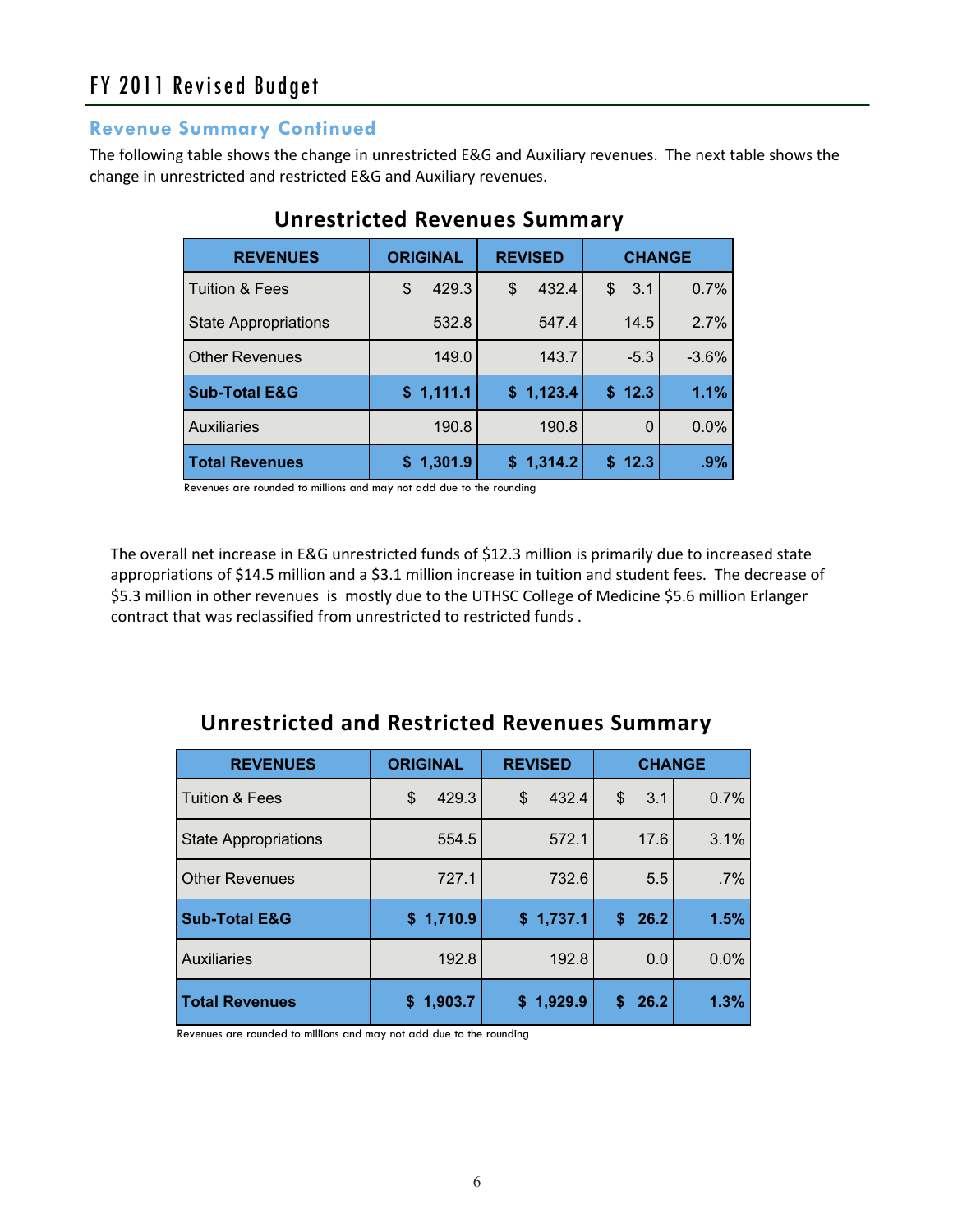#### **State Appropriations**

Unrestricted E&G state appropriations total \$547.4 million, an increase of \$14.5 million, or 2.7 percent, over the FY 2011 Original Budget. The changes are summarized in the table shown below.

| <b>CHANGE IN UNRESTRICTED E&amp;G STATE APPROPRIATIONS</b>   |                    |
|--------------------------------------------------------------|--------------------|
| FY 2011 Original Budget                                      | \$<br>532,826,381  |
| Move 401K \$50 Match to Non-Recurring                        | $-2,838,100$       |
| <b>Claims Adjustment</b>                                     | $-104,800$         |
| <b>Total Recurring Adjustments</b>                           | \$<br>$-2,942,900$ |
| 401K \$50 Match Moved from Recurring                         | 2,838,100          |
| Eliminate 3% Bonus                                           | $-20,023,800$      |
| <b>MOE-Restore Operating Funds</b>                           | 19,038,100         |
| Replace FY11 ARRA with One-time State Non-Recurring<br>Funds | 58,475,500         |
| Net Decrease in ARRA funding                                 | $-42,829,114$      |
| <b>Estimated Fee Waivers Adjustment</b>                      | $-9,900$           |
| <b>Total One-Time Adjustments</b>                            | \$<br>17,488,886   |
| FY 2011 Revised Budget                                       | 547,372,367        |

#### **Detail of the most prominent changes from the FY 11 Original Budget are as follows:**

- $\bullet$  \$20.0 million decrease as a result of the elimination of the 3% salary bonus
- $\bullet$  \$19.0 million increase of additional MOE to restore operating funds
- \$58.5 million increase in one-time non-recurring state appropriations
- $\bullet$  \$42.8 million decrease in ARRA funds as follows:
	- > \$58.9 million decrease in FY11 ARRA funds which the state allocated elsewhere
	- > \$13.0 million increase in FY10 ARRA carryovers based on actual FY10 expenditures
	- > \$3.1 million increase in FY10 ARRA funds due to the re‐budgeting of ARRA funds originally budgeted in plant funds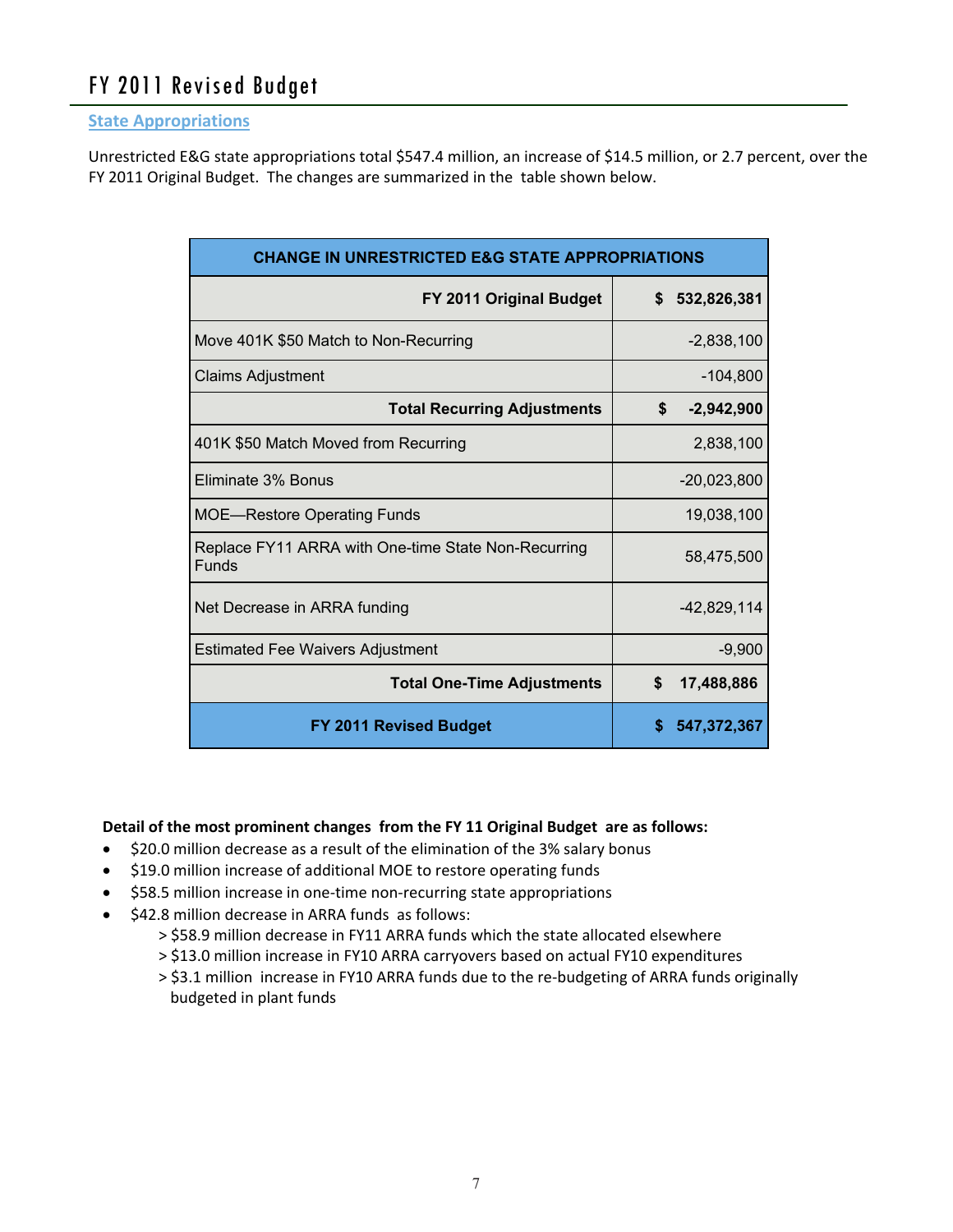#### **Tuition and Fees**

As shown below, tuition and fees revenue totals \$432.4 million, a \$3.1 million, or 0.7 percent, increase over the FY 2011 Original Budget of \$429.3 million.

| <b>TUITION AND FEE REVENUE</b>   | <b>ORIGINAL</b> | <b>REVISED</b> | <b>CHANGE</b> | <b>% CHANGE</b> |
|----------------------------------|-----------------|----------------|---------------|-----------------|
| Tuition                          | \$370,007,965   | \$372,296,771  | \$2,288,806   | 0.6%            |
| Programs and Services Fees       | 32,740,985      | 32,859,451     | 118,466       | 0.4%            |
| <b>Extension Enrollment Fees</b> | 7,820,018       | 7,813,511      | $-6,507$      | $-.01%$         |
| <b>Other Student Fees</b>        | 18,721,295      | 19,387,512     | 666,217       | 3.6%            |
| <b>Total Tuition and Fees</b>    | \$429,290,263   | \$432,357,245  | \$3,066,982   | 0.7%            |

The increase is primarily due to the Board of Trustees approval of a 9.0% increase at UTK, UTC, and UTM. This is a .5% increase from the 8.5% increase originally requested by these academic units. The changes by campus and unit are as follows:

#### **CHATTANOOGA — increases \$ 855,267**

| \$235,882 | Tuition increase from 8.5% to 9%  |  |  |
|-----------|-----------------------------------|--|--|
| 118,466   | New student activity fee accounts |  |  |
| 501,279   | <b>Budget Adjustments:</b>        |  |  |
|           | \$193,000 - application fees      |  |  |
|           | 305,739 - lab fees                |  |  |
|           | 2,540 - music fees                |  |  |

#### **KNOXVILLE — increases \$ 1,680,138**

| \$1,662,500 | Tuition increase from 8.5% to 9%                 |
|-------------|--------------------------------------------------|
| 17,638      | Earth & Planetary Science Lab Fees for Fall 2010 |

#### **MARTIN — increases \$ 665,300**

| \$191,700 | Tuition increase from 8.5% to 9%                          |
|-----------|-----------------------------------------------------------|
| 326,300   | Tuition increase due to increase in enrollment            |
|           | Increase in-state enrollment 128 FTE                      |
|           | Increase out-of-state enrollment 57 FTE                   |
| 147,300   | \$ 30,000 Additional course fees                          |
|           | 117,000 Increase enrollment in Intensive English Language |
|           |                                                           |

#### **SPACE INSTITUTE — no change**

#### **HEALTH SCIENCE CENTER — decreases \$ 6,507**

(\$ 6,507) Adjust tuition estimate for Continuing Education—Dentistry

#### **COLLEGE OF VETERINARY MEDICINE — decrease \$ 127,576**

(\$ 127,576) Change in resident status for four students effective Fall of FY 2011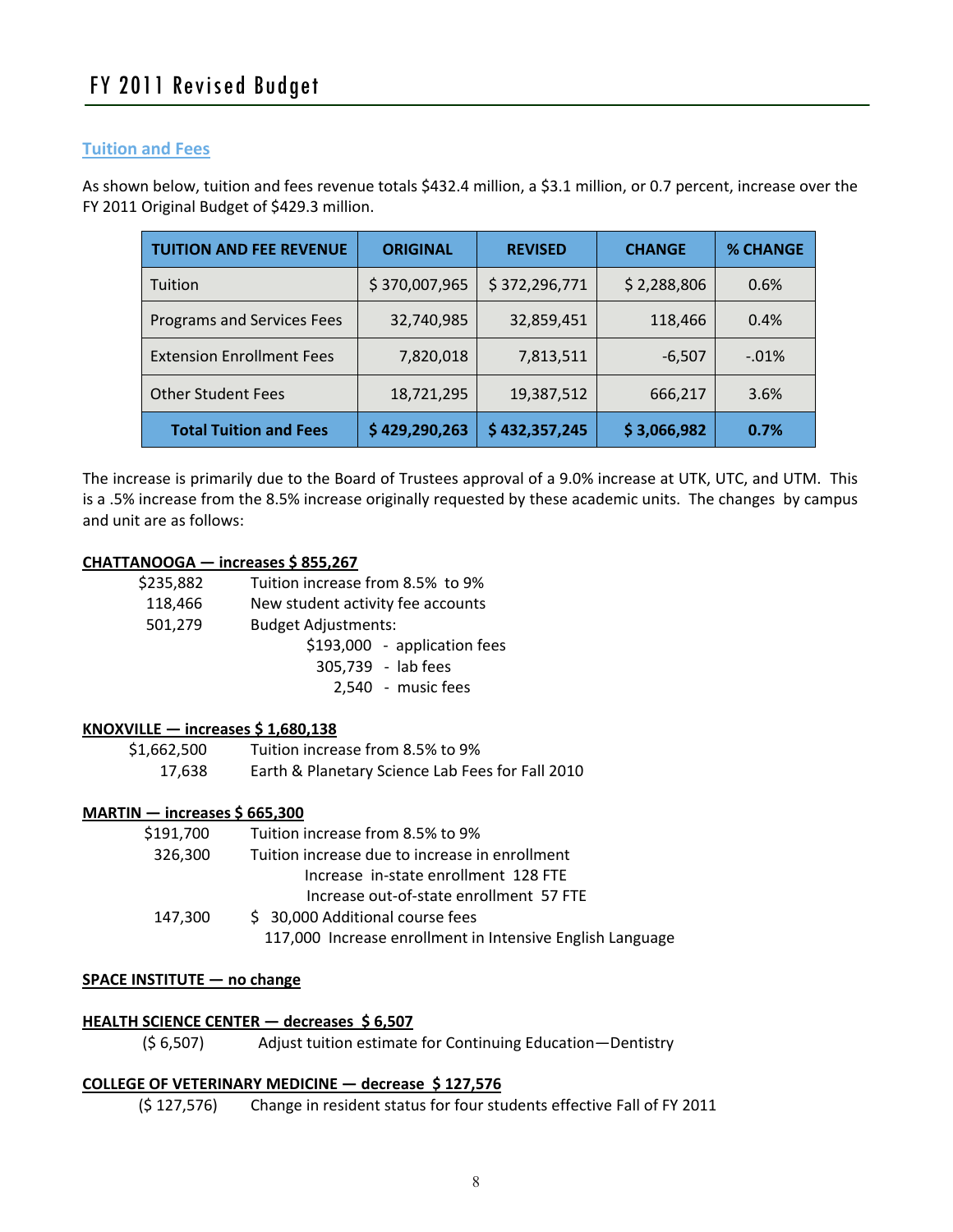#### **Other Revenues**

The \$5.3 million decrease in other revenues includes the following changes:

- \$5,461,684 decrease in **Grants & Contracts** is primarily due to the \$5.6 million UTHSC College of Medicine (COMU) reclassification of a private contract from unrestricted E&G funds to restricted funds. A \$195 thousand increase at UTC reflects budget adjustments for F&A charges in June, July, and August. The \$44.5 thousand decrease at UTHSC Memphis Other Specialized Units (MOSU) is due to an adjustment to F&A re‐ coveries.
- \$278,121 increase in **Sales & Services** reflects current estimates.
- \$134,147 decrease in **Other Sources** is due to Municipal Technical Advisory Service (MTAS) reduced fee revenues from municipalities (training, codes, benchmarking, and publications).

Unrestricted E&G revenues are categorized into six distinct areas, with state appropriations and tuition and fees making up 87 percent, or \$979.8 million. The graph below shows the comparative revenue sources and the trends of those sources over the past four years.



#### **Unrestricted E&G Revenues** *(in millions of dollars)*

■ Tuition & Fees ■ State Appropriations ■ Grants & Contracts ■ Sales & Services ■ Investment Income ■ Other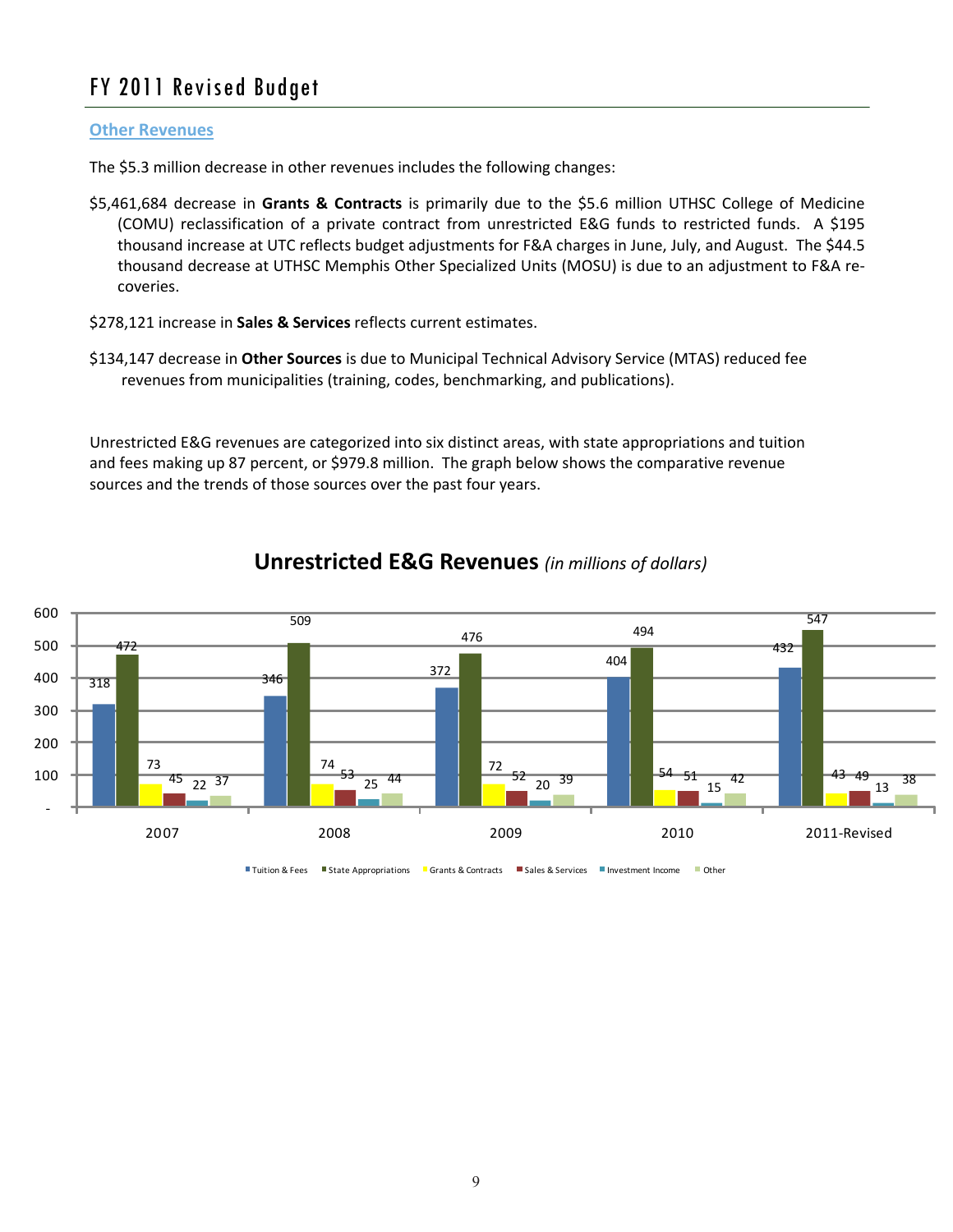#### **Other Revenues Continued**

Fiscal year 2010 and 2011 include ARRA and one-time funds that are non-recurring appropriations. While state appropriations have increased 34.8 percent over the past nine years, the overall increase is 10.9 percent when adjusted for inflation and shows an annual growth rate of less than 1.0%. The graph below illustrates this trend.

#### **Actual Appropriations Dollars Compared to Inflation‐adjusted Dollars** *(in millions)* **(CPI Index, Base Year = 2000)**



#### **Auxiliaries**

The FY 2011 revised budget did not change from the FY 2011 original budget for unrestricted Auxiliary operations. A schedule of auxiliary revenues, expenditures, and transfers is available on page 30.



#### **Auxiliary Revenues ‐ FY 2011 Revised Budget** *(in millions)*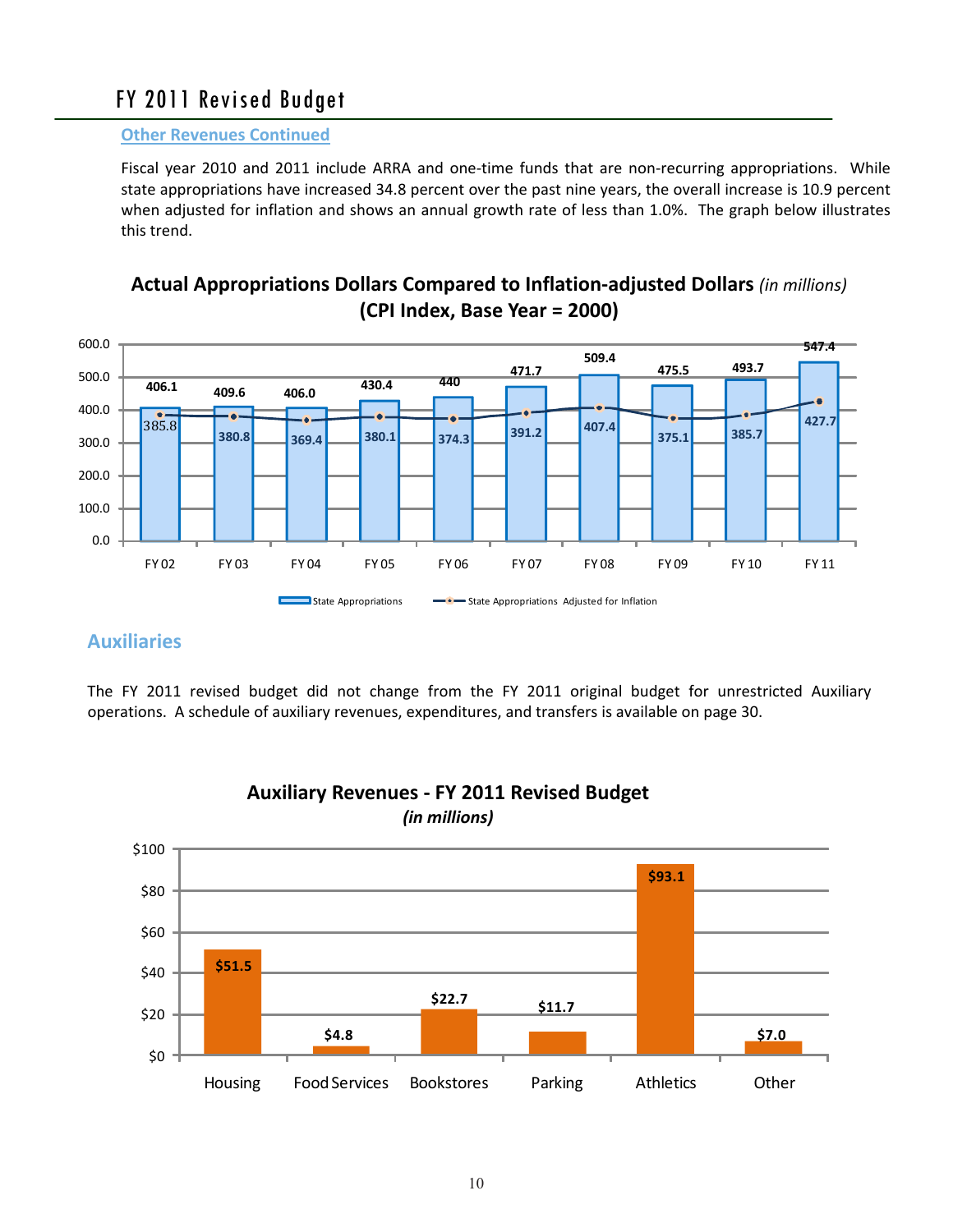### **Expenditures**

The revised FY 2011 unrestricted E&G and Auxiliary expenditures and transfers total \$1.357 billion, a \$39.2 million, or 3.0 percent, increase over the FY 2011 Original Budget. Auxiliary expenditures total \$190.8 million. There was no change from the original FY2011 budget. The E&G portion of expenditures and transfers totals \$1.166 billion, a \$39.2 million, or 3.5 percent, increase over the FY 2011 Original Budget.

| <b>UNRESTRICTED E&amp;G</b><br><b>EXPENDITURES</b> | <b>ORIGINAL</b>       | <b>REVISED</b>        | <b>CHANGE</b>         |         |
|----------------------------------------------------|-----------------------|-----------------------|-----------------------|---------|
| Instruction                                        | $\mathbb{S}$<br>465.9 | $\mathbb{S}$<br>470.0 | $\mathfrak{L}$<br>4.1 | 0.8%    |
| Research                                           | 74.8                  | 94.1                  | 19.3                  | 25.8%   |
| <b>Public Service</b>                              | 69.0                  | 75.4                  | 6.5                   | 9.4%    |
| <b>Academic Support</b>                            | 128.4                 | 128.3                 | $-.1$                 | $-0.1%$ |
| <b>Student Services</b>                            | 71.5                  | 74.0                  | 2.5                   | 3.6%    |
| <b>Institutional Support</b>                       | 112.6                 | 123.6                 | 11.0                  | $9.7\%$ |
| Operation & Maint. of Plant                        | 160.9                 | 162.9                 | 2.0                   | 1.3%    |
| Scholarships & Fellowships                         | 62.5                  | 64.9                  | 2.4                   | 3.9%    |
| <b>Unrestricted E&amp;G Before Transfers</b>       | \$1,145.6             | \$1,193.2             | \$47.7                | 4.2%    |
| <b>Mandatory Transfers</b>                         | 7.2                   | 7.2                   | $\Omega$              | 0.0%    |
| Non-Mandatory Transfers                            | $-25.7$               | $-34.1$               | $-8.4$                | 32.6%   |
| <b>Total Unrestricted E&amp;G</b>                  | \$1,127.1             | \$1,166.3             | \$39.2                | 3.5%    |
| <b>Auxiliaries</b>                                 | 190.8                 | 190.8                 | $\Omega$              | 0.0%    |
| <b>Total Unrestricted Expenditures</b>             | \$1,317.9             | \$1,357.1             | \$39.2                | $3.0\%$ |

The functional distribution of these funds is shown in the table and chart below.

Expenditures are rounded to millions and may not add due to rounding



#### **Unrestricted E&G Expenditures by Function** *(in millions)*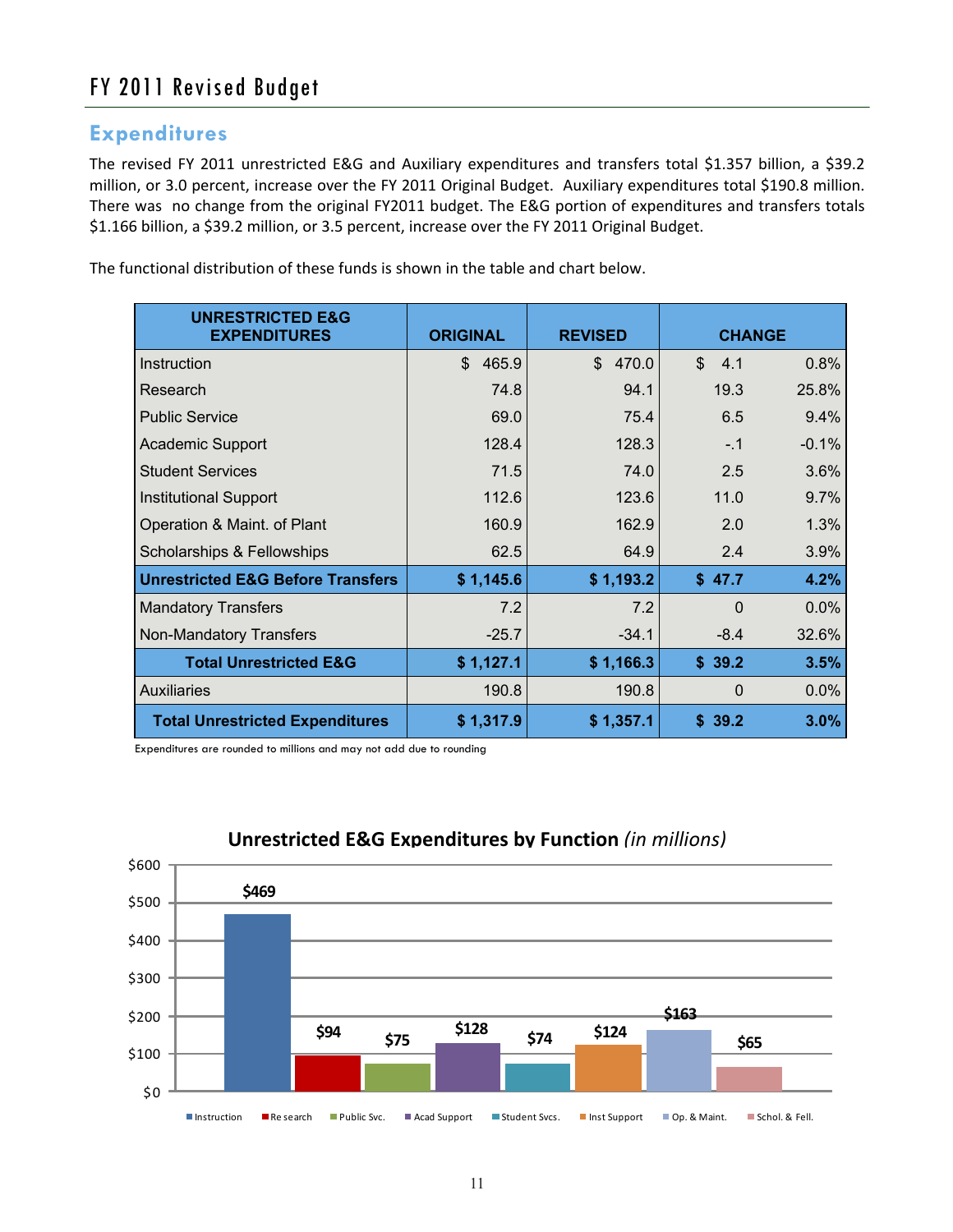#### **Expenditures—continued**

The allocation of ARRA carryovers, reappropriations, and state mandated adjustments are reflected in all functions. The distribution of carryover funds from the fund balance (e.g., encumbrances, reserve for reappropriations, and unallocated funds) increased \$27.0 million from the original FY 2011 budget as follows:

| Encumbrances (carryover funds)         | 55.455       |
|----------------------------------------|--------------|
| Reserve for Reappropriations           | 29,469,051   |
| Unallocated Funds                      | (2,536,266)  |
| <b>Total Fund Balance Distribution</b> | \$26,988,240 |

The \$8.4 million increase in funds transferred in from other funds (e.g., renewal and replacement, unexpended plant, and debt retirement funds) is primarily due to funds carried over from the previous fiscal year and set aside in these funds for redistribution in FY 2011. These funds primarily support faculty startups, academic programs, and ongoing research projects.

The chart below shows expenditures by natural classification for the last five years.



#### **Unrestricted Expenditures by Natural Classification** *(in millions)*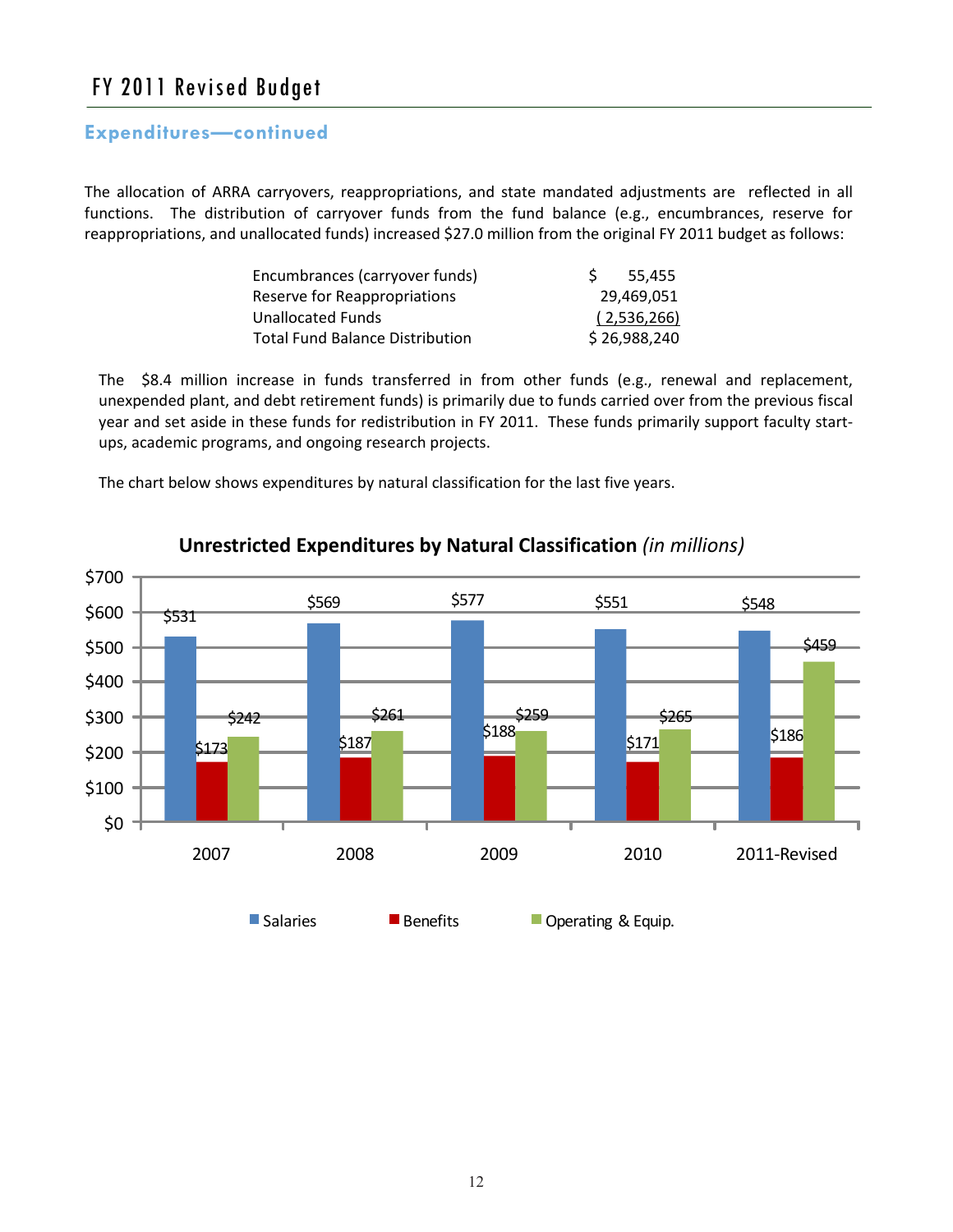

#### **Unrestricted Net Assets**

The University of Tennessee's practice is to maintain 2‐5 percent of unrestricted Educational and General (E&G) expenditures and 3‐5 percent of unrestricted auxiliary enterprise funds in its unallocated fund balance to function as a "rainy day" fund. The fund is needed in case of a downturn in enrollment, a sharp decline in state appropriations, or other situations that cause expenditures to exceed available revenues. This provides short-term funding support while necessary expenditure adjustments are made to bring the budget back into balance.

With the FY 2011 Revised Budget, unrestricted E&G unallocated fund balance projected at June 30, 2011, is \$43.2 million, or 3.7 percent of expenditures, which is within the target range. The unrestricted auxiliary enterprises

unallocated balance is \$6.9 million, or 3.6 percent of expenditures, which is also within the target range. The total unallocated balance projected at June 30, 2011, is \$50.1 million, which is 3.0 percent of expenditures.



#### **FY 2011 Revised Budget Unrestricted Net Assets** *(in millions)*

Encumbrances are funds carried over from the previous fiscal year for purchases and commitments that were not received before the close of the fiscal year. These funds are budgeted in the appropriate expenditure accounts as the items or services are received. Reappropriations are funds reserved for allocation to programs and initiatives in FY 2011 or in subsequent fiscal years. E&G and Auxiliary schedules for Unrestricted Net As‐ sets by campus and unit may be found on pages 20 and 21.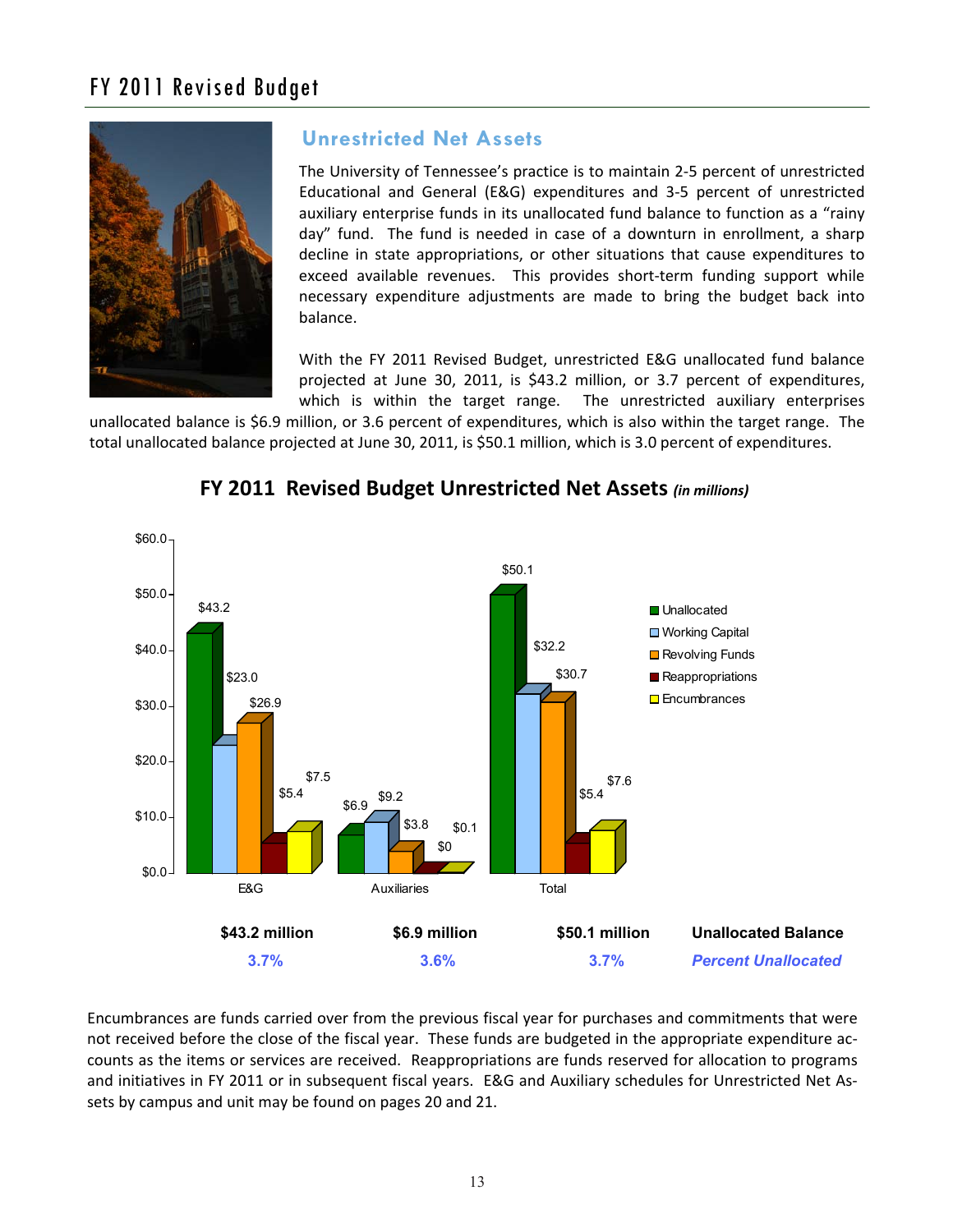#### **Recommendation**

The FY 2011 Educational and General (E&G) and Auxiliary Enterprises revised budgets are balanced and within available resources. The Revised Budget complies with all applicable policies and guidelines. The following action by the Board of Trustees is recommended:

- 1. The FY 2011 Revised Budget be approved with the understanding that if the General Assembly or the Department of Finance and Administration further alters the FY 2011 appropriations or if changes in estimated resources require, the budgets shall be modified accordingly so expenditures will not exceed available resources.
- 2. Authorize the campus, institute, and unit administrations, in response to current and anticipated future budget reductions, to implement mandatory furloughs without pay, reduction of time worked, across‐the‐ board salary reductions and similar salary-related measures during FY 2011, subject to approval by the Executive and Compensation Committee, the President, and the Chief Financial Officer in consultation with the General Counsel and Human Resources.
- 3. Any remaining balance of Net Assets may be considered as a reserve for contingencies to be used for:
	- a. Employing additional staff where enrollments and reorganization requirements warrant;
	- b. Modifying departmental operating budgets where changing conditions during the year require funding adjustments;
	- c. Funding to make salary adjustments for personnel as may be necessary during the year in keeping with state and university salary guidelines;
	- d. Improving physical facilities for academic and research departments as opportunities arise;
	- e. Mandated cost increases; and
	- f. State impoundment of funds or appropriations rescission during the budget year.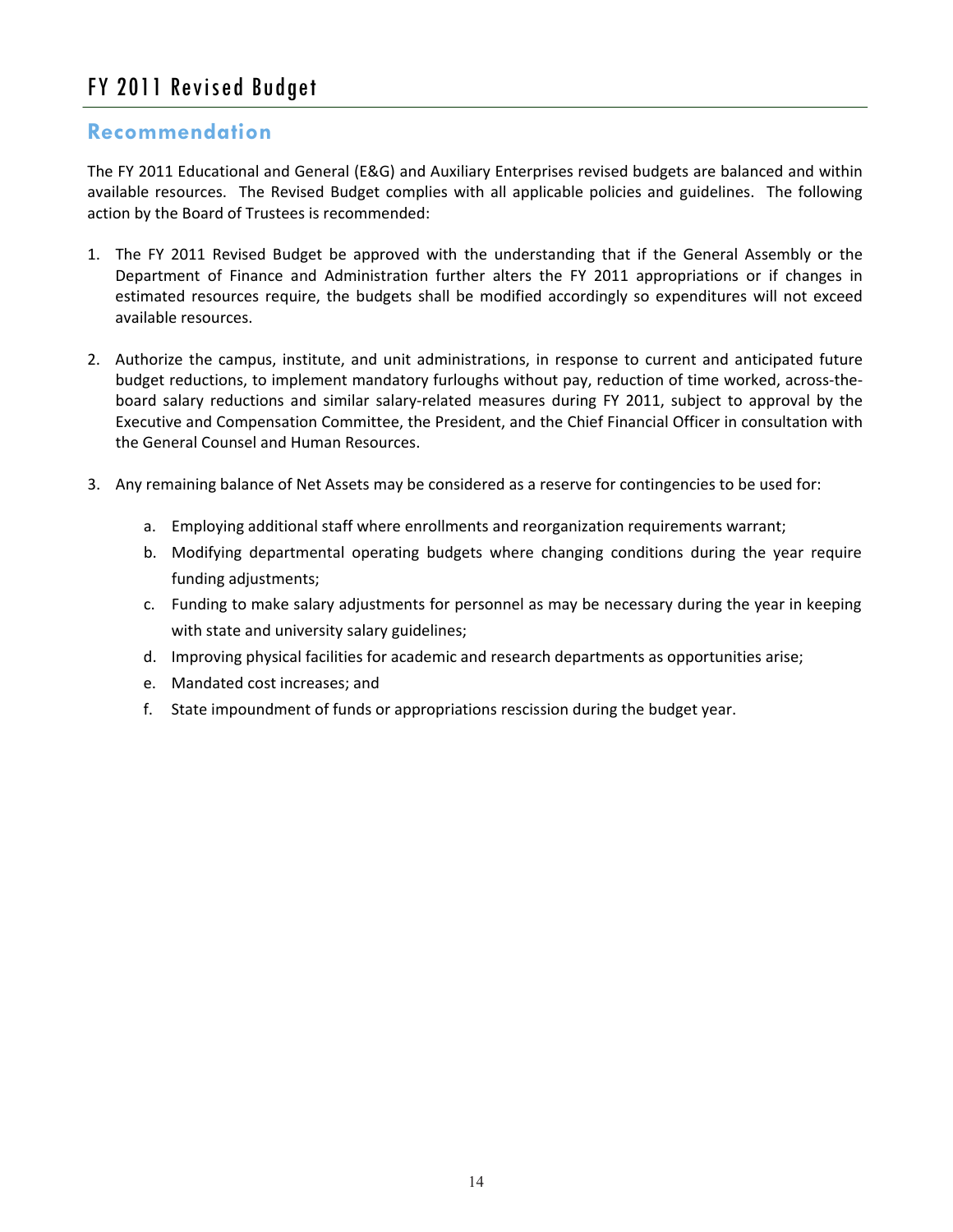## **BUDGET SCHEDULES**

| <b>Unrestricted and Restricted Funds Graphical Presentation</b>    | 16    |
|--------------------------------------------------------------------|-------|
| <b>Unrestricted E&amp;G Funds Graphical Presentation</b>           | 17    |
| <b>State Appropriations Summary</b>                                | 18    |
| <b>State Appropriations Five-Year History</b>                      | 19    |
| <b>E&amp;G Unrestricted Net Assets</b>                             | 20    |
| <b>Auxiliary Unrestricted Net Assets</b>                           | 21    |
| <b>Revised Budget Summary - Unrestricted</b>                       | 22    |
| Revised Budget Summary - Unrestricted and Restricted               | 23    |
| Five-Year Budget Summary Comparison - Unrestricted                 | 24    |
| Five-Year Budget Summary Comparison - Unrestricted and Restricted  | 25    |
| Original to Revised Budget Summary Comparison - Unres. and Res.    | 26    |
| <b>E&amp;G and Auxiliary Natural Classifications Summary</b>       | 27    |
| Original to Revised Budget Comparison - Natural Classifications    | 28    |
| Original to Revised Budget Comparison - Auxiliary Enterprises      | 29    |
| Five-Year Comparison of Athletics Revenues, Expend. and Transfers  | 30    |
| <b>Total University, Campuses, and Institutes Budget Summaries</b> |       |
| <b>Total University</b>                                            | 31    |
| Chattanooga                                                        | 32    |
| <b>Knoxville</b>                                                   | 33    |
| <b>Martin</b>                                                      | 34    |
| <b>Space Institute</b>                                             | 35    |
| <b>Health Science Center</b>                                       | 36-39 |
| <b>Agricultural Units</b>                                          | 40-43 |
| <b>Public Service Units</b>                                        | 44-47 |
| <b>System Administration</b>                                       | 48    |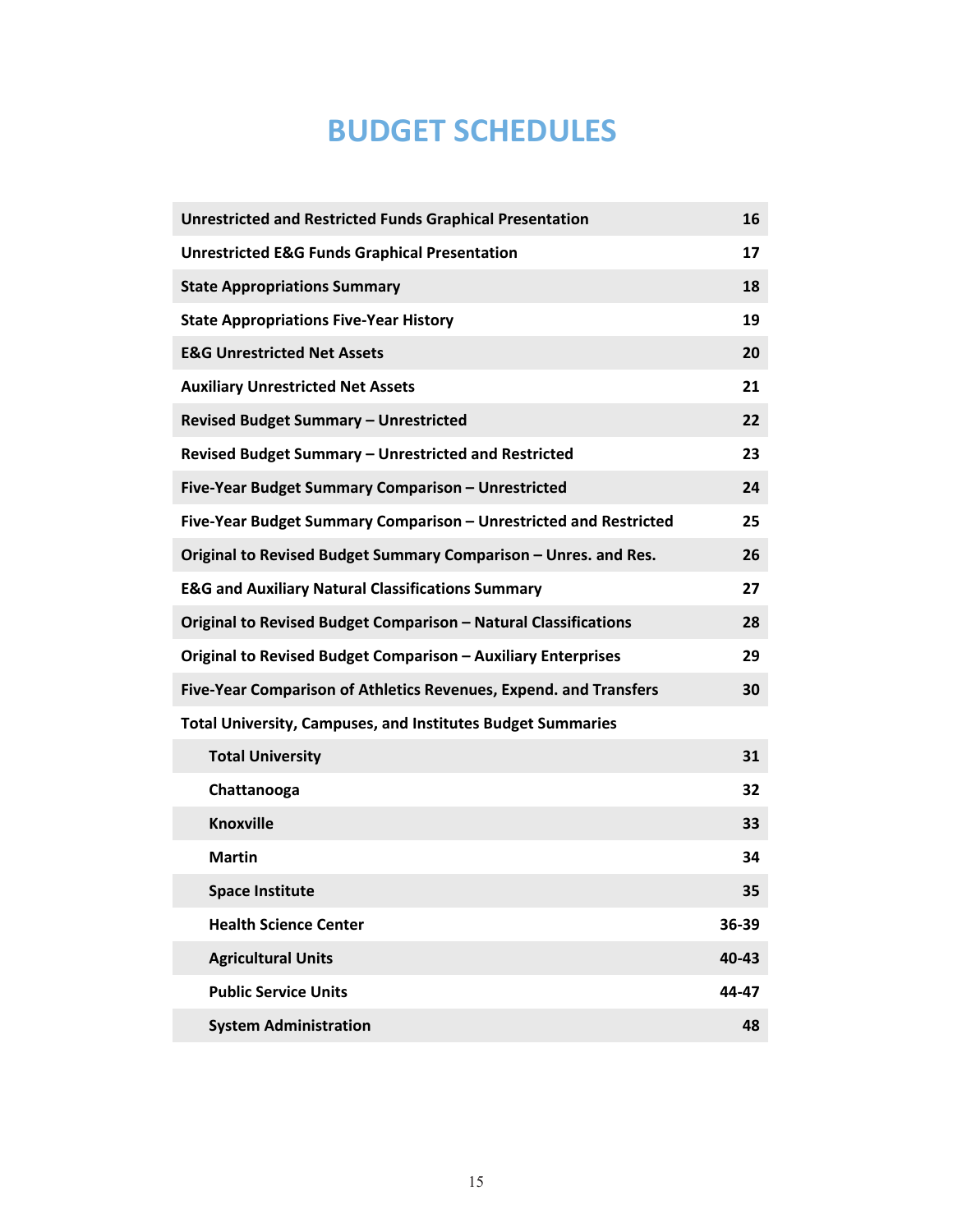| FY 2010-11 Revenues                   |                  |
|---------------------------------------|------------------|
| <b>Unrestricted Funds</b>             | (In Millions)    |
| E & G                                 | \$1,123.4        |
| Auxiliaries                           | <u>190.8</u>     |
| <b>Unrestricted Total</b>             | \$1,314.2        |
| <b>Restricted Funds</b>               |                  |
| E & G                                 | \$613.7          |
| Auxiliaries                           | 1.9              |
| <b>Restricted Total</b>               | \$615.6          |
| <b>TOTAL FUNDS</b>                    | <u>\$1,929.8</u> |
|                                       |                  |
|                                       |                  |
| <b>Fall 2010 Headcount Enrollment</b> |                  |
| Knoxville                             | 27,025           |
| Chattanooga                           | 10,781           |
| Martin                                | 8,467            |
| Space Institute                       | 193              |
| <b>Health Science Center</b>          | 2,795            |
| Veterinary Medicine                   | 336              |
| <b>TOTAL</b>                          | 49,597           |
|                                       |                  |

| <b>October 31, 2010</b> |        |
|-------------------------|--------|
| Faculty                 | 3,977  |
| Administrative          | 836    |
| Professional            | 3,799  |
| Cler/Tech/Maint         | 6,134  |
| TOTAI                   | 14,746 |



**Expenditures**

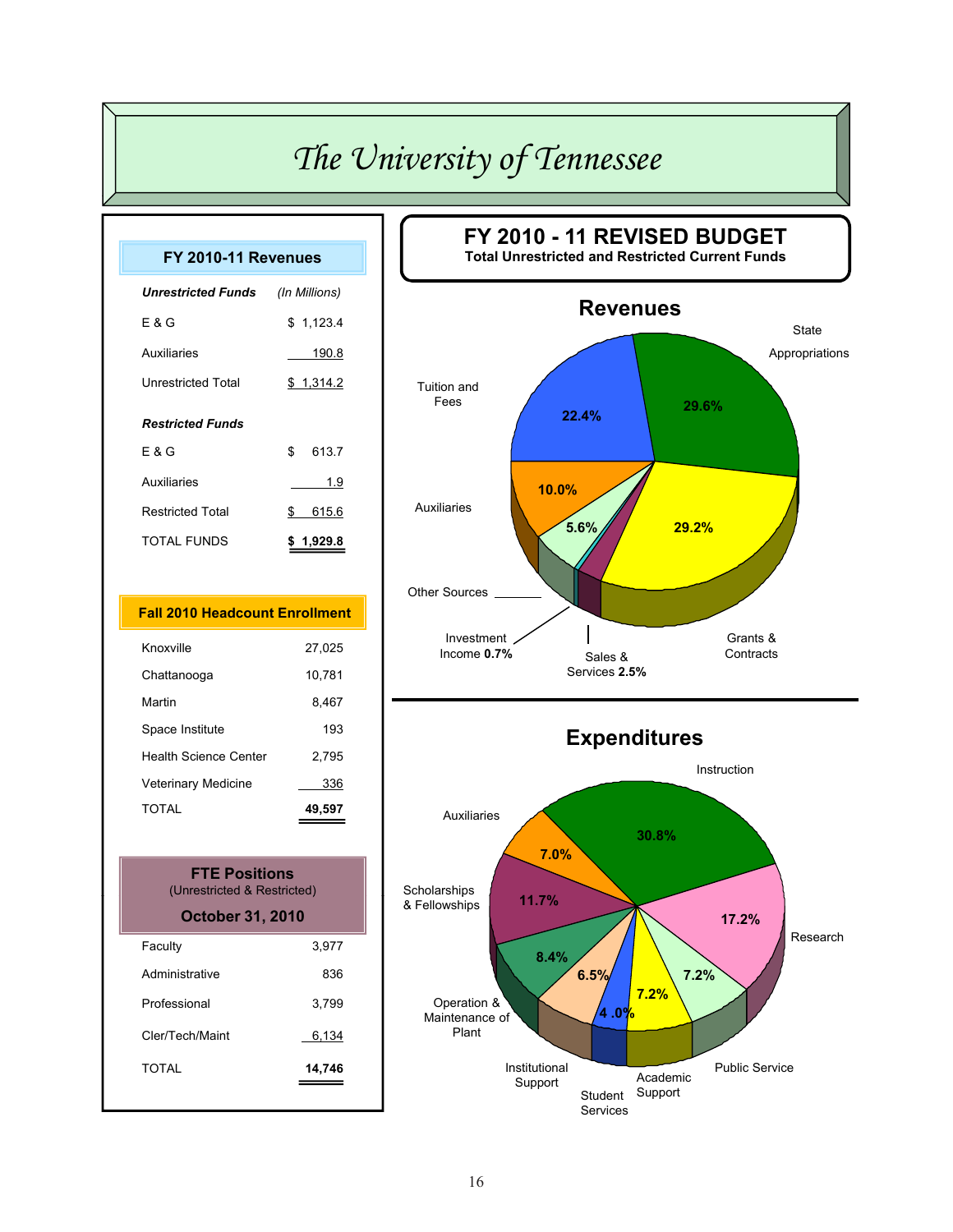| <b>FY 2010 - 11 Revenues</b>                                          |               |
|-----------------------------------------------------------------------|---------------|
|                                                                       |               |
| <b>Unrestricted Funds</b>                                             | (In Millions) |
| <b>E&amp;G</b>                                                        | \$1,123.4     |
| <b>Auxiliaries</b>                                                    | <u> 190.8</u> |
| <b>Unrestricted Total</b>                                             | \$1,314.2     |
| <b>Restricted Funds</b>                                               |               |
| E & G                                                                 | \$ 613.7      |
| Auxiliaries                                                           | 1.9           |
| <b>Restricted Total</b>                                               | \$615.6       |
| <b>TOTAL FUNDS</b>                                                    | \$1,929.8     |
|                                                                       |               |
| <b>Fall 2010 Headcount Enrollment</b>                                 |               |
|                                                                       |               |
| Knoxville                                                             | 27,025        |
| Chattanooga                                                           | 10,781        |
| Martin                                                                | 8,467         |
| Space Institute                                                       | 193           |
| <b>Health Science Center</b>                                          | 2,795         |
| <b>Veterinary Medicine</b>                                            | 336           |
| <b>TOTAL</b>                                                          | 49,597        |
|                                                                       |               |
| <b>FTE Positions</b><br>(Unrestricted E&G)<br><b>October 31, 2010</b> |               |

| Faculty         | 3,045  |
|-----------------|--------|
| Administrative  | 736    |
| Professional    | 1,924  |
| Cler/Tech/Maint | 4.542  |
| <b>TOTAL</b>    | 10,247 |
|                 |        |

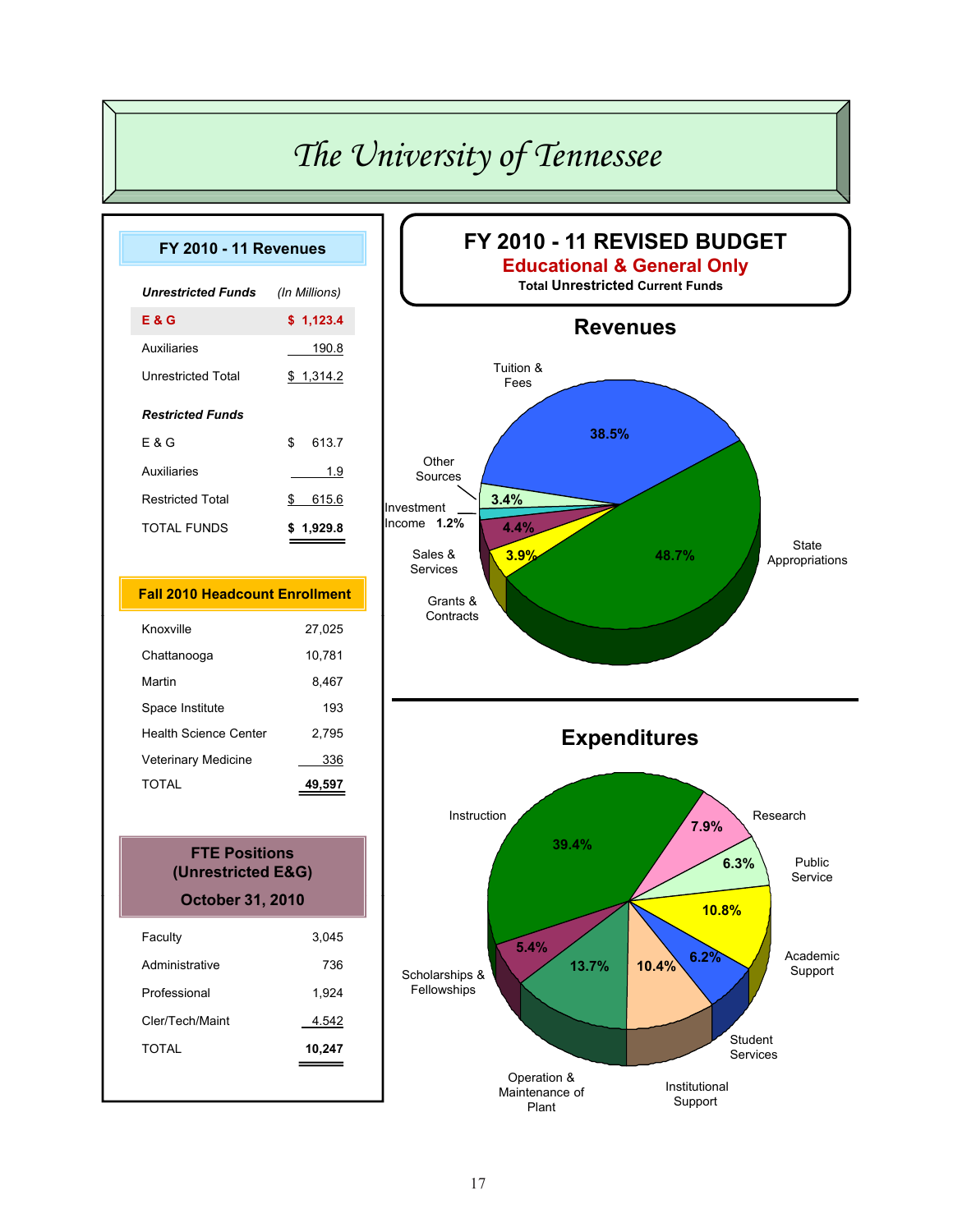## *The University of Tennessee* **FY 2011 State Appropriations Summary**

|                                             |                  |                   |                    | <b>CHANGE</b>              |         |
|---------------------------------------------|------------------|-------------------|--------------------|----------------------------|---------|
|                                             | FY 2010          | FY 2011           | FY 2011            | <b>Original to Revised</b> |         |
|                                             | <b>ACTUAL</b>    | <b>ORIGINAL</b>   | <b>REVISED</b>     | <b>Amount</b>              | %       |
| <b>STATE APPROPRIATIONS</b>                 |                  |                   |                    |                            |         |
| Chattanooga                                 | \$<br>45,088,233 | 43,321,119<br>\$  | \$<br>48,111,367   | \$<br>4,790,248            | 11.1%   |
| Knoxville                                   | 188,283,138      | 215,710,625       | 222,905,305        | 7,194,680                  | 3.3%    |
| Martin                                      | 33,021,818       | 30,244,100        | 34,576,882         | 4,332,782                  | 14.3%   |
| Space Institute                             | 8,210,600        | 8,866,842         | 8,897,500          | 30,658                     | 0.4%    |
| <b>Health Science Center</b>                |                  |                   |                    |                            |         |
| Memphis Other Specialized Units             | 68,450,687       | 79,300,617<br>\$  | \$<br>77, 187, 313 | \$<br>(2, 113, 304)        | $-2.7%$ |
| College of Medicine Units                   | 46,280,784       | 50,649,278        | 50,752,016         | 102,738                    | 0.2%    |
| <b>Family Medicine Units</b>                | 9,929,437        | 11,070,700        | 11,114,963         | 44,263                     | 0.4%    |
| <b>Total Health Science Center</b>          | 124,660,908      | 141,020,595<br>\$ | 139,054,292<br>\$  | \$<br>(1,966,303)          | $-1.4%$ |
| <b>Agricultural Experiment Station</b>      | 26,633,307       | 25,452,100        | 25,430,693         | (21, 407)                  | $-0.1%$ |
| Extension                                   | 31,496,319       | 30,662,800        | 30,899,781         | 236,981                    | 0.8%    |
| <b>Veterinary Medicine</b>                  | 15,873,385       | 17,100,400        | 16,966,615         | (133, 785)                 | $-0.8%$ |
| Institute for Public Service                | 5, 135, 172      | 4,914,800         | 4,896,828          | (17, 972)                  | $-0.4%$ |
| <b>Municipal Technical Advisory Service</b> | 2,794,001        | 2,990,400         | 2,921,599          | (68, 801)                  | $-2.3%$ |
| <b>County Technical Assistance Service</b>  | 1,666,911        | 1,774,600         | 1,703,289          | (71, 311)                  | $-4.0%$ |
| <b>System Administration</b>                | 4,407,700        | 4,409,000         | 4,290,100          | (118,900)                  | $-2.7%$ |
| <b>Sub-total State Appropriations</b>       | 487,271,491      | 526,467,381       | 540,654,251<br>S   | 14,186,870<br>\$           | 2.7%    |
| <b>Access and Diversity Funds</b>           | 6,384,484        | 6,359,000         | 6,718,116          | 359,116                    | 5.6%    |
| <b>Total State Appropriations</b>           | 493,655,975      | 532,826,381       | 547,372,367        | 14,545,986                 | 2.7%    |
|                                             |                  |                   |                    |                            |         |

#### **NOTES:**

**FY 2010 and FY 2011 includes ARRA (American Recovery and Reinvestment Act) federal stimulus funds and MOE (Maintenance of Effort) state matching funds. Appropriations for the Centers of Excellence and Research Initiatives are not included. There are no appropriations for Chairs of Excellence.**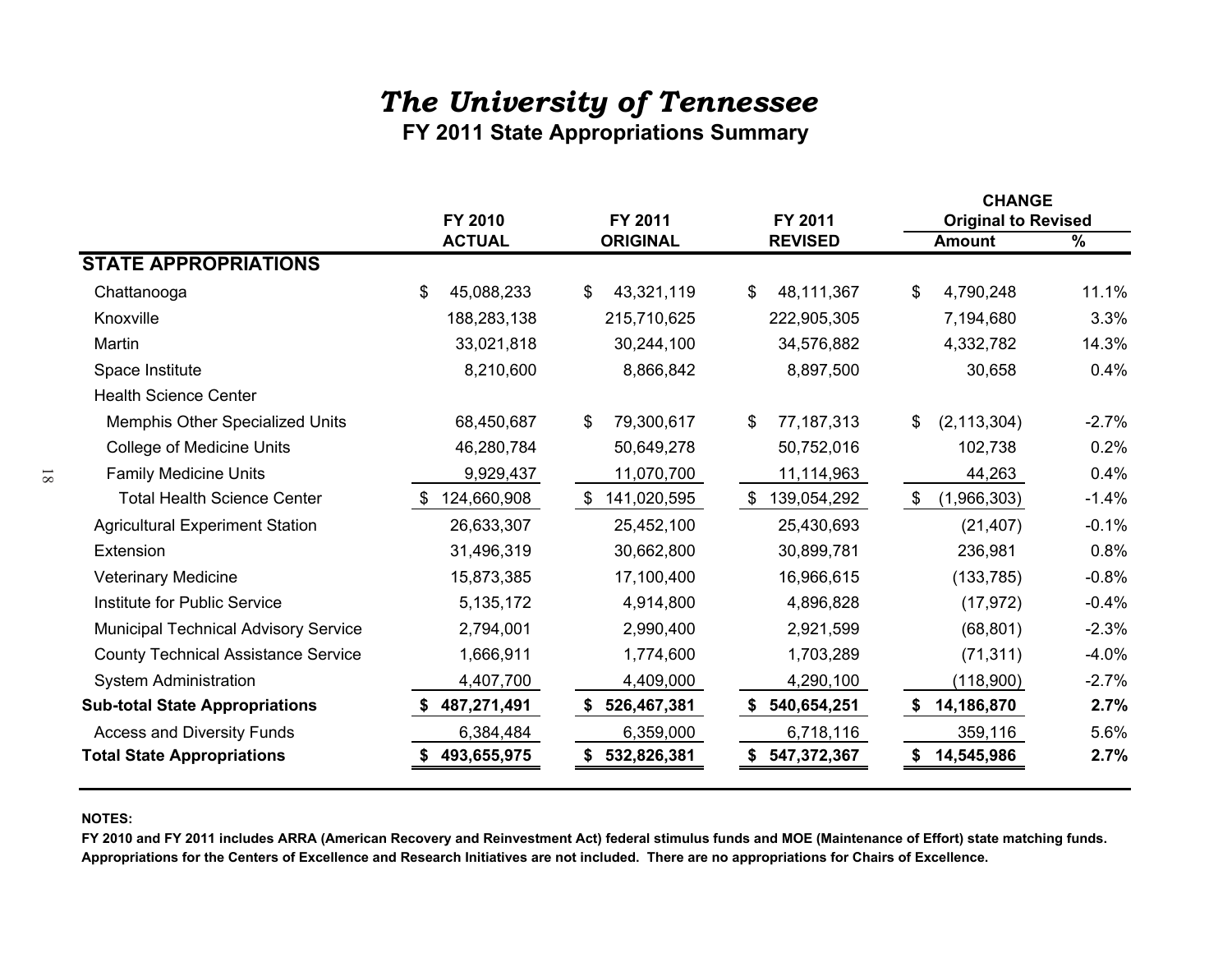**State Appropriations Five-Year History (Excluding Access & Diversity)**

|                |                                            | FY 2007          | FY 2008           | FY 2009          | FY 2010          | FY 2011          | <b>CHANGE</b><br>FY 2007 to FY 2011 |       |
|----------------|--------------------------------------------|------------------|-------------------|------------------|------------------|------------------|-------------------------------------|-------|
|                |                                            | <b>ACTUAL</b>    | <b>ACTUAL</b>     | <b>ACTUAL</b>    | <b>ACTUAL</b>    | <b>REVISED</b>   | Amount                              | ℅     |
|                | <b>STATE APPROPRIATIONS</b>                |                  |                   |                  |                  |                  |                                     |       |
|                | Chattanooga                                | 43,788,200<br>\$ | 46,269,500<br>\$. | 42,625,500       | 45,088,233       | \$48,111,367     | \$<br>4,323,167                     | 9.9%  |
|                | Knoxville                                  | 184,467,600      | 196,347,100       | 180,642,200      | 188,283,138      | 222,905,305      | 38,437,705                          | 20.8% |
|                | Martin                                     | 31,672,300       | 35,012,200        | 30,885,700       | 33,021,818       | 34,576,882       | 2,904,582                           | 9.2%  |
|                | Space Institute                            | 7,919,600        | 8,291,300         | 7,861,900        | 8,210,600        | 8,897,500        | 977,900                             | 12.3% |
|                | <b>Health Science Center</b>               |                  |                   |                  |                  |                  |                                     |       |
|                | Memphis Other Specialized Units            | 67,851,500<br>\$ | 71,284,200<br>\$  | 68,367,500<br>\$ | 68,450,687<br>\$ | 77,187,313<br>\$ | 9,335,813<br>\$                     | 13.8% |
|                | College of Medicine Units                  | 46,073,700       | 49,379,400        | 46,745,500       | 46,280,784       | 50,752,016       | 4,678,316                           | 10.2% |
|                | Family Medicine Units                      | 9,471,000        | 10,176,400        | 9,713,100        | 9,929,437        | 11,114,963       | 1,643,963                           | 17.4% |
|                | <b>Total Health Science Center</b>         | 123,396,200      | 130,840,000       | \$124,826,100    | 124,660,908      | \$139,054,292    | 15,658,092<br>£.                    | 12.7% |
|                | Agricultural Experiment Station            | 24,024,900       | 25,404,000        | 23,972,400       | 26,633,307       | 25,430,693       | 1,405,793                           | 5.9%  |
|                | Extension                                  | 28,414,300       | 30,135,300        | 28,891,600       | 31,496,319       | 30,899,781       | 2,485,481                           | 8.7%  |
|                | Veterinary Medicine                        | 15,705,600       | 16,666,700        | 15,931,200       | 15,873,385       | 16,966,615       | 1,261,015                           | 8.0%  |
| $\overline{6}$ | Institute for Public Service               | 4,734,600        | 4,980,500         | 4,820,100        | 5,135,172        | 4,896,828        | 162,228                             | 3.4%  |
|                | Municipal Technical Advisory Service       | 1,928,300        | 2,750,900         | 2,626,000        | 2,794,001        | 2,921,599        | 993,299                             | 51.5% |
|                | <b>County Technical Assistance Service</b> | 1,484,900        | 1,611,100         | 1,538,000        | 1,666,911        | 1,703,289        | 218,389                             | 14.7% |
|                | System Administration                      | 4,193,200        | 4,646,600         | 4,690,500        | 4,407,700        | 4,290,100        | 96,900                              | 2.3%  |
|                | <b>Total State Appropriations</b>          | \$471,729,700    | 502,955,200<br>S. | \$469,311,200    | 487,271,491      | \$540,654,251    | 68,924,551                          | 14.6% |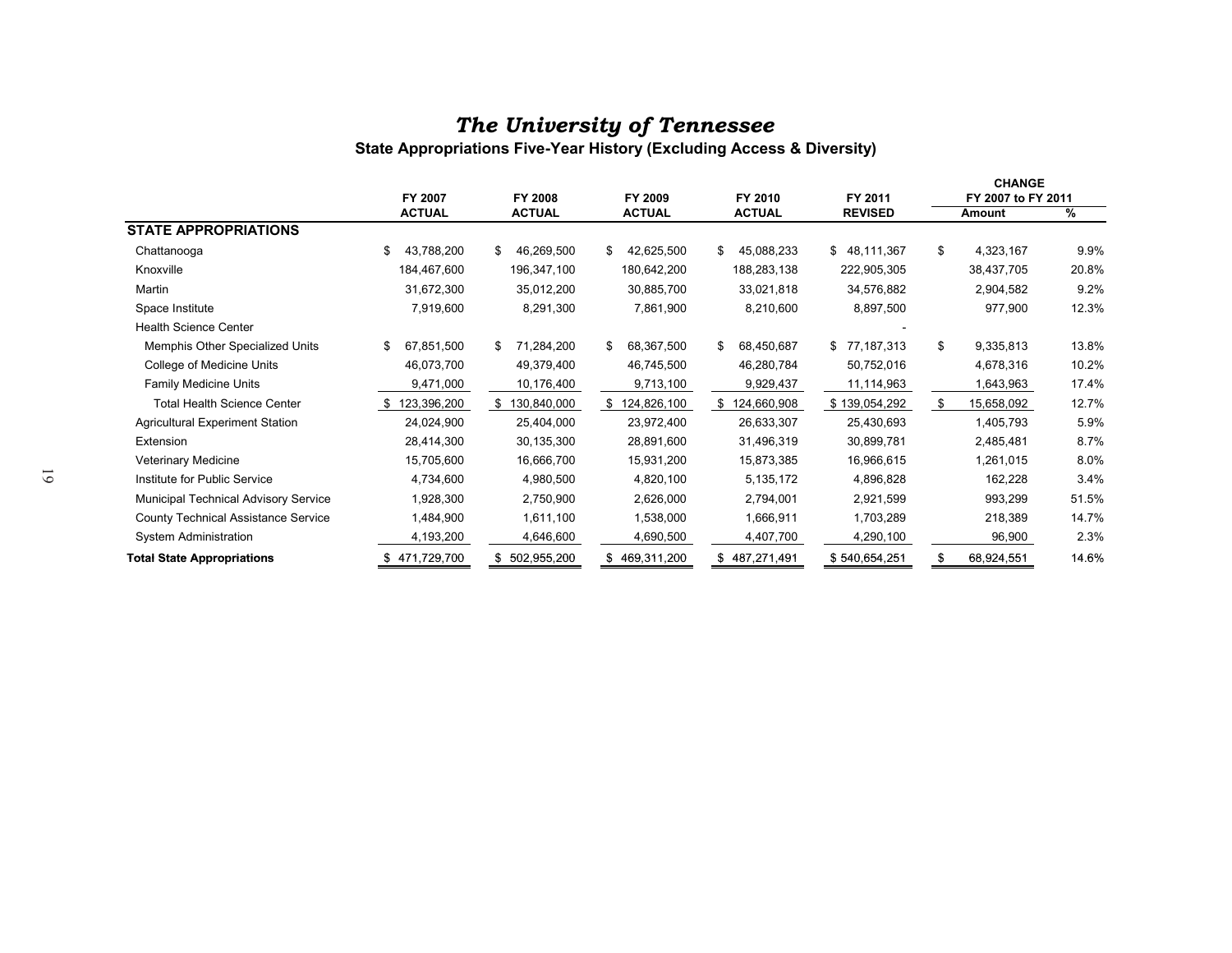**Educational and General Unrestricted Net Assets**

|                                                                     | <b>TOTAL</b><br><b>UNIVERSITY</b>     | Chattanooga                                           | Knoxville                                               | Martin                                                  | <b>Space Institute</b>             | Health<br><b>Science</b><br>Center   | Institute for<br><b>Agriculture</b> | Institute for<br><b>Public Service</b>                 | System<br>Admin.                    |
|---------------------------------------------------------------------|---------------------------------------|-------------------------------------------------------|---------------------------------------------------------|---------------------------------------------------------|------------------------------------|--------------------------------------|-------------------------------------|--------------------------------------------------------|-------------------------------------|
| <b>FY 2008-09 ACTUAL</b>                                            |                                       |                                                       |                                                         |                                                         |                                    |                                      |                                     |                                                        |                                     |
| <b>Estimated Net Assets at Beginning of Year</b>                    | 112.994.243<br>\$                     | 6,435,576<br>\$                                       | \$28.865.186                                            | \$<br>5.293.222                                         | 329.369<br>\$                      | 29.811.584<br>\$                     | \$<br>9.561.690                     | 1.020.050<br>\$                                        | \$ 31.677.567                       |
| <b>Operating Funds</b>                                              |                                       |                                                       |                                                         |                                                         |                                    |                                      |                                     |                                                        |                                     |
| Revenue                                                             | \$1,030,964,829                       | \$104,642,870                                         | \$444,228,475                                           | 75,301,804<br>\$                                        | 10,686,370<br>\$                   | \$239,448,927                        | \$111,714,775                       | \$<br>15,776,476                                       | 29, 165, 131<br>\$                  |
| Less: Expenditures and Transfers                                    | (1,031,849,615)                       | (103, 817, 950)                                       | (449, 467, 225)                                         | (74, 075, 568)                                          | (10, 499, 429)                     | (239, 780, 410)                      | (111, 143, 657)                     | (15, 783, 238)                                         | (27, 282, 139)                      |
| Carryover Funds To/(From) Net Assets *<br>Net Assets at End of Year | (884, 786)<br>112,109,457<br>s.       | \$<br>824,920<br>$\overline{\mathbf{s}}$<br>7,260,496 | \$<br>(5,238,750)<br>$\overline{\bullet}$<br>23,626,436 | 1,226,237<br>\$<br>$\overline{\mathbf{s}}$<br>6,519,459 | \$<br>186,941<br>\$<br>516,310     | \$<br>(331, 482)<br>\$<br>29,480,101 | \$<br>571,118<br>\$<br>10,132,808   | \$<br>(6, 762)<br>$\overline{\mathbf{s}}$<br>1,013,288 | \$<br>1,882,992<br>\$<br>33,560,559 |
| Net Assets Detail:                                                  |                                       |                                                       |                                                         |                                                         |                                    |                                      |                                     |                                                        |                                     |
| <b>ALLOCATED</b>                                                    |                                       |                                                       |                                                         |                                                         |                                    |                                      |                                     |                                                        |                                     |
| <b>Working Capital</b>                                              | 26.416.213<br>\$                      | 2.354.542<br>\$                                       | 3,857,557<br>\$.                                        | 634.861<br>\$.                                          | 124.583<br>\$.                     | 12,990,415<br>S                      | S<br>1,112,134                      |                                                        | 5.342.121<br>\$                     |
| <b>Revolving Funds</b>                                              | 25,928,839                            | 511,030                                               | 211,048                                                 |                                                         |                                    | 2,039,383                            |                                     |                                                        | 23, 167, 379                        |
| Encumbrances                                                        | 5,587,395                             |                                                       | 857,447                                                 | 330,417                                                 | 640                                | 1,316,976                            | 1,081,915                           |                                                        | 2,000,000                           |
| <b>Unexpended Gifts</b>                                             | 20,437                                | 20,437                                                |                                                         |                                                         |                                    |                                      |                                     |                                                        |                                     |
| Reserve for Reappropriations                                        | 14,179,651                            |                                                       |                                                         | 2.000.000                                               |                                    | 5.800.000                            | 4.514.423                           | 470.000<br>\$                                          | 1,395,228                           |
| <b>Total Allocated Net Assets</b><br><b>UNALLOCATED</b>             | 72,132,535<br>\$<br>39,976,921        | 2,886,008<br>\$                                       | 4,926,052<br>\$<br>\$<br>18,700,384                     | 2,965,278<br>3,554,181                                  | 125,223<br>\$<br>\$<br>391.087     | 22,146,774<br>\$<br>7,333,327        | 6,708,473<br>\$<br>3,424,335        | 470,000<br>\$<br>\$<br>543.288                         | 31,904,727<br>\$<br>\$<br>1,655,832 |
| <b>Total Net Assets</b>                                             | 112,109,457<br>\$                     | 4,374,488<br>\$<br>7,260,496                          | S.<br>23,626,436                                        | \$<br>\$<br>6,519,459                                   | \$<br>516,310                      | \$<br>29,480,101                     | \$<br>10,132,808                    | \$<br>1,013,288                                        | \$<br>33,560,559                    |
| Percent Unallocated of Expend. & Transfers **                       | 3.87%                                 | 4.21%                                                 | 4.16%                                                   | 4.80%                                                   | 3.72%                              | 3.06%                                | 3.08%                               | 3.44%                                                  | 3.01%                               |
| <b>FY 2009-10 ACTUAL</b>                                            |                                       |                                                       |                                                         |                                                         |                                    |                                      |                                     |                                                        |                                     |
| <b>Estimated Net Assets at Beginning of Year</b>                    | 112,109,457<br>S                      | 7,260,496<br>\$                                       | 23,626,436<br>s.                                        | 6,519,459<br>s                                          | \$<br>516,310                      | 29,480,101<br>\$                     | \$<br>10,132,808                    | \$<br>1,013,288                                        | 33,560,559<br>\$                    |
| <b>Operating Funds</b>                                              |                                       |                                                       |                                                         |                                                         |                                    |                                      |                                     |                                                        |                                     |
| Revenue                                                             | \$1,059,959,632                       | \$114,494,712                                         | \$467,422,731                                           | $\mathbb{S}$<br>82,688,270                              | \$<br>10,598,220                   | \$226,291,133                        | \$118,292,530                       | 16,150,849<br>\$                                       | \$24,021,187                        |
| Less: Expenditures and Transfers                                    | (1,023,071,660)                       | (112, 281, 719)                                       | (448, 487, 630)                                         | (79, 356, 726)                                          | (10, 437, 150)                     | (219, 582, 498)                      | (110, 682, 161)                     | (16,062,665)                                           | (26, 181, 111)                      |
| Carryover Funds To/(From) Net Assets *                              | 36,887,972                            | 2,212,993<br>\$                                       | 18,935,101<br>\$                                        | 3,331,544<br>\$.                                        | 161,070<br>\$                      | \$<br>6,708,635                      | 7,610,369<br>\$.                    | 88,184<br>\$.                                          | (2, 159, 924)<br>\$                 |
| Net Assets at End of Year                                           | 148,997,429<br>\$                     | \$<br>9,473,489                                       | \$<br>42,561,537                                        | $\overline{\mathbf{s}}$<br>9,851,003                    | $\overline{\mathbf{s}}$<br>677,380 | \$<br>36,188,736                     | \$<br>17,743,177                    | \$<br>1,101,472                                        | \$<br>31,400,635                    |
| <b>Net Assets Detail:</b>                                           |                                       |                                                       |                                                         |                                                         |                                    |                                      |                                     |                                                        |                                     |
| <b>ALLOCATED</b>                                                    |                                       |                                                       |                                                         |                                                         |                                    |                                      |                                     |                                                        |                                     |
| <b>Working Capital</b>                                              | 23,006,803<br>\$                      | 2,503,524<br>\$                                       | 5,130,702<br>\$.                                        | 635,394<br>\$                                           | 116,860<br>\$.                     | \$<br>9,810,588                      | 1,032,383<br>\$                     |                                                        | 3,777,352<br>£.                     |
| <b>Revolving Funds</b>                                              | 26,867,972                            | 548,875                                               | 1,559,714                                               |                                                         |                                    | 2,440,690                            |                                     |                                                        | 22,318,693                          |
| Encumbrances                                                        | 7,549,276                             | 30,520                                                | 2,203,679                                               | 304,919                                                 | 24,471                             | 1,235,251                            | 1,750,436                           |                                                        | 2,000,000                           |
| <b>Unexpended Gifts</b>                                             | 20,437                                | 20,437                                                |                                                         |                                                         |                                    |                                      |                                     |                                                        |                                     |
| Reserve for Reappropriations                                        | 47,639,384                            | 980,766                                               | 11,272,600                                              | 6,449,900                                               | 123,233                            | 15,369,004                           | 10,974,884                          | 315,000<br>\$                                          | 2,153,997                           |
| <b>Total Allocated Net Assets</b>                                   | 105.083.872                           | 4.084.122<br>\$                                       | \$<br>20.166.695                                        | 7.390.213<br>\$                                         | 264.564<br>\$                      | s.<br>28.855.533                     | \$<br>13.757.703                    | \$<br>315,000                                          | \$<br>30.250.042                    |
| UNALLOCATED                                                         | 43,913,557                            | \$<br>5,389,367                                       | s.<br>22,394,842                                        | \$<br>2,460,790                                         | \$<br>412,816                      | s<br>7,333,203                       | s<br>3,985,474                      | \$<br>786,472                                          | s.<br>1,150,593                     |
| <b>Total Net Assets</b>                                             | 148,997,429                           | 9,473,489<br>\$                                       | 42,561,537<br>\$                                        | 9,851,003<br>$\mathcal{S}$                              | 677,380<br>$\mathcal{S}$           | 36, 188, 736<br>\$                   | 17,743,177<br>\$                    | 1,101,472<br>\$                                        | 31,400,635<br>\$                    |
| Percent Unallocated of Expend. & Transfers **                       | 4.29%                                 | 4.80%                                                 | 4.99%                                                   | 3.10%                                                   | 3.96%                              | 3.34%                                | 3.60%                               | 4.90%                                                  | 2.41%                               |
| FY 2010-11 REVISED BUDGET                                           |                                       |                                                       |                                                         |                                                         |                                    |                                      |                                     |                                                        |                                     |
| <b>Estimated Net Assets at Beginning of Year</b>                    | \$<br>148,997,429                     | \$<br>9,473,489                                       | \$<br>42,561,537                                        | 9.851.003<br>\$                                         | 677.380<br>S                       | 36,188,736<br>\$                     | \$ 17,743,177                       | \$<br>1,101,472                                        | \$ 31.400.635                       |
| <b>Operating Funds</b>                                              |                                       |                                                       |                                                         |                                                         |                                    |                                      |                                     |                                                        |                                     |
| Revenue<br>Less: Expenditures and Transfers                         | \$1,123,443,631<br>(1, 166, 348, 275) | \$116,563,010                                         | \$ 514,279,317<br>(527, 756, 342)                       | \$<br>87,324,234<br>(93, 024, 565)                      | \$<br>11,638,910<br>(11, 638, 910) | \$237,186,987<br>(247, 797, 752)     | \$119,101,974                       | \$<br>15,946,269<br>(16, 186, 023)                     | \$<br>21,402,930<br>(22, 431, 152)  |
| Carryover Funds To/(From) Net Assets *                              | (42, 904, 644)                        | (116, 496, 430)<br>66,580<br>\$.                      | \$(13, 477, 025)                                        | (5,700,331)                                             | \$                                 | (10,610,765)                         | (131, 017, 101)<br>(11, 915, 127)   | (239, 754)                                             | (1,028,222)<br>\$                   |
| Net Assets at End of Year                                           | \$<br>106,092,785                     | \$<br>9,540,069                                       | 29,084,512<br>\$                                        | \$<br>\$<br>4,150,672                                   | 677,380<br>\$                      | \$<br>\$<br>25,577,971               | \$<br>\$<br>5,828,050               | \$<br>\$<br>861,718                                    | \$<br>30,372,413                    |
| <b>Net Assets Detail:</b>                                           |                                       |                                                       |                                                         |                                                         |                                    |                                      |                                     |                                                        |                                     |
| <b>ALLOCATED</b>                                                    |                                       |                                                       |                                                         |                                                         |                                    |                                      |                                     |                                                        |                                     |
|                                                                     | 23,006,803<br>\$.                     | 2,503,524<br>\$                                       | \$                                                      | \$<br>635,394                                           | 116,860<br>\$                      | \$                                   | \$<br>1,032,383                     |                                                        | \$.<br>3,777,352                    |
| <b>Working Capital</b><br><b>Revolving Funds</b>                    | 26,867,972                            | 548,875                                               | 5,130,702<br>1,559,714                                  |                                                         |                                    | 9,810,588<br>2,440,690               |                                     |                                                        | 22,318,693                          |
| Encumbrances                                                        | 7,549,276                             | 30.520                                                | 2,203,679                                               | 304,919                                                 | 24,471                             | 1,235,251                            | 1,750,436                           |                                                        | 2,000,000                           |
| <b>Unexpended Gifts</b>                                             | 20,437                                | 20,437                                                |                                                         |                                                         |                                    |                                      |                                     |                                                        |                                     |
| Reserve for Reappropriations                                        | 5,404,756                             |                                                       |                                                         |                                                         |                                    | 4,723,850                            |                                     | 195,000                                                | 485,906                             |
| <b>Total Allocated Net Assets</b>                                   | 62,849,244                            | 3,103,356<br>\$                                       | 8,894,095<br>\$                                         | 940,313<br>\$                                           | 141,331<br>\$                      | 18,210,379<br>\$                     | 2,782,819<br>\$                     | 195,000<br>\$                                          | 28,581,951<br>\$                    |
| <b>UNALLOCATED</b>                                                  | \$<br>43,243,541                      | \$<br>6,436,713                                       | 20,190,417<br>\$                                        | 3,210,359<br>\$                                         | 536,049<br>\$                      | \$<br>7,367,592                      | \$<br>3,045,231                     | \$<br>666,718                                          | \$<br>1,790,462                     |
| <b>Total Net Assets</b>                                             | 106,092,785                           | \$<br>9,540,069                                       | \$<br>29,084,512                                        | \$<br>4,150,672                                         | 677,380<br>\$                      | \$<br>25,577,971                     | 5,828,050                           | \$<br>861,718                                          | \$<br>30,372,413                    |
| Percent Unallocated of Expend. & Transfers **                       | 3.71%                                 | 5.53%                                                 | 3.83%                                                   | 3.45%                                                   | 4.61%                              | 2.97%                                | 2.32%                               | 4.12%                                                  | 4.11%                               |
|                                                                     |                                       |                                                       |                                                         |                                                         |                                    |                                      |                                     |                                                        |                                     |

*\* Carryover Funds include Encumbrances, Unexpended Gifts, Reserve for Reappropriations, and Unallocated Net Assets.*

*\*\* Recommended percent unallocated of expenditures and transfers is 2% to 5%.*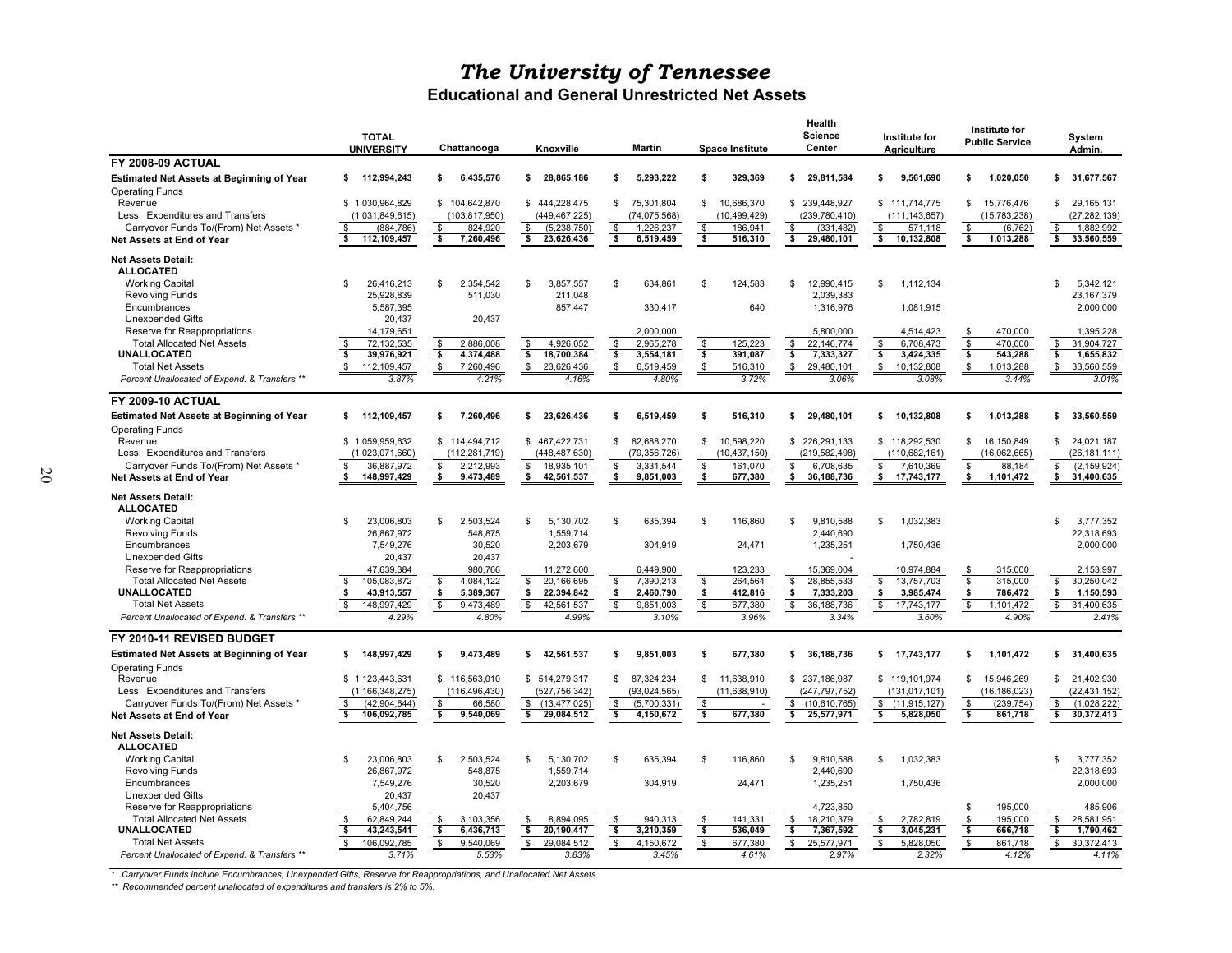**Auxiliary Unrestricted Net Assets**

|                                                                            | <b>TOTAL</b><br><b>UNIVERSITY</b>     | Chattanooga                               | Knoxville                            | <b>Martin</b>                                | Space<br>Institute                            | Health<br><b>Science</b><br>Center                             |
|----------------------------------------------------------------------------|---------------------------------------|-------------------------------------------|--------------------------------------|----------------------------------------------|-----------------------------------------------|----------------------------------------------------------------|
| <b>FY 2008-09 ACTUAL</b>                                                   |                                       |                                           |                                      |                                              |                                               |                                                                |
| <b>Estimated Net Assets at Beginning of Year</b><br><b>Operating Funds</b> | 16,277,214<br>\$                      | 1,155,360<br>\$                           | 14,016,434<br>\$                     | \$<br>1,044,332                              | \$<br>22,181                                  | \$<br>38,908                                                   |
| Revenue                                                                    | \$176.238.268                         | \$<br>9.687.542                           | \$151,368,405                        | \$<br>11.149.378                             | \$<br>146.644                                 | \$<br>3.886.300                                                |
| Less: Expenditures and Transfers                                           | (173,485,389)                         | (9,729,175)                               | (148, 392, 841)                      | (11, 312, 300)                               | (146,001)                                     | (3,905,072)                                                    |
| Carryover Funds To/(From) Net Assets *                                     | 2,752,879<br>\$                       | \$<br>(41, 634)                           | 2,975,564<br>\$                      | (162, 922)<br>\$                             | \$<br>643                                     | \$<br>(18, 772)                                                |
| Net Assets at End of Year                                                  | \$<br>19,030,093                      | \$<br>1,113,726                           | $\ddot{\bullet}$<br>16,991,997       | \$<br>881,410                                | \$<br>22,824                                  | \$<br>20,136                                                   |
| <b>Net Assets Detail:</b><br><b>ALLOCATED</b>                              |                                       |                                           |                                      |                                              |                                               |                                                                |
| <b>Working Capital</b>                                                     | 7,823,203<br>\$                       | \$<br>744,773                             | 6,625,425<br>\$                      | \$<br>376,749                                | \$<br>15,572                                  | \$<br>60,683                                                   |
| <b>Revolving Funds</b>                                                     | 5,885,533                             |                                           | 5,885,533                            |                                              |                                               |                                                                |
| Encumbrances                                                               | 700,103                               |                                           | 561,240                              | 12,218                                       |                                               | 126,645                                                        |
| <b>Total Allocated Net Assets</b>                                          | 14,408,839<br>\$                      | \$<br>744,773                             | 13,072,198<br>\$                     | \$<br>388,967                                | \$<br>15,572                                  | \$<br>187,328                                                  |
| UNALLOCATED                                                                | \$<br>4.621.254                       | $\overline{\cdot}$<br>368.953             | $\overline{\mathbf{s}}$<br>3.919.799 | \$<br>492.443                                | $\overline{\boldsymbol{\mathsf{s}}}$<br>7.251 | $\overline{\bullet}$<br>(167, 192)                             |
| <b>Total Net Assets</b>                                                    | \$<br>19,030,093                      | \$<br>1,113,726                           | \$<br>16,991,997                     | $\pmb{\mathfrak{s}}$<br>881,410              | $\$\$<br>22,824                               | $\pmb{\mathbb{S}}$<br>20,136                                   |
| Percent Unallocated of Expend. & Transfers **                              | 2.66%                                 | 3.79%                                     | 2.64%                                | 4.35%                                        | 4.97%                                         | $-4.28%$                                                       |
| <b>FY 2009-10 ACTUAL</b>                                                   |                                       |                                           |                                      |                                              |                                               |                                                                |
| <b>Estimated Net Assets at Beginning of Year</b><br><b>Operating Funds</b> | 19,030,093<br>\$                      | 1,113,726<br>\$                           | 16,991,997<br>\$                     | \$<br>881,410                                | \$<br>22,824                                  | 20,136<br>S                                                    |
| Revenue                                                                    | \$192,521,124                         | 10,911,997<br>\$                          | \$165,595,603                        | \$<br>12,654,659                             | \$<br>127,216                                 | \$<br>3.231.649                                                |
| Less: Expenditures and Transfers                                           | (191,600,726)                         | (10, 739, 076)                            | (164,914,004)                        | (12, 625, 086)                               | (130, 657)                                    | (3.191, 903)                                                   |
| Carryover Funds To/(From) Net Assets *                                     | 920,398<br>\$                         | $\frac{1}{2}$<br>172,921                  | \$<br>681,599                        | \$<br>29,573                                 | \$<br>(3, 441)                                | \$<br>39,746                                                   |
| <b>Net Assets at End of Year</b>                                           | $\overline{\mathbf{3}}$<br>19,950,491 | \$<br>1,286,647                           | $\ddot{\bullet}$<br>17,673,596       | $\overline{\bullet}$<br>910,983              | \$<br>19,383                                  | \$<br>59,882                                                   |
| <b>Net Assets Detail:</b>                                                  |                                       |                                           |                                      |                                              |                                               |                                                                |
| <b>ALLOCATED</b>                                                           |                                       |                                           |                                      |                                              |                                               |                                                                |
| <b>Working Capital</b>                                                     | 9,159,212<br>\$                       | \$<br>884,311                             | 7,984,453<br>\$                      | \$<br>269,264                                | \$<br>12,383                                  | \$<br>8,801                                                    |
| <b>Revolving Funds</b><br>Encumbrances                                     | 3,803,866                             |                                           | 3,803,866<br>107,714                 | 55,455                                       |                                               | 14,511                                                         |
| <b>Total Allocated Net Assets</b>                                          | 12,963,078<br>\$                      | \$<br>884,311                             | \$<br>11,896,033                     | 324,719<br>\$                                | \$<br>12,383                                  | 23,312<br>\$                                                   |
| <b>UNALLOCATED</b>                                                         | \$<br>6,987,413                       | $\overline{\bullet}$<br>402,336           | \$<br>5,777,563                      | \$<br>586,264                                | \$<br>7,000                                   | \$<br>36,570                                                   |
| <b>Total Net Assets</b>                                                    | \$<br>19,950,491                      | \$<br>1,286,647                           | \$<br>17,673,596                     | \$<br>910,983                                | \$<br>19,383                                  | \$<br>59,882                                                   |
| Percent Unallocated of Expend. & Transfers **                              | 3.65%                                 | 3.75%                                     | 3.50%                                | 4.64%                                        | 5.36%                                         | 1.15%                                                          |
| FY 2010-11 REVISED BUDGET                                                  |                                       |                                           |                                      |                                              |                                               |                                                                |
| <b>Estimated Net Assets at Beginning of Year</b>                           | 19,950,491<br>\$                      | 1,286,647<br>\$                           | \$<br>17,673,596                     | \$<br>910,983                                | \$<br>19,383                                  | \$<br>59,882                                                   |
| <b>Operating Funds</b>                                                     |                                       |                                           |                                      |                                              |                                               |                                                                |
| Revenue                                                                    | \$190,801,430                         | 7.845.433<br>\$                           | 166,973,044<br>\$                    | \$<br>12,502,324                             | \$<br>149,222                                 | \$<br>3,331,407                                                |
| Less: Expenditures and Transfers<br>Carryover Funds To/(From) Net Assets * | (190,801,430)                         | (7, 845, 433)                             | (166, 973, 044)                      | (12, 502, 324)                               | (149, 222)                                    | (3,331,407)                                                    |
| Net Assets at End of Year                                                  | \$<br>19,950,491<br>\$                | $\frac{1}{2}$<br>\$<br>1,286,647          | \$<br>\$<br>17,673,596               | \$<br>s<br>910,983                           | $\frac{\$}{\$}$<br>19,383                     | $\boldsymbol{\mathsf{S}}$<br>$\overline{\mathbf{s}}$<br>59,882 |
| <b>Net Assets Detail:</b>                                                  |                                       |                                           |                                      |                                              |                                               |                                                                |
| <b>ALLOCATED</b>                                                           |                                       |                                           |                                      |                                              |                                               |                                                                |
| <b>Working Capital</b>                                                     | 9,159,212<br>\$                       | \$<br>884,311                             | \$<br>7,984,453                      | \$<br>269,264                                | \$<br>12,383                                  | \$<br>8,801                                                    |
| <b>Revolving Funds</b>                                                     | 3,803,866                             |                                           | 3,803,866                            |                                              |                                               |                                                                |
| Encumbrances                                                               | 122,225                               |                                           | 107.714                              |                                              |                                               | 14,511                                                         |
| <b>Total Allocated Net Assets</b>                                          | 13,085,303<br>\$                      | \$<br>884,311                             | 11,896,033<br>\$                     | \$<br>269,264                                | \$<br>12,383                                  | \$<br>23,312                                                   |
| <b>UNALLOCATED</b>                                                         | \$<br>6,865,188                       | \$<br>402,336<br>$\overline{\mathcal{S}}$ | \$<br>5,777,563                      | \$<br>641,719                                | \$<br>7,000                                   | \$<br>36,570                                                   |
| <b>Total Net Assets</b>                                                    | \$<br>19,950,491<br>3.60%             | 1,286,647<br>5.13%                        | \$<br>17,673,596<br>3.46%            | $\overline{\mathcal{S}}$<br>910,983<br>5.13% | $$\mathfrak{s}$$<br>19,383<br>4.69%           | $\overline{\mathcal{S}}$<br>59,882<br>1.10%                    |
| Percent Unallocated of Expend. & Transfers **                              |                                       |                                           |                                      |                                              |                                               |                                                                |

*\* Carryover Funds include Encumbrances and Unallocated Net Assets.*

*\*\* Recommended percent unallocated of expenditures and transfers is 2% to 5%.*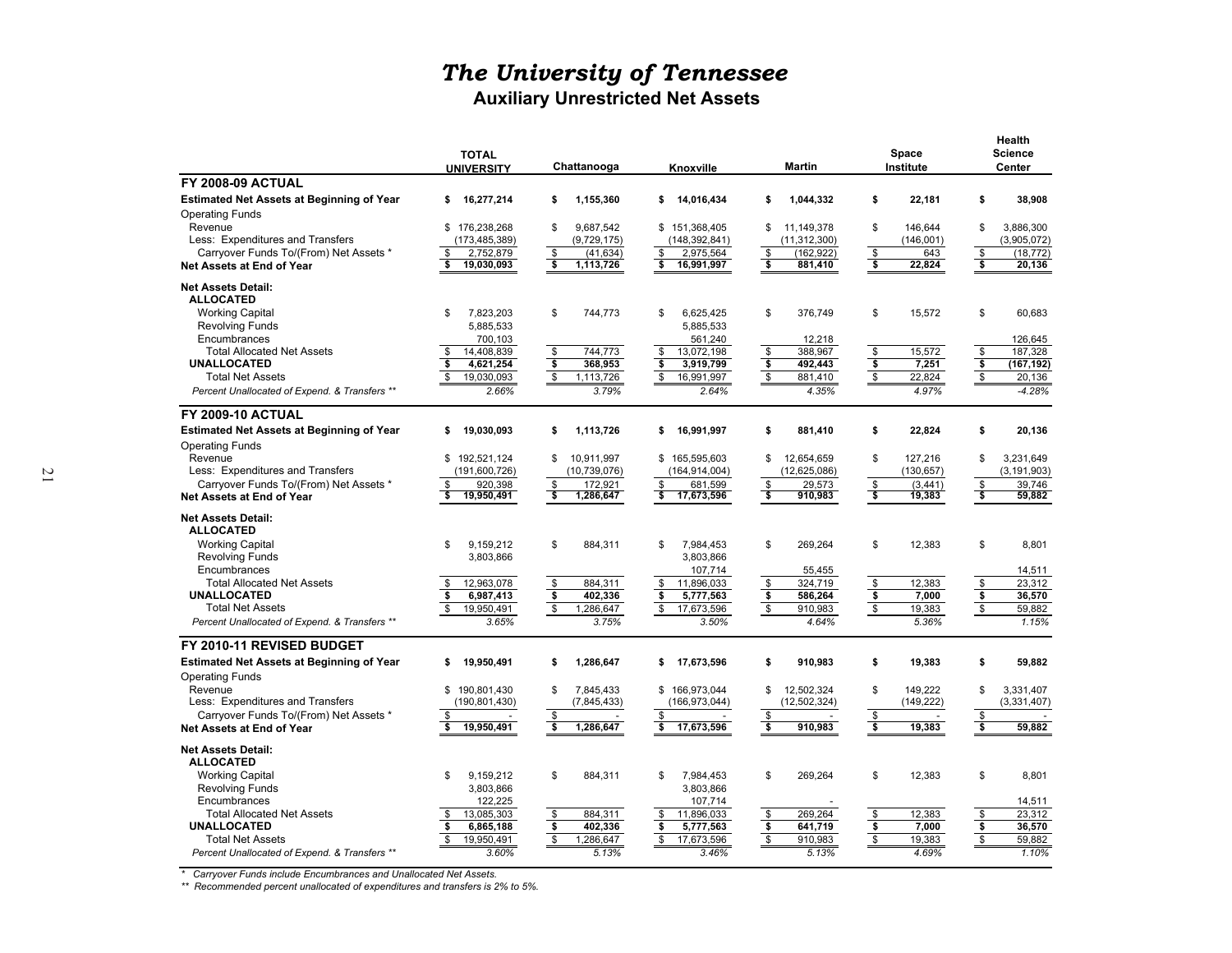#### **FY 2011 Revised Budget Summary**

**Current Funds Revenues, Expenditures and Transfers - UNRESTRICTED**

|                                          |      | TOTAL<br><b>UNIVERSITY</b><br>OF TENNESSEE |      | Chattanooga   |             | Knoxville            |                    | Martin                      |              | Space<br>Institute       |      | <b>Health Science</b><br>Center                           | Institute of<br>Agriculture |                         | Institute for<br><b>Public Service</b> |        | System<br>Administration     |
|------------------------------------------|------|--------------------------------------------|------|---------------|-------------|----------------------|--------------------|-----------------------------|--------------|--------------------------|------|-----------------------------------------------------------|-----------------------------|-------------------------|----------------------------------------|--------|------------------------------|
| <b>EDUCATIONAL AND GENERAL</b>           |      |                                            |      |               |             |                      |                    |                             |              |                          |      |                                                           |                             |                         |                                        |        |                              |
| <b>Revenues</b>                          |      |                                            |      |               |             |                      |                    |                             |              |                          |      |                                                           |                             |                         |                                        |        |                              |
| <b>Tuition &amp; Fees</b>                | \$   | 432,357,245                                | - \$ | 62,138,375    | \$          | 254,361,334          | \$                 | 48,293,900                  | \$           | 1,723,881                | - \$ | 56,486,201                                                | \$<br>9,353,554             |                         |                                        |        |                              |
| State Appropriations - Base              | \$   | 400,662,200                                | \$   | 33,806,400    |             | \$144,419,400        | \$                 | 24,224,200                  | - \$         | 7,277,500                |      | \$114,030,100                                             | \$<br>64,427,300            | \$                      | 8,287,800                              | \$     | 4,189,500                    |
| State Appropriations - Non-Recurring     |      | 109,724,900                                |      | 12,574,194    |             | 58,359,149           |                    | 9,391,398                   |              | 1,124,801                |      | 18,496,961                                                | 8,639,779                   |                         | 958,835                                |        | 179,783                      |
| ARRA *                                   |      | 36,985,267                                 |      | 2,463,694     |             | 22,909,659           |                    | 1,613,317                   |              | 600,600                  |      | 8,216,592                                                 | 886,589                     |                         | 294,816                                |        |                              |
| Sub-total State Appropriations           | - \$ | 547,372,367                                | \$   | 48,844,288    | \$          | 225,688,208          | \$                 | 35,228,915                  | S            | 9,002,901                | \$   | 140,743,653                                               | \$<br>73,953,668            | \$                      | 9,541,451                              | \$     | 4,369,283                    |
| Grants & Contracts                       |      | 43,266,245                                 |      | 648,639       |             | 20,095,000           |                    | 345,500                     |              | 837,828                  |      | 17,135,551                                                | 3,618,177                   |                         | 585,550                                |        |                              |
| Sales & Services                         |      | 48.995.783                                 |      | 4.060.347     |             | 6.896.800            |                    | 2.799.119                   |              | 60.000                   |      | 18.598.957                                                | 16,529,913                  |                         |                                        |        | 50.647                       |
| Investment Income                        |      | 13,000,000                                 |      |               |             |                      |                    |                             |              |                          |      |                                                           |                             |                         |                                        |        | 13.000.000                   |
| <b>Other Sources</b>                     |      | 38.451.991                                 |      | 871,361       |             | 7,237,975            |                    | 656.800                     |              | 14,300                   |      | 4.222.625                                                 | 15,646,662                  |                         | 5.819.268                              |        | 3.983.000                    |
| <b>Total Revenues</b>                    |      | \$1,123,443,631                            |      | \$116,563,010 |             | \$514,279,317        | \$                 | 87,324,234                  | $\mathbf{s}$ | 11.638.910               |      | \$237.186.987                                             | \$<br>119,101,974           | $\overline{\mathbf{s}}$ | 15,946,269                             | \$     | 21,402,930                   |
| <b>Expenditures and Transfers</b>        |      |                                            |      |               |             |                      |                    |                             |              |                          |      |                                                           |                             |                         |                                        |        |                              |
| Instruction                              | \$   | 469.947.962 \$                             |      | 49.296.487    |             | \$225,757,678        | \$                 | 39,531,238 \$               |              |                          |      | 3,674,252 \$ 121,125,632 \$                               | 30.562.675                  |                         |                                        |        |                              |
| Research                                 |      | 94.092.277                                 |      | 2.896.321     |             | 36.435.041           |                    | 1.057.822                   |              | 3.233.738                |      | 11.071.420                                                | 39.397.935                  |                         |                                        |        |                              |
| <b>Public Service</b>                    |      | 75,430,564                                 |      | 2,126,673     |             | 8,849,214            |                    | 565.668                     |              | 10,270                   |      | 352,566                                                   | 49,236,657                  |                         | \$14,289,516                           |        |                              |
| Academic Support                         |      | 128.292.502                                |      | 7.279.082     |             | 66.973.479           |                    | 10.109.097                  |              | 712.615                  |      | 36.489.923                                                | 6,496,504                   |                         | 231.802                                |        |                              |
| <b>Student Services</b>                  |      | 74,042,077                                 |      | 16,297,443    |             | 42,244,573           |                    | 10,795,154                  |              | 149.616                  |      | 4,555,291                                                 |                             |                         |                                        |        |                              |
| <b>Institutional Support</b>             |      | 123.588.254                                |      | 10,869,940    |             | 34,079,813           |                    | 8.499.542                   |              | 1,282,097                |      | 24,788,046                                                | 1,698,875                   |                         | 911.300                                |        | \$41,458,641                 |
| Operation & Maintenance of Plant         |      | 162,947,970                                |      | 17,969,602    |             | 99,051,100           |                    | 11,160,627                  |              | 1,955,352                |      | 28,901,207                                                | 3,910,082                   |                         |                                        |        |                              |
| Scholarships & Fellowships               |      | 64,897,590                                 |      | 9,625,828     |             | 40,062,468           |                    | 7,072,652                   |              | 238,493                  |      | 7,838,149                                                 | 60.000                      |                         |                                        |        |                              |
| Sub-total Expenditures                   |      | \$1,193,239,196                            |      | \$116,361,376 | \$          | 553,453,366          | \$                 | 88,791,800 \$ 11,256,433 \$ |              |                          |      | 235,122,234                                               | \$131,362,728               | \$                      | 15,432,618                             | \$     | 41.458.641                   |
| Mandatory Transfers (In)/Out             |      | 7.178.103                                  |      | 600.007       |             | 1,813,578            |                    | 759,100                     |              |                          |      | 4,005,418                                                 |                             |                         |                                        |        |                              |
| Non-Mandatory Transfers (In)/Out         |      | (34,069,024)                               |      | (464, 953)    |             | (27, 510, 602)       |                    | 3,473,665                   |              | 382,477                  |      | 8,670,100                                                 | (345, 627)                  |                         | 753,405                                |        | (19,027,489)                 |
| <b>Total Expenditures and Transfers</b>  |      | \$1,166,348,275                            |      | \$116,496,430 | \$          | 527,756,342          | \$                 | 93,024,565                  | \$           | 11,638,910               |      | \$247,797,752                                             | \$131,017,101               | S.                      | 16,186,023                             | \$     | 22,431,152                   |
| <b>Fund Balance Addition/(Reduction)</b> | \$   | $(42,904,644)$ \$                          |      | 66.580        | \$          | $(13, 477, 025)$ \$  |                    | $(5,700,331)$ \$            |              | $\overline{\phantom{a}}$ |      | \$(10,610,765) \$(11,915,127) \$                          |                             |                         |                                        |        | $(239,754)$ \$ $(1,028,222)$ |
| <b>AUXILIARIES</b>                       |      |                                            |      |               |             |                      |                    |                             |              |                          |      |                                                           |                             |                         |                                        |        |                              |
| <b>Revenues</b>                          | \$   | 190,801,430 \$                             |      | 7,845,433     |             | \$166,973,044        | \$                 | 12,502,324 \$               |              | 149.222 \$               |      | 3,331,407                                                 |                             |                         |                                        |        |                              |
| <b>Expenditures and Transfers</b>        |      |                                            |      |               |             |                      |                    |                             |              |                          |      |                                                           |                             |                         |                                        |        |                              |
| Expenditures                             | \$   | 133.626.203 \$                             |      | 4.065.221     |             | \$117,611,838        | - \$               | 8.842.153 \$                |              | 228.247 \$               |      | 2.878.744                                                 |                             |                         |                                        |        |                              |
| <b>Mandatory Transfers</b>               |      | 30,922,050                                 |      | 2,429,105     |             | 24,860,130           |                    | 3,180,152                   |              |                          |      | 452,663                                                   |                             |                         |                                        |        |                              |
| Non-Mandatory Transfers                  |      | 26,253,177                                 |      | 1,351,107     |             | 24,501,076           |                    | 480,019                     |              | (79, 025)                |      |                                                           |                             |                         |                                        |        |                              |
| <b>Total Expenditures and Transfers</b>  | \$   | 190,801,430                                | \$   | 7,845,433     | \$          | 166,973,044          | $\mathbf{\hat{s}}$ | 12,502,324                  | \$           | 149,222                  | \$   | 3,331,407                                                 | \$<br>$\sim$                | - \$                    |                                        | - \$   |                              |
| <b>Fund Balance Addition/(Reduction)</b> | \$   |                                            | \$   |               | $\mathbf s$ |                      | \$                 |                             | \$           |                          | \$   |                                                           | \$                          | $\mathbf{s}$            |                                        | $-$ \$ |                              |
| <b>TOTALS</b>                            |      |                                            |      |               |             |                      |                    |                             |              |                          |      |                                                           |                             |                         |                                        |        |                              |
| <b>Revenues</b>                          |      | \$1,314,245,061                            |      | \$124,408,443 |             | $$681,252,361$ \$    |                    |                             |              |                          |      | 99,826,558 \$ 11,788,132 \$ 240,518,394 \$ 119,101,974 \$ |                             |                         | 15,946,269                             |        | \$ 21,402,930                |
| <b>Expenditures and Transfers</b>        |      |                                            |      |               |             |                      |                    |                             |              |                          |      |                                                           |                             |                         |                                        |        |                              |
| Expenditures                             |      | \$1,326,865,399                            |      | \$120,426,597 |             | \$ 671,065,204       |                    | \$97,633,953                |              |                          |      | \$11,484,680 \$238,000,978                                | \$131,362,728               | \$                      | 15,432,618                             | - \$   | 41,458,641                   |
| <b>Mandatory Transfers</b>               |      | 38,100,153                                 |      | 3,029,112     |             | 26,673,708           |                    | 3,939,252                   |              |                          |      | 4,458,081                                                 |                             |                         |                                        |        |                              |
| Non-Mandatory Transfers                  |      | (7, 815, 847)                              |      | 886,154       |             | (3,009,526)          |                    | 3,953,684                   |              | 303,452                  |      | 8,670,100                                                 | (345, 627)                  |                         | 753,405                                |        | (19,027,489)                 |
| <b>Total Expenditures and Transfers</b>  |      | \$1,357,149,705                            |      | \$124,341,863 | \$          | 694,729,386          |                    | \$105,526,889               | \$           | 11,788,132               |      | \$251,129,159                                             | \$131,017,101               | \$                      | 16,186,023                             | \$     | 22,431,152                   |
|                                          |      |                                            |      |               |             |                      |                    |                             |              |                          |      |                                                           |                             |                         |                                        |        |                              |
| <b>Fund Balance Addition/(Reduction)</b> | \$   | $(42,904,644)$ \$                          |      | 66,580        |             | $$(13, 477, 025)$ \$ |                    | $(5,700,331)$ \$            |              |                          |      | $-$ \$ (10,610,765) \$ (11,915,127) \$                    |                             |                         | $(239,754)$ \$                         |        | (1,028,222)                  |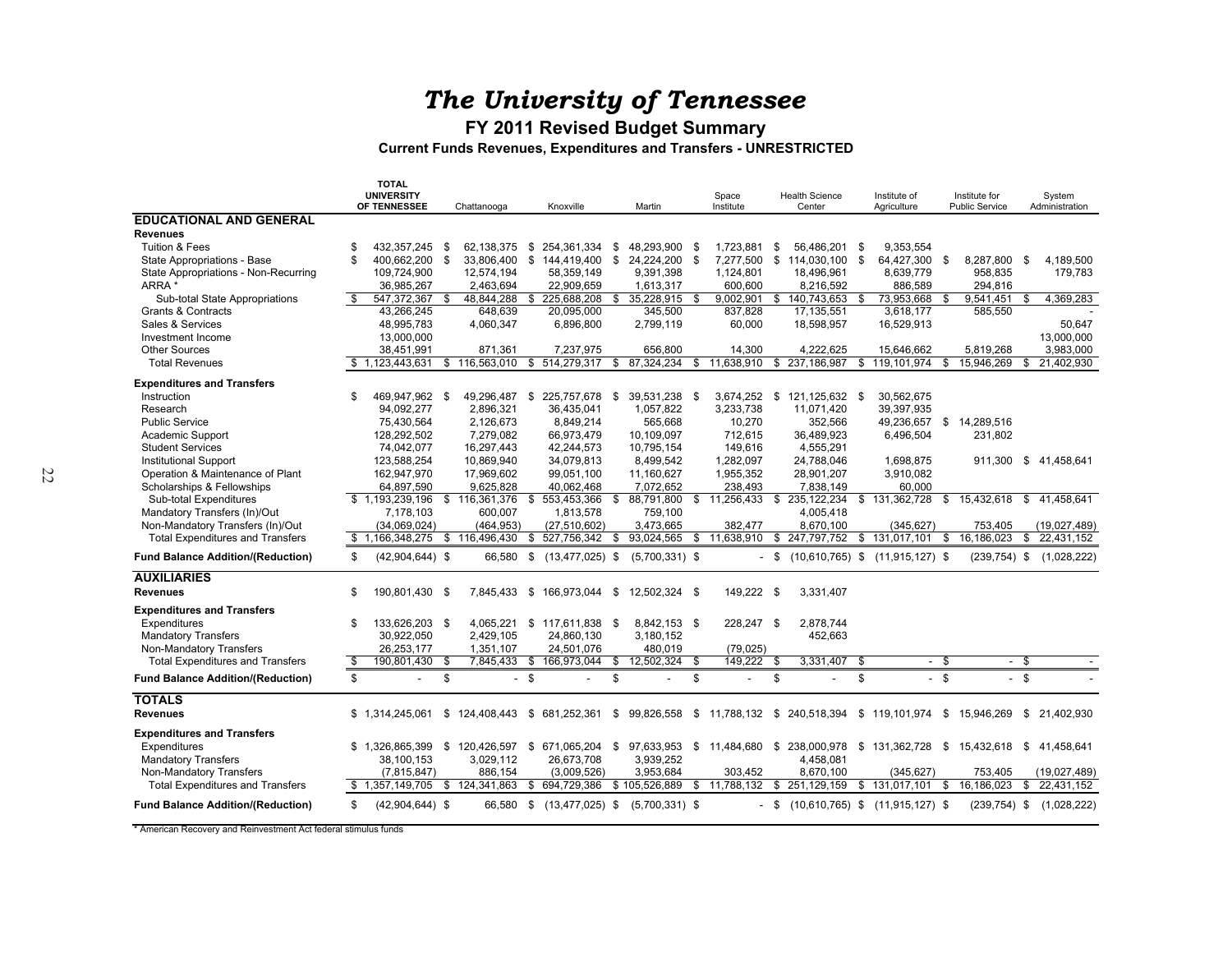#### **FY 2011 Revised Budget Summary**

**Current Funds Revenues, Expenditures and Transfers - UNRESTRICTED AND RESTRICTED**

|                                                                             | TOTAL<br><b>UNIVERSITY</b><br>OF TENNESSEE |      | Chattanooga                 |      | Knoxville                           |          | Martin                       |          | Space<br>Institute    |      | <b>Health Science</b><br>Center |          | Institute of<br>Agriculture        |        | Institute for<br><b>Public Service</b> |      | System<br>Administration   |
|-----------------------------------------------------------------------------|--------------------------------------------|------|-----------------------------|------|-------------------------------------|----------|------------------------------|----------|-----------------------|------|---------------------------------|----------|------------------------------------|--------|----------------------------------------|------|----------------------------|
| <b>EDUCATIONAL AND GENERAL</b>                                              |                                            |      |                             |      |                                     |          |                              |          |                       |      |                                 |          |                                    |        |                                        |      |                            |
| <b>Revenues</b>                                                             |                                            |      |                             |      |                                     |          |                              |          |                       |      |                                 |          |                                    |        |                                        |      |                            |
| <b>Tuition &amp; Fees</b>                                                   | \$<br>432,357,245                          | -\$  | 62,138,375                  | - \$ | 254,361,334                         | - \$     | 48,293,900 \$                |          | 1,723,881             | \$   | 56,486,201 \$                   |          | 9,353,554                          |        |                                        |      |                            |
| State Appropriations - Base                                                 | \$<br>424.592.494                          | - \$ | 34,780,737 \$               |      | 152,287,199                         | - \$     | 24,521,000 \$                |          | 8,125,032             |      | \$116,470,026                   | <b>S</b> | 65,927,500 \$                      |        | 8.287.800                              | - \$ | 14.193.200                 |
| State Appropriations - Non-recurring                                        | 110,413,866                                |      | 12,574,194                  |      | 58,728,037                          |          | 9,405,078                    |          | 1,302,493             |      | 18,602,265                      |          | 8,663,181                          |        | 958,835                                |      | 179,783                    |
| ARRA *                                                                      | 37,084,812                                 |      | 2,463,694                   |      | 22,910,604                          |          | 1,626,117                    |          | 600,600               |      | 8,280,392                       |          | 908,589                            |        | 294,816                                |      |                            |
| Sub-total State Appropriations                                              | \$<br>572,091,172                          | \$   | 49.818.625                  | s.   | 233,925,840                         | S        | 35,552,195                   | - \$     | 10.028.125            |      | \$143,352,683                   | \$       | 75.499.270                         | \$     | 9.541.451                              | \$   | 14,372,983                 |
| <b>Grants &amp; Contracts</b>                                               | 563,477,858                                |      | 41,391,426                  |      | 221,995,000                         |          | 36,335,500                   |          | 2,985,704             |      | 169,542,801                     |          | 38,736,177                         |        | 6,942,550                              |      | 45,548,700                 |
| Sales & Services                                                            | 48,995,783                                 |      | 4,060,347                   |      | 6,896,800                           |          | 2,799,119                    |          | 60,000                |      | 18,598,957                      |          | 16,529,913                         |        |                                        |      | 50,647                     |
| Investment Income                                                           | 13,000,000                                 |      |                             |      |                                     |          |                              |          |                       |      |                                 |          |                                    |        |                                        |      | 13,000,000                 |
| <b>Other Sources</b>                                                        | 107, 197, 675                              |      | 12,467,654                  |      | 33,737,975                          |          | 4,946,800                    |          | 304,307               |      | 23,127,755                      |          | 21,523,662                         |        | 6,556,522                              |      | 4,533,000                  |
| <b>Total Revenues</b>                                                       | \$<br>1,737,119,733                        | \$   | 169,876,427                 | \$   | 750,916,949                         | \$       | 127,927,514                  | <b>S</b> | 15,102,017            |      | \$411,108,397                   | \$       | 161,642,576                        | \$     | 23,040,523                             | - \$ | 77,505,330                 |
|                                                                             |                                            |      |                             |      |                                     |          |                              |          |                       |      |                                 |          |                                    |        |                                        |      |                            |
| <b>Expenditures and Transfers</b>                                           | \$<br>597.570.802                          |      |                             |      |                                     |          |                              |          |                       |      |                                 |          | 32,342,475                         |        |                                        |      |                            |
| Instruction                                                                 |                                            | - \$ | 57,614,527                  |      | \$232,957,678                       | - \$     | 42,531,238 \$                |          | 3,824,252             | \$   | 228,300,632 \$                  |          |                                    |        |                                        |      |                            |
| Research<br><b>Public Service</b>                                           | 334,589,364                                |      | 8,470,599                   |      | 142,435,041                         |          | 1,122,822<br>2,365,668       |          | 6,501,845             |      | 60,071,420                      |          | 60,435,237                         |        |                                        | \$   | 55,552,400                 |
|                                                                             | 140, 143, 490<br>139,527,592               |      | 4,210,245<br>8,906,172      |      | 35,349,214<br>72,973,479            |          |                              |          | 10,270                |      | 8,967,566                       |          | 68,052,757<br>6,630,504            | \$     | 21, 187, 770                           |      |                            |
| Academic Support<br><b>Student Services</b>                                 | 77,388,058                                 |      | 16,993,424                  |      | 44,144,573                          |          | 10,269,097<br>11,545,154     |          | 734,615<br>149,616    |      | 39,781,923<br>4,555,291         |          |                                    |        | 231,802                                |      |                            |
|                                                                             |                                            |      | 10,882,126                  |      | 34,379,813                          |          |                              |          | 1,287,097             |      | 26,088,046                      |          |                                    |        |                                        |      | 42,008,641                 |
| <b>Institutional Support</b>                                                | 126, 187, 440                              |      |                             |      |                                     |          | 8,509,542                    |          |                       |      |                                 |          | 2,120,875                          |        | 911,300                                |      |                            |
| Operation & Maintenance of Plant                                            | 162,971,293                                |      | 17,974,725                  |      | 99,053,600                          |          | 11,163,627                   |          | 1,958,352<br>253.493  |      | 28,901,207                      |          | 3,919,782                          |        |                                        |      |                            |
| Scholarships & Fellowships<br>Sub-total Expenditures                        | 227,923,578<br>\$1,806,301,617             |      | 45,044,704<br>\$170,096,522 | \$   | 128,797,600<br>790,090,998          | -S       | 41,887,932<br>129,395,080 \$ |          | 14,719,540            | \$   | 11,638,149<br>408,304,234       |          | 301,700<br>\$173,803,330           | \$     | 22,330,872 \$                          |      | 97,561,041                 |
| Mandatory Transfers (In)/Out                                                | 7.178.103                                  |      | 600.007                     |      | 1,813,578                           |          | 759.100                      |          |                       |      | 4,005,418                       |          |                                    |        |                                        |      |                            |
|                                                                             |                                            |      |                             |      |                                     |          |                              |          |                       |      |                                 |          |                                    |        |                                        |      |                            |
| Non-Mandatory Transfers (In)/Out<br><b>Total Expenditures and Transfers</b> | (34,069,024)<br>\$1,779,410,696            |      | (464, 953)<br>\$170,231,576 | \$   | (27,510,602)                        | \$       | 3,473,665<br>133,627,845     | \$       | 382,477<br>15,102,017 | \$   | 8,670,100<br>420,979,752        | \$       | (345, 627)<br>173,457,703          | \$     | 753,405<br>23,084,277                  | \$   | (19,027,489)<br>78,533,552 |
|                                                                             |                                            |      |                             |      | 764,393,974                         |          |                              |          |                       |      |                                 |          |                                    |        |                                        |      |                            |
| <b>Fund Balance Addition/(Reduction)</b>                                    | \$<br>$(42, 290, 963)$ \$                  |      |                             |      | $(355, 149)$ \$ $(13, 477, 025)$ \$ |          | $(5,700,331)$ \$             |          |                       | - \$ |                                 |          | $(9,871,355)$ \$ $(11,815,127)$ \$ |        | $(43,754)$ \$                          |      | (1,028,222)                |
| <b>AUXILIARIES</b>                                                          |                                            |      |                             |      |                                     |          |                              |          |                       |      |                                 |          |                                    |        |                                        |      |                            |
| <b>Revenues</b>                                                             | \$<br>192,751,430                          | - \$ | 7,845,433                   | \$   | 168,923,044                         | - \$     | 12,502,324 \$                |          | 149,222 \$            |      | 3,331,407                       |          |                                    |        |                                        |      |                            |
| <b>Expenditures and Transfers</b>                                           |                                            |      |                             |      |                                     |          |                              |          |                       |      |                                 |          |                                    |        |                                        |      |                            |
| Expenditures                                                                | \$<br>135,576,203                          | - \$ | 4,065,221                   |      | \$119,561,838 \$                    |          | 8,842,153 \$                 |          | 228,247 \$            |      | 2,878,744                       |          |                                    |        |                                        |      |                            |
| <b>Mandatory Transfers</b>                                                  | 30,922,050                                 |      | 2,429,105                   |      | 24,860,130                          |          | 3,180,152                    |          |                       |      | 452,663                         |          |                                    |        |                                        |      |                            |
| Non-Mandatory Transfers                                                     | 26,253,177                                 |      | 1,351,107                   |      | 24,501,076                          |          | 480,019                      |          | (79, 025)             |      |                                 |          |                                    |        |                                        |      |                            |
| <b>Total Expenditures and Transfers</b>                                     | \$<br>192,751,430                          | \$   | 7,845,433                   | - \$ | 168,923,044                         | \$       | 12,502,324 \$                |          | 149,222               | \$   | 3,331,407 \$                    |          |                                    | - \$   | $-$ \$                                 |      |                            |
| <b>Fund Balance Addition/(Reduction)</b>                                    | \$                                         | \$   |                             | - \$ |                                     | $-$ \$   |                              | - \$     |                       | \$   |                                 | \$       |                                    | $-$ \$ | - \$                                   |      |                            |
| <b>TOTALS</b>                                                               |                                            |      |                             |      |                                     |          |                              |          |                       |      |                                 |          |                                    |        |                                        |      |                            |
| <b>Revenues</b>                                                             | \$1.929.871.163                            |      | \$177.721.860               |      | \$919.839.993                       | <b>S</b> | 140.429.838                  | - \$     | 15.251.239            |      | \$414.439.804                   |          | \$161.642.576                      | -\$    | 23.040.523                             | \$   | 77.505.330                 |
|                                                                             |                                            |      |                             |      |                                     |          |                              |          |                       |      |                                 |          |                                    |        |                                        |      |                            |
| <b>Expenditures and Transfers</b>                                           |                                            |      |                             |      |                                     |          |                              |          |                       |      |                                 |          |                                    |        |                                        |      |                            |
| Expenditures                                                                | \$1,941,877,820                            |      | \$174,161,743 \$909,652,836 |      |                                     |          | $$138,237,233$ \$            |          | 14,947,787            |      | \$411,182,978                   |          | \$173,803,330                      | \$     | 22,330,872<br>- \$                     |      | 97,561,041                 |
| <b>Mandatory Transfers</b>                                                  | 38,100,153                                 |      | 3,029,112                   |      | 26,673,708                          |          | 3,939,252                    |          |                       |      | 4,458,081                       |          |                                    |        |                                        |      |                            |
| Non-Mandatory Transfers                                                     | (7, 815, 847)                              |      | 886,154                     |      | (3,009,526)                         |          | 3,953,684                    |          | 303,452               |      | 8,670,100                       |          | (345, 627)                         |        | 753,405                                |      | (19,027,489)               |
| <b>Total Expenditures and Transfers</b>                                     | \$1,972,162,126                            |      | \$178,077,009               |      | \$933,317,018                       |          | $$146,130,169$ \$            |          | 15,251,239            | \$   | 424,311,159                     |          | \$173,457,703                      | \$     | 23,084,277<br>- \$                     |      | 78,533,552                 |
| <b>Fund Balance Addition/(Reduction)</b>                                    | \$<br>$(42, 290, 963)$ \$                  |      |                             |      | $(355, 149)$ \$ $(13, 477, 025)$ \$ |          | $(5,700,331)$ \$             |          |                       | - \$ |                                 |          | $(9,871,355)$ \$ $(11,815,127)$ \$ |        | $(43,754)$ \$                          |      | (1,028,222)                |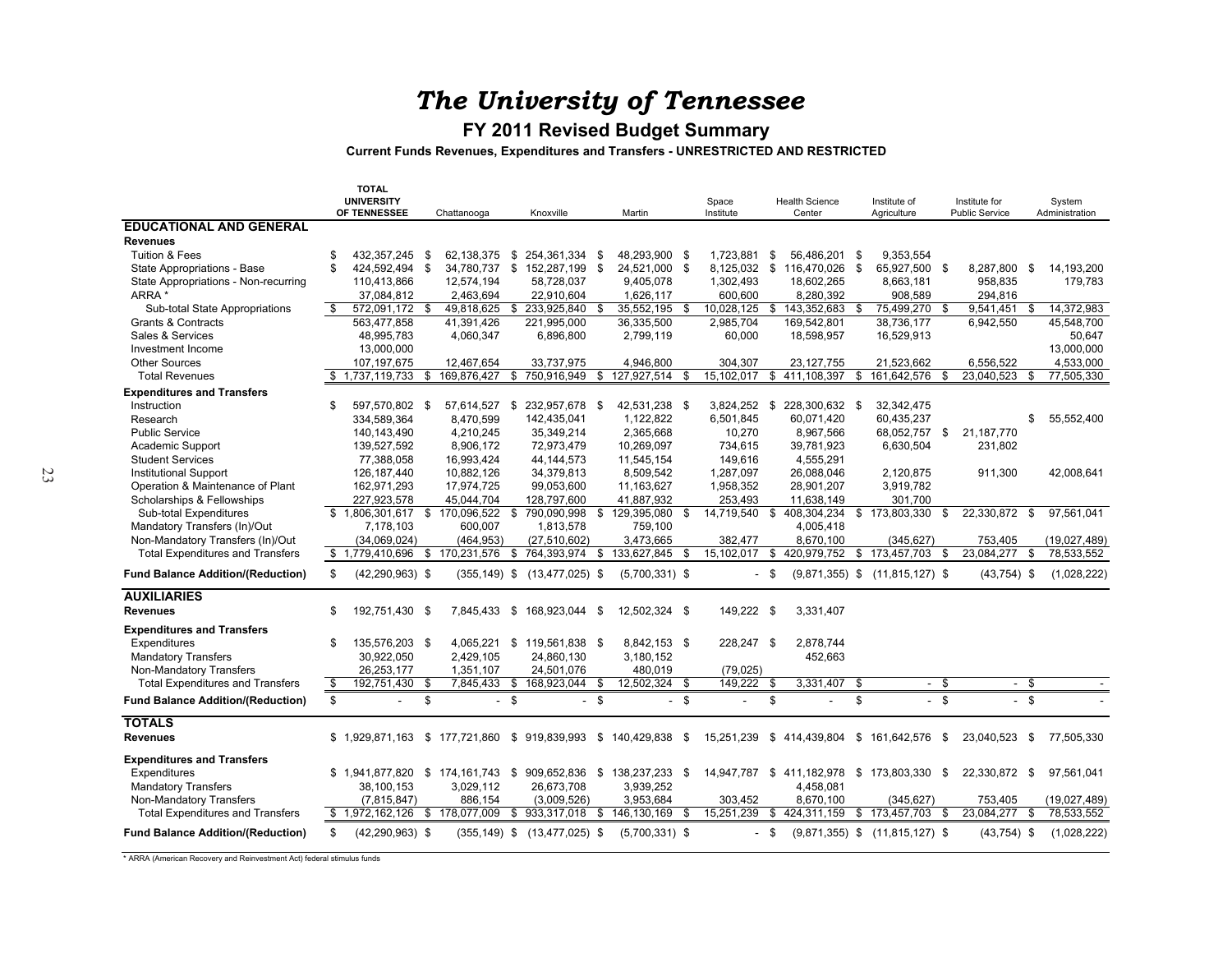**Five-Year Budget Summary Comparison**

Current Funds Revenues, Expenditures and Transfers - UNRESTRICTED

|                                          |                         | FY 2007       | FY 2008                                  | FY 2009                                | FY 2010                                  | FY 2011              | <b>FIVE-YEAR CHANGE</b> |           |
|------------------------------------------|-------------------------|---------------|------------------------------------------|----------------------------------------|------------------------------------------|----------------------|-------------------------|-----------|
|                                          |                         | <b>ACTUAL</b> | <b>ACTUAL</b>                            | <b>ACTUAL</b>                          | <b>ACTUAL</b>                            | <b>REVISED</b>       | <b>Amount</b>           | %         |
| <b>EDUCATIONAL AND GENERAL</b>           |                         |               |                                          |                                        |                                          |                      |                         |           |
| <b>Revenues</b>                          |                         |               |                                          |                                        |                                          |                      |                         |           |
| Tuition & Fees                           | \$                      | 318,173,954   | \$<br>346,035,411                        | \$<br>371,825,051                      | 404,492,792<br>\$                        | \$<br>432, 357, 245  | \$<br>114,183,291       | 35.9%     |
| State Appropriations - Base **           | \$                      | 471,729,700   | \$<br>509,404,100                        | 475,493,100<br>\$                      | 423,452,500<br>\$                        | \$<br>400,662,200    | \$<br>(71,067,500)      | $-15.1%$  |
| State Appropriations - Non-Recurring     | \$                      |               |                                          |                                        | 25,852,500                               | 109,724,900          | 109,724,900             | 100.0%    |
| ARRA <sup>*</sup>                        |                         |               |                                          |                                        | 44,350,976                               | 36,985,267           | 36,985,267              | 100.0%    |
| Sub-total State Appropriations           | $\frac{1}{3}$           | 471,729,700   | 509,404,100<br>$\boldsymbol{\mathsf{s}}$ | $\overline{\mathbf{s}}$<br>475,493,100 | 493,655,976<br>$\boldsymbol{\mathsf{s}}$ | 547,372,367<br>\$    | \$<br>75,642,667        | 16.0%     |
| <b>Grants &amp; Contracts</b>            |                         | 73,238,980    | 74,399,100                               | 72.448.783                             | 53,956,890                               | 43,266,245           | (29, 972, 735)          | -40.9%    |
| Sales & Services                         |                         | 44,767,582    | 52,690,993                               | 51,910,392                             | 51,284,074                               | 48,995,783           | 4,228,201               | 9.4%      |
| Investment Income                        |                         | 22,178,708    | 24,460,896                               | 19,911,671                             | 14,996,159                               | 13,000,000           | (9, 178, 708)           | $-41.4%$  |
| <b>Other Sources</b>                     |                         | 37,271,873    | 43,927,525                               | 39,375,833                             | 41,573,740                               | 38,451,991           | 1,180,118               | 3.2%      |
| <b>Total Revenues</b>                    | \$                      | 967,360,797   | \$1,050,918,025                          | \$1,030,964,829                        | \$1,059,959,631                          | \$1,123,443,631      | \$<br>156,082,834       | 16.1%     |
| <b>Expenditures and Transfers</b>        |                         |               |                                          |                                        |                                          |                      |                         |           |
| Instruction                              | \$                      | 412,401,825   | \$<br>433,964,197                        | 430,865,699<br>\$                      | 406,155,354<br>\$                        | \$<br>469,947,962    | \$<br>57,546,137        | 14.0%     |
| Research                                 |                         | 63,444,729    | 74,843,064                               | 76,991,687                             | 71,473,143                               | 94,092,277           | 30,647,548              | 48.3%     |
| <b>Public Service</b>                    |                         | 61,949,805    | 68,744,835                               | 66,079,285                             | 64,376,210                               | 75,430,564           | 13,480,759              | 21.8%     |
| Academic Support                         |                         | 107, 197, 670 | 116,336,361                              | 115,638,277                            | 109,822,900                              | 128,292,502          | 21,094,832              | 19.7%     |
| <b>Student Services</b>                  |                         | 66,131,562    | 72,341,186                               | 74,668,023                             | 76,029,939                               | 74,042,077           | 7,910,515               | 12.0%     |
| <b>Institutional Support</b>             |                         | 94,773,463    | 105,311,063                              | 104,478,649                            | 101,730,693                              | 123,588,254          | 28,814,791              | 30.4%     |
| Operation & Maintenance of Plan          |                         | 94,297,378    | 97,819,062                               | 104,838,903                            | 103,430,455                              | 162,947,970          | 68,650,592              | 72.8%     |
| Scholarships & Fellowships               |                         | 45,972,269    | 48,299,375                               | 51,077,044                             | 53,293,356                               | 64,897,590           | 18,925,321              | 41.2%     |
| Sub-total Expenditures                   | -S                      | 946.168.700   | \$1,017,659,143                          | \$1.024.637.566                        | $\overline{\mathbb{S}}$<br>986.312.050   | \$1,193,239,196      | \$<br>247.070.496       | 26.1%     |
| Mandatory Transfers (In)/Out             |                         | 5,614,004     | 6,339,175                                | 6,497,004                              | 6.920.547                                | 7,178,103            | 1,564,099               | 27.9%     |
| Non-Mandatory Transfers (In)/Out         |                         | (172, 214)    | 14,115,383                               | 715,045                                | 29,839,063                               | (34,069,024)         | (33,896,810)            | 19683.0%  |
| <b>Total Expenditures and Transfers</b>  | $\overline{\mathbf{s}}$ | 951,610,490   | \$1,038,113,700                          | \$1,031,849,615                        | \$1,023,071,660                          | \$1,166,348,275      | \$<br>214,737,785       | 22.6%     |
| <b>Fund Balance Addition/(Reduction)</b> | \$                      | 15,750,307    | \$<br>12,804,325                         | \$<br>(884, 786)                       | \$<br>36,887,971                         | \$<br>(42,904,644)   | \$<br>(58, 654, 951)    |           |
| <b>AUXILIARIES</b>                       |                         |               |                                          |                                        |                                          |                      |                         |           |
| <b>Revenues</b>                          | \$                      | 169,375,983   | 166,939,489<br>\$                        | 176,238,268<br>\$                      | 192,521,122<br>\$                        | 190,801,430<br>\$    | \$<br>21,425,447        | 12.6%     |
| <b>Expenditures and Transfers</b>        |                         |               |                                          |                                        |                                          |                      |                         |           |
| Expenditures                             | \$                      | 126,444,266   | \$<br>130,303,245                        | 134,271,106<br>S                       | 131,394,376<br>\$.                       | 133,626,203<br>\$    | \$<br>7,181,937         | 5.7%      |
| <b>Mandatory Transfers</b>               |                         | 14.247.196    | 16,321,163                               | 23,926,574                             | 22.428.284                               | 30,922,050           | 16.674.854              | 117.0%    |
| Non-Mandatory Transfers                  |                         | 26,480,777    | 19,111,727                               | 15,287,710                             | 37,778,066                               | 26,253,177           | (227, 600)              | $-0.9%$   |
| <b>Total Expenditures and Transfers</b>  | \$                      | 167, 172, 240 | \$<br>165,736,135                        | \$<br>173,485,389                      | \$<br>191,600,726                        | \$<br>190,801,430    | \$<br>23,629,190        | 14.1%     |
| <b>Fund Balance Addition/(Reduction)</b> | S.                      | 2,203,743     | \$<br>1,203,354                          | S.<br>2,752,879                        | \$<br>920,396                            | \$                   | \$<br>(2,203,743)       |           |
| <b>TOTALS</b>                            |                         |               |                                          |                                        |                                          |                      |                         |           |
| <b>Revenues</b>                          | \$                      | 1,136,736,779 | \$1,217,857,514                          | \$1,207,203,097                        | \$1,252,480,753                          | \$1,314,245,061      | \$<br>177,508,282       | 15.6%     |
| <b>Expenditures and Transfers</b>        |                         |               |                                          |                                        |                                          |                      |                         |           |
| Expenditures                             | \$                      | 1.072.612.966 | \$1,147,962,388                          | \$1,158,908,672                        | \$1,117,706,426                          | \$1,326,865,399      | \$<br>254,252,433       | 23.7%     |
| <b>Mandatory Transfers</b>               |                         | 19,861,200    | 22,660,339                               | 30,423,578                             | 29,348,831                               | 38,100,153           | 18,238,953              | 91.8%     |
| Non-Mandatory Transfers                  |                         | 26,308,563    | 33,227,109                               | 16,002,755                             | 67,617,129                               | (7, 815, 847)        | (34, 124, 410)          | $-129.7%$ |
| <b>Total Expenditures and Transfers</b>  | \$                      | 1,118,782,730 | \$1,203,849,835                          | \$1,205,335,004                        | \$1,214,672,386                          | \$1,357,149,705      | \$<br>238,366,975       | 21.3%     |
| <b>Fund Balance Addition/(Reduction)</b> | \$                      | 17,954,050    | \$<br>14,007,678                         | \$<br>1,868,093                        | 37,808,367<br>\$                         | \$<br>(42, 904, 644) | \$<br>(60, 858, 694)    |           |
|                                          |                         |               |                                          |                                        |                                          |                      |                         |           |

\* ARRA (American Recovery and Reinvestment Act) federal stimulus funds

\*\* FY 2007, 2008, and 2009 includes base and non-recurring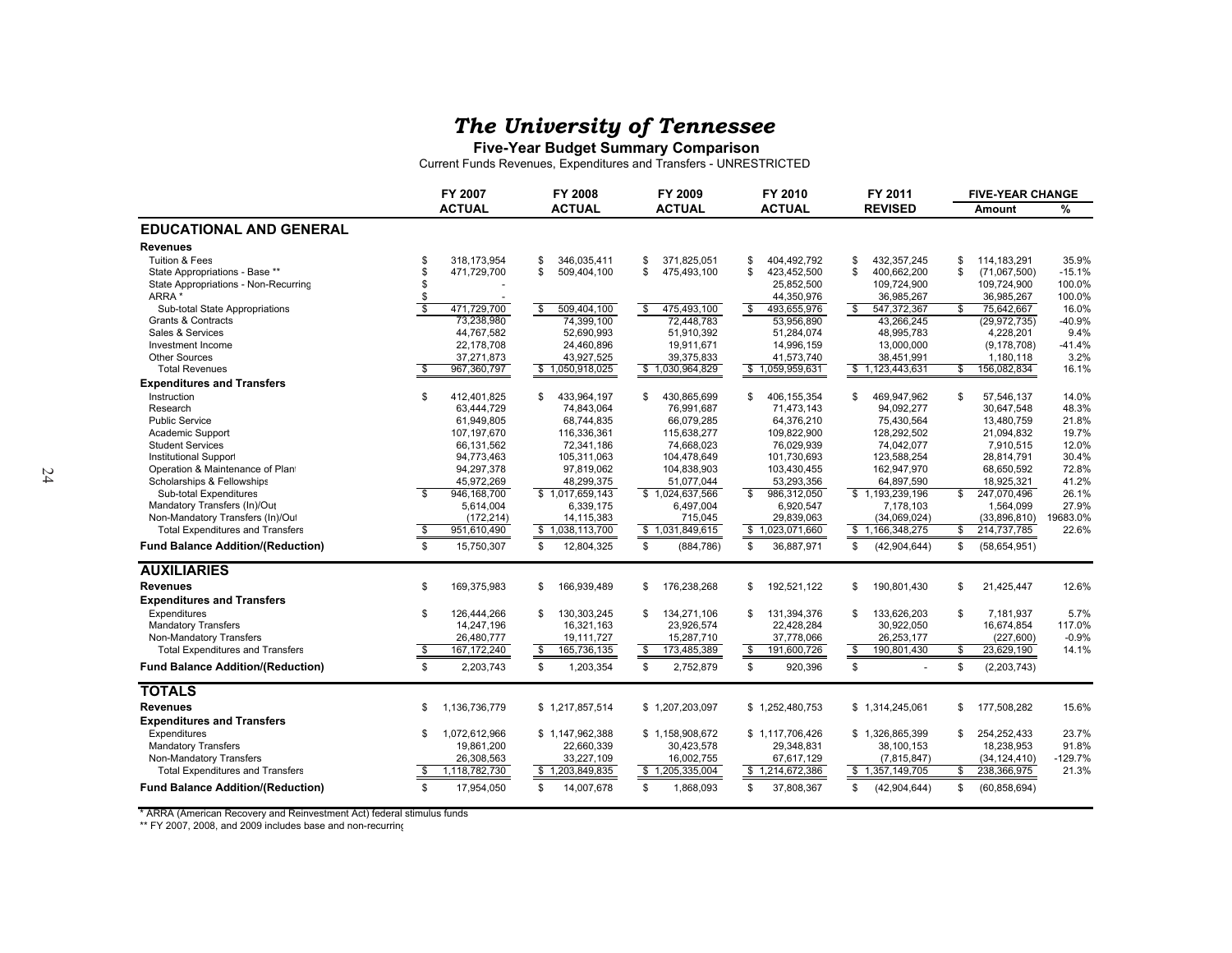#### **Five-Year Budget Summary Comparison**

Current Funds Revenues, Expenditures and Transfers - UNRESTRICTED AND RESTRICTED

|                                                                    | FY 2007                                 | <b>FY 2008</b>                | FY 2009                                 | FY 2010                                 | FY 2011                        |                          | <b>FIVE-YEAR CHANGE</b>       |                    |
|--------------------------------------------------------------------|-----------------------------------------|-------------------------------|-----------------------------------------|-----------------------------------------|--------------------------------|--------------------------|-------------------------------|--------------------|
|                                                                    | <b>ACTUAL</b>                           | <b>ACTUAL</b>                 | <b>ACTUAL</b>                           | <b>ACTUAL</b>                           | <b>REVISED</b>                 |                          | Amount                        | %                  |
| <b>EDUCATIONAL AND GENERAL</b>                                     |                                         |                               |                                         |                                         |                                |                          |                               |                    |
| <b>Revenues</b>                                                    |                                         |                               |                                         |                                         |                                |                          |                               |                    |
| <b>Tuition &amp; Fees</b>                                          | \$<br>318,173,954                       | \$<br>346,035,411             | \$<br>371,825,051                       | 404,492,792<br>\$                       | \$<br>432, 357, 245            | \$                       | 114,183,291                   | 35.9%              |
| State Appropriations - Base **                                     | 488.060.711<br>\$                       | \$<br>533,758,089             | \$<br>497,947,300                       | 445,981,202<br>\$                       | \$<br>424,592,494              | \$                       | (63, 468, 217)                | $-13.0%$           |
| State Appropriations - Non-Recurring                               |                                         |                               |                                         | 25,852,500                              | 110,413,866                    |                          | 110,413,866                   | 100.0%             |
| ARRA *                                                             |                                         |                               |                                         | 44,471,803                              | 37,084,812                     |                          | 37,084,812                    | 100.0%             |
| Sub-total State Appropriations                                     | 488,060,711<br>\$                       | 533,758,089<br>\$             | 497,947,300<br>\$                       | \$<br>516,305,505                       | $\bullet$<br>572,091,172       | \$                       | 84,030,461                    | 17.2%              |
| <b>Grants &amp; Contracts</b>                                      | 412,223,241                             | 440,755,579                   | 491,697,255                             | 515,951,220                             | 563,477,858                    |                          | 151,254,617                   | 36.7%              |
| Sales & Services                                                   | 44,767,582                              | 52.690.993                    | 51.910.392                              | 51.284.074                              | 48.995.783                     |                          | 4.228.201                     | 9.4%               |
| Investment Income                                                  | 22,178,708                              | 24,460,896                    | 19,911,671                              | 14,996,159                              | 13,000,000                     |                          | (9, 178, 708)                 | $-41.4%$           |
| <b>Other Sources</b>                                               | 101,617,860                             | 108,538,438                   | 109,445,857                             | 113,911,186                             | 107, 197, 675                  |                          | 5,579,815                     | 5.5%               |
| <b>Total Revenues</b>                                              | \$1,387,022,055                         | \$1,506,239,406               | \$1,542,737,526                         | \$1,616,940,936                         | \$1,737,119,733                | \$                       | 350,097,678                   | 25.2%              |
| <b>Expenditures and Transfers</b>                                  |                                         |                               |                                         |                                         |                                |                          |                               |                    |
| Instruction                                                        | \$<br>495.687.861                       | 524.476.964<br>\$             | \$<br>529.975.158                       | 530.487.275<br>\$                       | \$<br>597.570.802              | \$                       | 101.882.941                   | 20.6%              |
| Research                                                           | 206,443,659                             | 215,280,209                   | 253,700,070                             | 248,046,616                             | 334,589,364                    |                          | 128,145,705                   | 62.1%              |
| <b>Public Service</b>                                              | 132,509,042                             | 136,060,800                   | 132,234,699                             | 128,580,176                             | 140,143,490                    |                          | 7,634,448                     | 5.8%               |
| Academic Support                                                   | 117,524,400                             | 125,954,894                   | 128,260,016                             | 122,912,760                             | 139,527,592                    |                          | 22,003,192                    | 18.7%              |
| <b>Student Services</b>                                            | 69,715,683                              | 75,975,234                    | 78,046,581                              | 79,291,733                              | 77,388,058                     |                          | 7,672,375                     | 11.0%              |
| <b>Institutional Support</b>                                       | 96,705,936                              | 107.541.338                   | 106,654,464                             | 103,937,697                             | 126, 187, 440                  |                          | 29.481.504                    | 30.5%              |
| Operation & Maintenance of Plant                                   | 94,354,304                              | 97,964,531                    | 104,883,266                             | 103,490,677                             | 162,971,293                    |                          | 68,616,989                    | 72.7%              |
| Scholarships & Fellowships                                         | 137,798,736                             | 167,794,251                   | 185,189,507                             | 210,221,367                             | 227,923,578                    |                          | 90,124,842                    | 65.4%              |
| Sub-total Expenditures                                             | \$1.350.739.620                         | \$1,451,048,220               | \$1.518.943.762                         | \$1,526,968,301                         | \$1,806,301,617                | \$                       | 455.561.997                   | 33.7%              |
| Mandatory Transfers (In)/Out                                       | 5,614,004                               | 6,339,175                     | 6,497,004                               | 6,920,547                               | 7,178,103                      |                          | 1,564,099                     | 27.9%              |
| Non-Mandatory Transfers (In)/Out                                   | (172, 214)                              | 14,115,383                    | 715,045                                 | 29,839,063                              | (34,069,024)                   |                          | (33,896,810)                  | 19683.0%           |
| <b>Total Expenditures and Transfers</b>                            | \$1,356,181,410                         | \$1,471,502,778               | \$1,526,155,811                         | \$1,563,727,911                         | \$1,779,410,696                | $\overline{\mathbf{s}}$  | 423,229,286                   | 31.2%              |
| <b>Revenues Less Expend. &amp; Transfers</b>                       | \$<br>30,840,645                        | \$<br>34,736,628              | \$<br>16,581,715                        | 53,213,025<br>\$                        | \$<br>(42, 290, 963)           | \$                       | (73, 131, 608)                |                    |
| <b>AUXILIARIES</b>                                                 |                                         |                               |                                         |                                         |                                |                          |                               |                    |
| <b>Revenues</b>                                                    | \$<br>170,729,251                       | \$<br>167,930,226             | \$<br>177,130,325                       | \$<br>193,135,354                       | 192,751,430<br>\$              | \$                       | 22,022,179                    | 12.9%              |
| <b>Expenditures and Transfers</b>                                  |                                         |                               |                                         |                                         |                                |                          |                               |                    |
| Expenditures                                                       | \$<br>127,062,136                       | \$<br>130,769,438             | \$<br>134,673,629                       | 131,722,006<br>\$                       | \$<br>135,576,203              | \$                       | 8,514,067                     | 6.7%               |
| <b>Mandatory Transfers</b>                                         | 14,247,196                              | 16,321,163                    | 23,926,574                              | 22,428,284                              | 30,922,050                     |                          | 16,674,854                    | 117.0%             |
| Non-Mandatory Transfers                                            | 26,480,777                              | 19,111,727                    | 15,287,710                              | 37,778,067                              | 26,253,177                     |                          | (227, 600)                    | $-0.9%$            |
| <b>Total Expenditures and Transfers</b>                            | $\overline{\mathcal{S}}$<br>167,790,109 | $\sqrt[6]{3}$<br>166,202,328  | $\overline{\mathcal{S}}$<br>173,887,913 | $\overline{\mathcal{E}}$<br>191,928,357 | $\overline{\$}$<br>192,751,430 | $\overline{\mathcal{S}}$ | 24,961,321                    | 14.9%              |
| <b>Revenues Less Expend. &amp; Transfers</b>                       | $\mathfrak{s}$<br>2,939,142             | \$<br>1,727,898               | \$<br>3,242,412                         | \$<br>1,206,997                         | \$                             | \$                       | (2,939,142)                   |                    |
| <b>TOTALS</b>                                                      |                                         |                               |                                         |                                         |                                |                          |                               |                    |
| <b>Revenues</b>                                                    | \$1,557,751,306                         | \$1,674,169,632               | \$1,719,867,851                         | \$1,810,076,290                         | \$1,929,871,163                | \$                       | 372,119,857                   | 23.9%              |
|                                                                    |                                         |                               |                                         |                                         |                                |                          |                               |                    |
| <b>Expenditures and Transfers</b>                                  |                                         |                               |                                         |                                         |                                |                          |                               |                    |
| Expenditures                                                       | \$1,477,801,756                         | \$1,581,817,659               | \$1,653,617,391                         | \$1,658,690,307                         | \$1,941,877,820                | \$                       | 464,076,064                   | 31.4%              |
| <b>Mandatory Transfers</b>                                         | 19,861,200                              | 22,660,339                    | 30,423,578                              | 29,348,831                              | 38,100,153                     |                          | 18,238,953                    | 91.8%              |
| Non-Mandatory Transfers<br><b>Total Expenditures and Transfers</b> | 26,308,563<br>\$1,523,971,519           | 33,227,109<br>\$1,637,705,106 | 16,002,755<br>\$1,700,043,724           | 67,617,130<br>\$1,755,656,268           | (7, 815, 847)                  | S.                       | (34, 124, 410)<br>448,190,607 | $-129.7%$<br>29.4% |
|                                                                    |                                         |                               |                                         |                                         | \$1,972,162,126                |                          |                               |                    |
| <b>Revenues Less Expend. &amp; Transfers</b>                       | \$<br>33,779,787                        | \$<br>36,464,526              | \$<br>19,824,127                        | 54,420,022<br>\$                        | \$<br>(42, 290, 963)           | $\mathbb{S}$             | (76,070,750)                  |                    |

\* ARRA (American Recovery and Reinvestment Act) federal stimulus funds

\*\* FY 2007, 2008, and 2009 includes base and non-recurring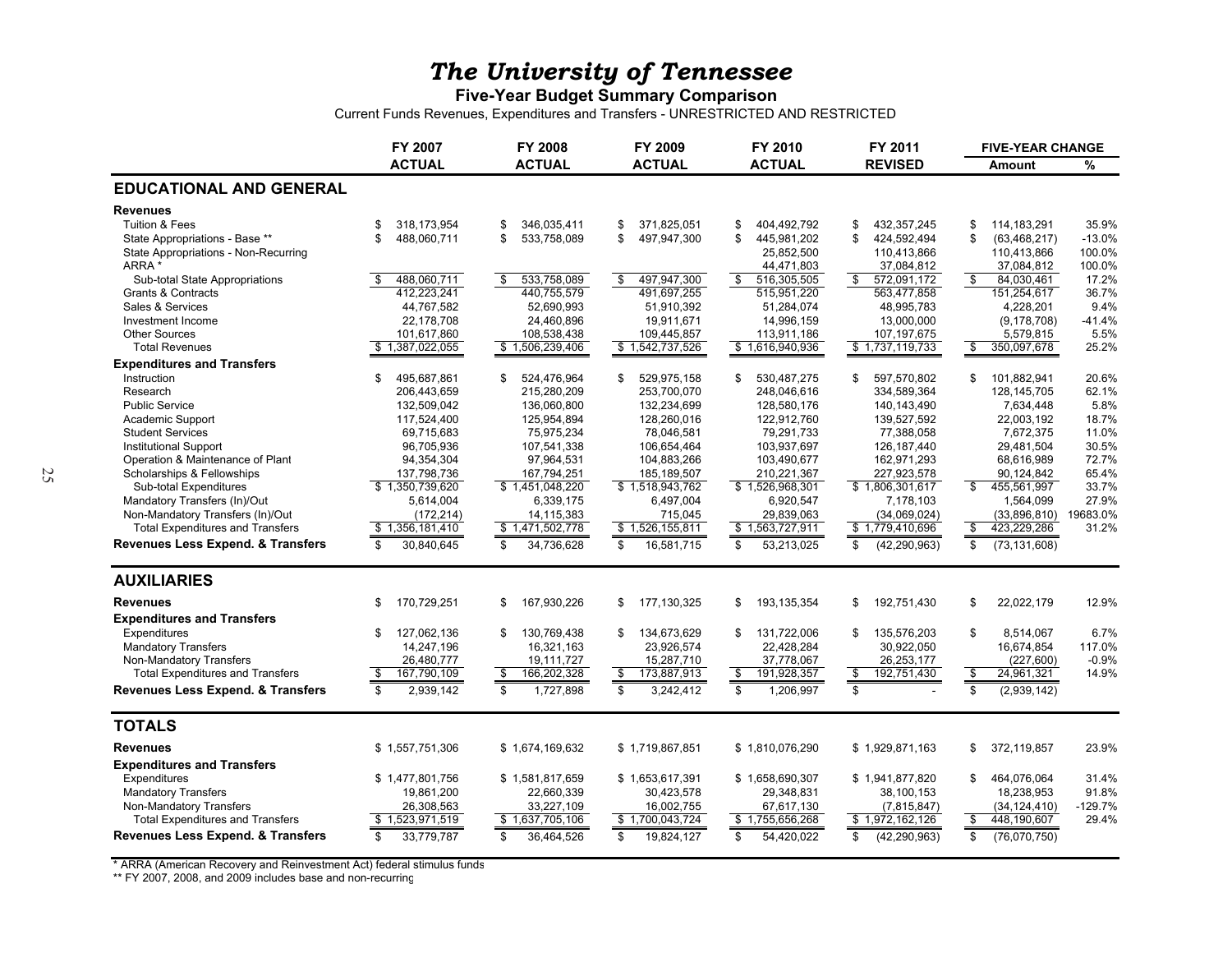## *Th e University of Tennesse e* **FY 2011 Budget Summary**

Unrestricted and Restricted Current Funds Revenues, Expenditures and Transfers

|                                         |                     |                     |                    |                             |                   |                             |                      |                 |                            | <b>CHANGE</b>                  |            |
|-----------------------------------------|---------------------|---------------------|--------------------|-----------------------------|-------------------|-----------------------------|----------------------|-----------------|----------------------------|--------------------------------|------------|
|                                         |                     | FY 2010 ACTUAL      |                    |                             | FY 2011 ORIGNAL   |                             |                      | FY 2011 REVISED |                            | <b>Original to Revised</b>     |            |
|                                         | <b>Unrestricted</b> | <b>Restricted</b>   | Total              | <b>Unrestricted</b>         | <b>Restricted</b> | <b>Total</b>                | <b>Unrestricted</b>  | Restricted      | <b>Total</b>               | Amount                         | %          |
| <b>EDUCATIONAL AND GENERAL</b>          |                     |                     |                    |                             |                   |                             |                      |                 |                            |                                |            |
| Revenues                                |                     |                     |                    |                             |                   |                             |                      |                 |                            |                                |            |
| Tuition & Fees                          | 404.492.792<br>\$.  |                     | \$.<br>404,492,792 | \$.<br>429.290.263          |                   | 429,290,263<br>-S           | 432, 357, 245<br>s.  |                 | S.<br>432, 357, 245        | \$<br>3.066.982                | 0.7%       |
| State Appropriations - Base             | 423,452,500<br>\$   | \$ 22,528,702       | S.<br>445,981,202  | \$<br>403,605,100           | \$ 21,057,900     | S<br>424,663,000            | S<br>400,662,200     | \$23,930,294    | s.<br>424,592,494          | s.<br>(70, 506)                | 0.0%       |
| State Appropriations - Non-Recurring    | 25.852.500<br>S     |                     | 25,852,500         | 49,406,900                  | 278,600           | 49,685,500                  | 109,724,900          | 688,966         | 110,413,866                | 60,728,366                     | 122.2%     |
| ARRA <sup>*</sup>                       | 44.350.976          | 120,827<br>- \$     | 44,471,803         | 79.814.381                  | 381,000           | 80,195,381                  | 36,985,267           | 99,545          | 37,084,812                 | (43, 110, 569)                 | $-53.8%$   |
| Sub-total State Appropriations          | S.<br>493,655,976   | \$22,649,529        | \$<br>516,305,505  | \$<br>532,826,381           | \$ 21,717,500     | $\mathbb{S}$<br>554,543,881 | \$ 547,372,367       | \$ 24,718,805   | $\mathbf s$<br>572,091,172 | \$17,547,291                   | 3.2%       |
| Grants & Contracts                      | 53.956.891          | 461,994,329         | 515.951.220        | 48.727.929                  | 511,306,737       | 560.034.666                 | 43,266,245           | 520.211.613     | 563.477.858                | 3.443.192                      | 0.6%       |
| Sales & Services                        | 51,284,074          |                     | 51,284,074         | 48,717,662                  |                   | 48,717,662                  | 48,995,783           |                 | 48,995,783                 | 278,121                        | 0.6%       |
| Investment Income                       | 14,996,159          |                     | 14,996,159         | 13,000,000                  |                   | 13,000,000                  | 13,000,000           |                 | 13,000,000                 |                                |            |
| <b>Other Sources</b>                    | 41,573,740          | 72,337,445          | 113,911,185        | 38,587,138                  | 66,706,913        | 105,294,051                 | 38,451,991           | 68.745.684      | 107, 197, 675              | 1,903,624                      | 1.8%       |
| <b>Total Revenue</b>                    | \$1,059,959,632     | \$556,981,303       | \$1,616,940,935    | \$1,111,149,373             | \$599,731,150     | \$1,710,880,523             | \$1,123,443,631      | \$613,676,102   | \$1,737,119,733            | \$ 26,239,210                  | 1.5%       |
| <b>Expenditures and Transfers</b>       |                     |                     |                    |                             |                   |                             |                      |                 |                            |                                |            |
| Instruction                             | 406,155,354<br>S.   | \$124,331,921       | 530,487,275<br>S   | 465,989,521<br>\$           | \$121,794,840     | 587,784,361<br>-S           | \$469,947,962        | \$127,622,840   | s.<br>597,570,802          | 9,786,441<br>\$                | 1.7%       |
| Research                                | 71.473.144          | 176.573.472         | 248.046.616        | 74.769.301                  | 241,521,785       | 316.291.086                 | 94,092,277           | 240.497.087     | 334.589.364                | 18.298.278                     | 5.8%       |
| <b>Public Service</b>                   | 64,376,209          | 64,203,967          | 128,580,176        | 68.970.856                  | 60,979,626        | 129,950,482                 | 75,430,564           | 64,712,926      | 140,143,490                | 10,193,008                     | 7.8%       |
| Academic Support                        | 109.822.900         | 13.089.860          | 122,912,760        | 128.371.546                 | 11,484,090        | 139.855.636                 | 128.292.502          | 11.235.090      | 139.527.592                | (328, 044)                     | $-0.2%$    |
| <b>Student Services</b>                 | 76.029.939          | 3.261.794           | 79,291,733         | 71,480,778                  | 1,125,281         | 72,606,059                  | 74.042.077           | 3.345.981       | 77,388,058                 | 4,781,999                      | 6.6%       |
| <b>Institutional Support</b>            | 101,730,693         | 2,207,004           | 103,937,697        | 112,623,546                 | 2,615,686         | 115,239,232                 | 123,588,254          | 2,599,186       | 126, 187, 440              | 10,948,208                     | 9.5%       |
| Operation & Maintenance of Plant        | 103,430,455         | 60,222              | 103,490,677        | 160,896,671                 | 14,623            | 160,911,294                 | 162,947,970          | 23,323          | 162,971,293                | 2,059,999                      | 1.3%       |
| Scholarships & Fellowships              | 53.293.356          | 156.928.011         | 210.221.367        | 62.477.635                  | 160.310.176       | 222.787.811                 | 64.897.590           | 163.025.988     | 227,923,578                | 5.135.767                      | 2.3%       |
| Sub-total Expenditures                  | \$986,312,050       | \$540,656,251       | \$1,526,968,301    | \$1,145,579,854             | \$599,846,107     | \$1,745,425,961             | \$1,193,239,196      | \$613,062,421   | \$1,806,301,617            | \$ 60,875,656                  | 3.5%       |
| Mandatory Transfers (In)/Out            | 6.920.547           |                     | 6,920,547          | 7.178.103                   |                   | 7.178.103                   | 7,178,103            |                 | 7.178.103                  |                                | 0.0%       |
| Non-Mandatory Transfers (In)/Out        | 29,839,063          |                     | 29,839,063         | (25, 692, 925)              |                   | (25, 692, 925)              | (34,069,024)         |                 | (34,069,024)               | (8,376,099)                    | 32.6%      |
| <b>Total Expenditures and Transfers</b> | \$1,023,071,659     | \$540,656,251       | \$1,563,727,910    | \$1,127,065,032             | \$599,846,107     | \$1,726,911,139             | \$1,166,348,275      | \$613,062,421   | \$1,779,410,696            | \$52,499,557                   | 3.0%       |
| Revenues Less Expend. & Transfers       | s.<br>36,887,972    | \$16,325,052        | 53,213,025<br>s.   | \$(15,915,659)              | (114, 957)<br>S.  | \$(16,030,616)              | \$ (42,904,644)      | 613,681<br>S.   | \$ (42, 290, 963)          | \$ (26, 260, 347)              |            |
|                                         |                     |                     |                    |                             |                   |                             |                      |                 |                            |                                |            |
| <b>AUXILIARIES</b>                      |                     |                     |                    |                             |                   |                             |                      |                 |                            |                                |            |
| Revenues                                | 192.521.124<br>s.   | 614.230<br>£.       | \$<br>193.135.354  | \$<br>190.801.430           | S<br>1.950.000    | \$ 192,751,430              | \$190,801,430        | S.<br>1.950.000 | s.<br>192.751.430          | s.                             | 0.0%       |
| <b>Expenditures and Transfers</b>       |                     |                     |                    |                             |                   |                             |                      |                 |                            |                                |            |
| Expenditures                            | s.<br>131,394,376   | <b>S</b><br>327.631 | s.<br>131,722,007  | \$<br>133.381.403           | S<br>1.950.000    | S.<br>135,331,403           | \$ 133,626,203       | s.<br>1.950.000 | s<br>135,576,203           | s.<br>244,800                  | 0.2%       |
| <b>Mandatory Transfers</b>              | 22.428.284          |                     | 22,428,284         | 30.922.050                  |                   | 30.922.050                  | 30,922,050           |                 | 30.922.050                 |                                | 0.0%       |
| Non-Mandatory Transfers                 | 37.778.066          |                     | 37,778,066         | 26.497.977                  |                   | 26.497.977                  | 26.253.177           |                 | 26.253.177                 | (244, 800)                     | $-0.9%$    |
| <b>Total Expenditures and Transfers</b> | \$191,600,726       | S<br>327,631        | S.<br>191,928,357  | $\mathbb{S}$<br>190,801,430 | S.<br>1,950,000   | S.<br>192.751.430           | \$190,801,430        | S.<br>1.950.000 | \$<br>192,751,430          | \$<br>$\overline{\phantom{a}}$ | 0.0%       |
| Revenues Less Expend. & Transfers       | 920,398<br>-S       | 286,599<br>\$.      | S<br>1,206,997     | \$                          | S.                | \$                          | S                    | $\mathbf{s}$    | \$.                        | s.                             |            |
| <b>TOTALS</b>                           |                     |                     |                    |                             |                   |                             |                      |                 |                            |                                |            |
|                                         |                     |                     |                    |                             |                   |                             |                      |                 |                            |                                |            |
| <b>Revenues</b>                         | \$1.252.480.756     | \$557.595.533       | \$1.810.076.289    | \$1.301.950.803             | \$601.681.150     | \$1.903.631.953             | \$1,314,245,061      | \$615,626,102   | \$1.929.871.163            | \$ 26,239,210                  | 1.4%       |
| <b>Expenditures and Transfers</b>       |                     |                     |                    |                             |                   |                             |                      |                 |                            |                                |            |
| Expenditures                            | \$1,117,706,426     | \$540,983,882       | \$1,658,690,308    | \$1,278,961,257             | \$601,796,107     | \$1,880,757,364             | \$1,326,865,399      | \$615,012,421   | \$1,941,877,820            | \$ 61,120,456                  | 3.2%       |
| <b>Mandatory Transfers</b>              | 29.348.831          |                     | 29.348.831         | 38.100.153                  |                   | 38.100.153                  | 38.100.153           |                 | 38.100.153                 | $\Omega$                       | 0.0%       |
| Non-Mandatory Transfers                 | 67,617,129          |                     | 67,617,129         | 805,052                     |                   | 805,052                     | (7, 815, 847)        |                 | (7, 815, 847)              | (8,620,899)                    | $-1070.8%$ |
| <b>Total Expenditures and Transfers</b> | \$1,214,672,385     | \$540,983,882       | \$1,755,656,267    | \$1,317,866,462             | \$601,796,107     | \$1,919,662,569             | \$1,357,149,705      | \$615,012,421   | \$1,972,162,126            | \$52,499,557                   | 2.7%       |
| Revenues Less Expend. & Transfers       | 37,808,370<br>S.    | \$16,611,651        | 54,420,022<br>s.   | \$(15,915,659)              | \$<br>(114, 957)  | \$<br>(16,030,616)          | (42, 904, 644)<br>s. | S.<br>613,681   | \$<br>(42, 290, 963)       | \$(26, 260, 347)               |            |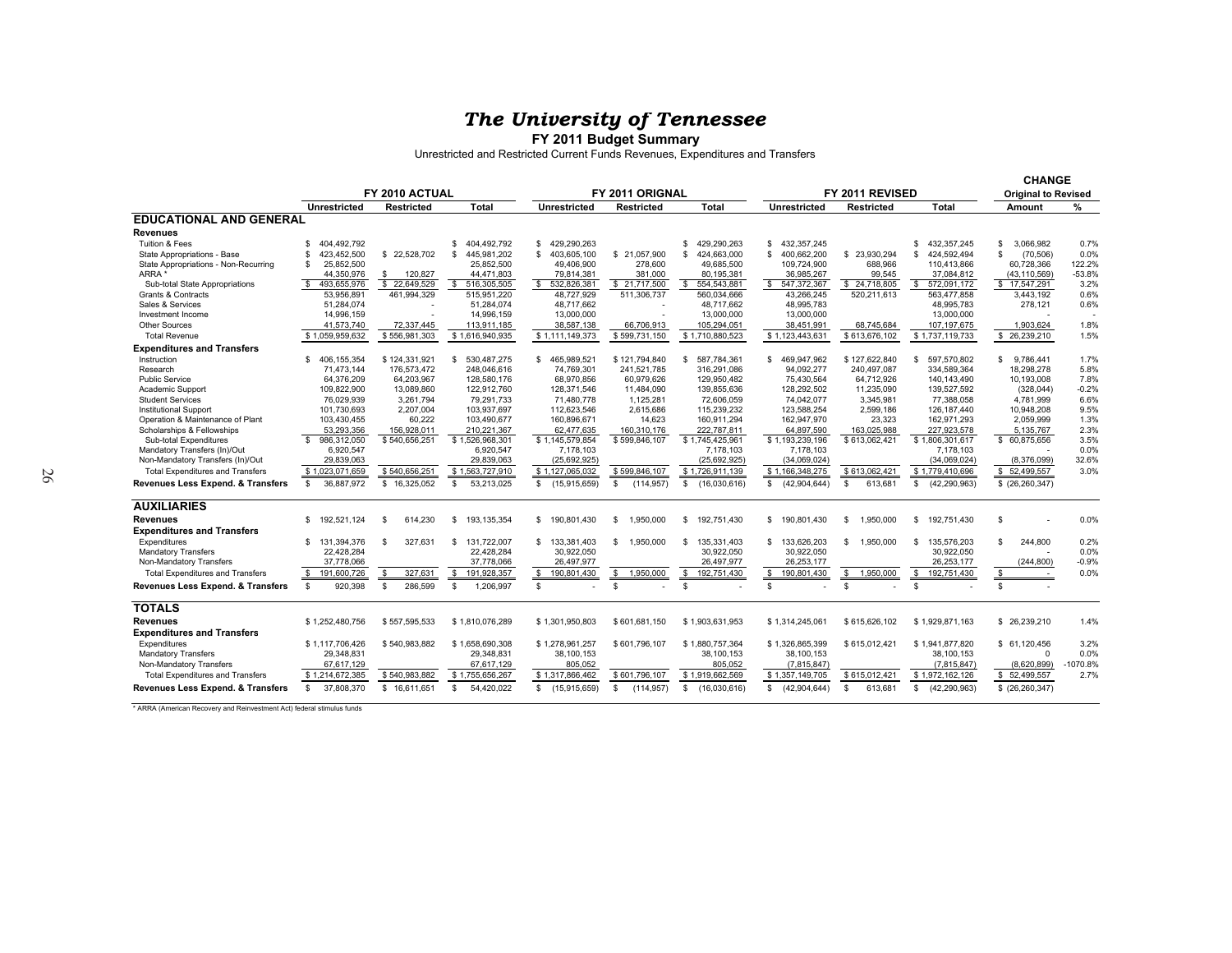#### *The University of Tennessee* **FY 2011 Revised Budget Natural Classifications Summary**

Unrestricted Current Funds Expenditures

|                                                                | <b>TOTAL</b><br><b>UNIVERSITY OF</b> |                       |     |                         |      |                           |      | Space                  |      | <b>Health Science</b>       |      | Institute of                |        | Institute for         |      | System                |
|----------------------------------------------------------------|--------------------------------------|-----------------------|-----|-------------------------|------|---------------------------|------|------------------------|------|-----------------------------|------|-----------------------------|--------|-----------------------|------|-----------------------|
|                                                                | <b>TENNESSEE</b>                     | Chattanooga           |     | Knoxville               |      | Martin                    |      | Institute              |      | Center                      |      | Agriculture                 |        | <b>Public Service</b> |      | Administration        |
| <b>EDUCATIONAL AND GENERAL</b><br><b>Salaries and Benefits</b> |                                      |                       |     |                         |      |                           |      |                        |      |                             |      |                             |        |                       |      |                       |
| Salaries                                                       |                                      |                       |     |                         |      |                           |      |                        |      |                             |      |                             |        |                       |      |                       |
| Academic                                                       | 281,199,237 \$<br>\$<br>259,645,083  | 31,296,181 \$         |     | 127,072,423 \$          |      | 22,366,781 \$             |      | 2,460,199<br>2,709,183 | - \$ | 72,443,608 \$<br>49,328,087 |      | 25,202,313 \$<br>38,487,700 |        | 192,050 \$            |      | 165,682<br>21,592,204 |
| Non-Academic<br>Students                                       | 7,177,726                            | 23,090,545<br>632,421 |     | 99,438,488<br>3,736,548 |      | 17, 137, 471<br>1,510,883 |      | $\mathbf 0$            |      | 508,071                     |      | 555,895                     |        | 7,861,405<br>20,080   |      | 213,828               |
| <b>Total Salaries</b>                                          | \$<br>548,022,046                    | 55,019,147 \$<br>- \$ |     | 230, 247, 459 \$        |      | $41,015,135$ \$           |      | 5,169,382              | - \$ | 122,279,766 \$              |      | 64,245,908 \$               |        | 8,073,535 \$          |      | 21,971,714            |
| <b>Benefits</b>                                                | 186,083,351                          | 19,948,958            |     | 75,884,981              |      | 14,153,000                |      | 1,531,963              |      | 41,055,573                  |      | 23,118,653                  |        | 2,762,292             |      | 7,627,931             |
| <b>Total Salaries and Benefits</b>                             | 734.105.397<br>\$                    | 74.968.105 \$<br>\$   |     | 306.132.440 \$          |      | 55.168.135 \$             |      | 6.701.345              | \$   | 163.335.339 \$              |      | 87,364,561                  | - \$   | 10.835.827            | - \$ | 29.599.645            |
| Operating                                                      | 422,954,343                          | 39,358,142            |     | 229,641,234             |      | 31,695,749                |      | 3,388,192              |      | 61,838,487                  |      | 40,807,599                  |        | 4,524,532             |      | 11,700,408            |
| <b>Equipment and Capital Outlay</b>                            | 36,179,456                           | 2,035,129             |     | 17,679,692              |      | 1,927,916                 |      | 1,166,896              |      | 9,948,408                   |      | 3,190,568                   |        | 72,259                |      | 158,588               |
| <b>Total Expenditures</b>                                      | 1,193,239,196<br>\$                  | 116,361,376<br>\$     | -\$ | 553,453,366             | - \$ | 88,791,800                | -\$  | 11,256,433             | \$   | 235, 122, 234               | \$   | 131,362,728                 | - \$   | 15,432,618            | - \$ | 41,458,641            |
|                                                                |                                      |                       |     |                         |      |                           |      |                        |      |                             |      |                             |        |                       |      |                       |
| <b>AUXILIARIES</b>                                             |                                      |                       |     |                         |      |                           |      |                        |      |                             |      |                             |        |                       |      |                       |
| <b>Salaries and Benefits</b>                                   |                                      |                       |     |                         |      |                           |      |                        |      |                             |      |                             |        |                       |      |                       |
| Salaries                                                       |                                      |                       |     |                         |      |                           |      |                        |      |                             |      |                             |        |                       |      |                       |
| Academic                                                       | \$<br>608,739 \$                     | $7.000$ \$            |     | 598,676 \$              |      | 3,063                     |      |                        |      |                             |      |                             |        |                       |      |                       |
| Non-Academic                                                   | 36,691,144 \$                        | 1,311,277             |     | 32,881,220              |      | 1,456,545 \$              |      | 74,800 \$              |      | 967,302                     |      |                             |        |                       |      |                       |
| Students                                                       | 4,839,615                            | 183,578               |     | 4,078,654               |      | 565,121                   |      |                        |      | 12,262                      |      |                             |        |                       |      |                       |
| <b>Total Salaries</b>                                          | 42,139,498 \$<br>S                   | 1,501,855 \$          |     | 37,558,550 \$           |      | 2,024,729 \$              |      | 74,800 \$              |      | 979,564 \$                  |      |                             | $-5$   | $-5$                  |      |                       |
| <b>Benefits</b>                                                | 11,186,153                           | 317,175               |     | 9,825,155               |      | 608,068                   |      | 42,997                 |      | 392,758                     |      |                             |        |                       |      |                       |
| <b>Total Salaries and Benefits</b>                             | \$<br>53,325,651                     | 1,819,030<br>\$       | -\$ | 47,383,705 \$           |      | 2,632,797 \$              |      | 117,797 \$             |      | 1,372,322 \$                |      |                             | $-$ \$ | $-$ \$                |      |                       |
| Operating                                                      | 79,362,030                           | 2,241,191             |     | 69,301,311              |      | 6,202,656                 |      | 110,450                |      | 1,506,422                   |      |                             |        |                       |      |                       |
| <b>Equipment and Capital Outlay</b>                            | 938,522                              | 5,000                 |     | 926,822                 |      | 6,700                     |      |                        |      |                             |      |                             |        |                       |      |                       |
| <b>Total Expenditures</b>                                      | 133,626,203<br>S                     | \$<br>4,065,221       | \$  | 117,611,838             | - \$ | 8,842,153                 | \$   | 228,247                | \$   | 2,878,744 \$                |      |                             | \$     |                       | \$   |                       |
| <b>TOTALS</b>                                                  |                                      |                       |     |                         |      |                           |      |                        |      |                             |      |                             |        |                       |      |                       |
| <b>Salaries and Benefits</b>                                   |                                      |                       |     |                         |      |                           |      |                        |      |                             |      |                             |        |                       |      |                       |
| Salaries                                                       |                                      |                       |     |                         |      |                           |      |                        |      |                             |      |                             |        |                       |      |                       |
| Academic                                                       | 281.807.976 \$<br>\$                 | 31.303.181            | \$  | 128,263,738 \$          |      | 22,369,844 \$             |      | 2,460,199              | - \$ | 72,443,608 \$               |      | 25,202,313 \$               |        | 192,050 \$            |      | 165,682               |
| Non-Academic                                                   | 296,336,227                          | 24,401,822            |     | 124,692,395             |      | 18,594,016                |      | 2,783,983              |      | 50,295,389                  |      | 38,487,700                  |        | 7,861,405             |      | 21,592,204            |
| <b>Students</b>                                                | 12,017,341                           | 815,999               |     | 6,360,806               |      | 2,076,004                 |      | $\Omega$               |      | 520,333                     |      | 555,895                     |        | 20,080                |      | 213,828               |
| <b>Total Salaries</b>                                          | \$<br>590,161,544                    | 56,521,002 \$<br>- \$ |     | 259,316,939 \$          |      | 43,039,864 \$             |      | 5,244,182              | - \$ | 123,259,330 \$              |      | 64,245,908 \$               |        | 8,073,535             | - \$ | 21,971,714            |
| <b>Benefits</b>                                                | 197,269,504                          | 20,266,133            |     | 84,090,608              |      | 14,761,068                |      | 1,574,960              |      | 41,448,331                  |      | 23,118,653                  |        | 2,762,292             |      | 7,627,931             |
| <b>Total Salaries and Benefits</b>                             | \$<br>787,431,048                    | \$<br>76,787,135 \$   |     | 343,407,547 \$          |      | 57,800,932 \$             |      | 6,819,142              | \$   | 164,707,661                 | - \$ | 87,364,561                  | - \$   | 10,835,827            | - \$ | 29,599,645            |
| Operating                                                      | 502,316,373                          | 41,599,333            |     | 274,582,402             |      | 37,898,405                |      | 3,498,642              |      | 63,344,909                  |      | 40,807,599                  |        | 4,524,532             |      | 11,700,408            |
| <b>Equipment and Capital Outlay</b>                            | 37,117,978                           | 2,040,129             |     | 18,606,514              |      | 1,934,616                 |      | 1,166,896              |      | 9,948,408                   |      | 3,190,568                   |        | 72,259                |      | 158,588               |
| <b>Total Expenditures</b>                                      | 1,326,865,399<br>\$                  | 120,426,597<br>\$     | \$  | 636,596,463             |      | 97,633,953                | - \$ | 11,484,680             | \$   | 238,000,978                 | -\$  | 131,362,728                 | \$     | 15,432,618            | -\$  | 41,458,641            |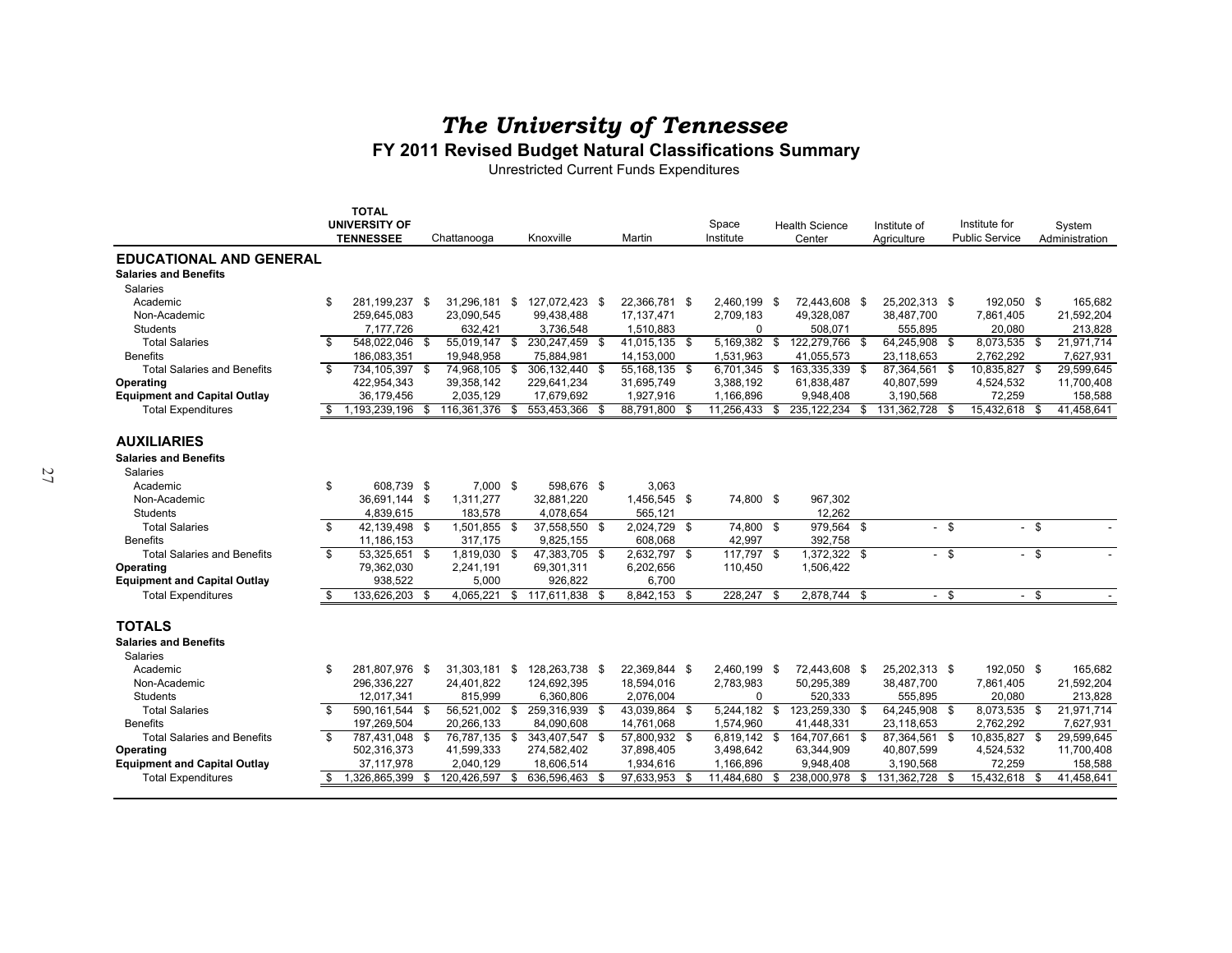**FY 2011 Natural Classifications Summary**

Unrestricted Current Funds Expenditures

|                                     |                   |                         |                 |                   |                                    | <b>CHANGE</b>              |               |
|-------------------------------------|-------------------|-------------------------|-----------------|-------------------|------------------------------------|----------------------------|---------------|
|                                     | FY 2010           |                         | FY 2011         | FY 2011           |                                    | <b>Original to Revised</b> |               |
|                                     | <b>ACTUAL</b>     |                         | <b>ORIGINAL</b> | <b>REVISED</b>    |                                    | Amount                     | $\frac{9}{6}$ |
| <b>EDUCATIONAL AND GENERAL</b>      |                   |                         |                 |                   |                                    |                            |               |
| <b>Salaries and Benefits</b>        |                   |                         |                 |                   |                                    |                            |               |
| <b>Salaries</b>                     |                   |                         |                 |                   |                                    |                            |               |
| Academic                            | \$<br>275,942,990 | \$                      | 285,953,534     | \$<br>281,199,217 | \$                                 | (4,754,317)                | $-1.7%$       |
| Non-Academic                        | 266,905,459       |                         | 261,551,780     | 259,645,083       |                                    | (1,906,697)                | $-0.7%$       |
| <b>Students</b>                     | 8,216,345         |                         | 6,823,073       | 7,177,726         |                                    | 354,653                    | 5.2%          |
| <b>Total Salaries</b>               | \$<br>551,064,793 | \$                      | 554,328,387     | \$<br>548,022,026 | \$                                 | (6,306,361)                | $-1.1%$       |
| <b>Benefits</b>                     | 170,685,095       |                         | 186,275,864     | 186,083,351       |                                    | (192, 513)                 | $-0.1%$       |
| <b>Total Salaries and Benefits</b>  | \$<br>721,749,889 | $\overline{\mathbf{s}}$ | 740,604,251     | \$<br>734,105,377 | \$                                 | (6,498,874)                | $-0.9%$       |
| Operating                           | 234,902,454       |                         | 365,237,300     | 422,954,363       |                                    | 57,717,063                 | 15.8%         |
| <b>Equipment and Capital Outlay</b> | 29,659,957        |                         | 39,738,303      | 36,179,456        |                                    | (3,558,847)                | $-9.0%$       |
| <b>Total Expenditures</b>           | 986,312,300       |                         | \$1,145,579,854 | \$1,193,239,196   | \$                                 | 47,659,342                 | 4.2%          |
|                                     |                   |                         |                 |                   |                                    |                            |               |
| <b>AUXILIARIES</b>                  |                   |                         |                 |                   |                                    |                            |               |
| <b>Salaries and Benefits</b>        |                   |                         |                 |                   |                                    |                            |               |
| Salaries                            |                   |                         |                 |                   |                                    |                            |               |
| Academic                            | \$<br>525,915     | \$                      | 594,313         | \$<br>608,739     | \$                                 | 14,426                     | 2.4%          |
| Non-Academic                        | 35,860,470        |                         | 36,769,667      | 36,691,144        |                                    | (78, 523)                  | $-0.2%$       |
| Students                            | 3,688,127         |                         | 3,748,471       | 4,839,615         |                                    | 1,091,144                  | 29.1%         |
| <b>Total Salaries</b>               | \$<br>40,074,512  | \$                      | 41,112,451      | \$<br>42,139,498  | \$                                 | 1,027,047                  | 2.5%          |
| <b>Benefits</b>                     | 10,881,531        |                         | 11,180,253      | 11,186,153        |                                    | 5,900                      | 0.1%          |
| <b>Total Salaries and Benefits</b>  | \$<br>50,956,043  | \$                      | 52.292.704      | \$<br>53.325.651  | \$                                 | 1.032.947                  | 2.0%          |
| Operating                           | 79,559,980        |                         | 80.150,177      | 79,362,030        |                                    | (788, 147)                 | $-1.0%$       |
| <b>Equipment and Capital Outlay</b> | 870,289           |                         | 938,522         | 938,522           |                                    |                            | 0.0%          |
| <b>Total Expenditures</b>           | \$<br>131,386,312 | \$                      | 133,381,403     | \$<br>133,626,203 | $\overline{\boldsymbol{\epsilon}}$ | 244,800                    | 0.2%          |
|                                     |                   |                         |                 |                   |                                    |                            |               |
| <b>TOTALS</b>                       |                   |                         |                 |                   |                                    |                            |               |
| <b>Salaries and Benefits</b>        |                   |                         |                 |                   |                                    |                            |               |
| <b>Salaries</b>                     |                   |                         |                 |                   |                                    |                            |               |
| Academic                            | \$<br>276,468,905 | \$                      | 286,547,847     | \$<br>281,807,956 | \$                                 | (4,739,891)                | $-1.7%$       |
| Non-Academic                        | 302,765,928       |                         | 298,321,447     | 296,336,227       |                                    | (1,985,220)                | $-0.7%$       |
| Students                            | 11,904,472        |                         | 10,571,544      | 12,017,341        |                                    | 1,445,797                  | 13.7%         |
| <b>Total Salaries</b>               | \$<br>591.139.305 | \$                      | 595.440.838     | \$<br>590.161.524 | \$                                 | (5.279.314)                | $-0.9%$       |
| <b>Benefits</b>                     | 181,566,626       |                         | 197,456,117     | 197,269,504       |                                    | (186, 613)                 | $-0.1%$       |
| <b>Total Salaries and Benefits</b>  | \$<br>772.705.932 | $\overline{\mathbf{s}}$ | 792.896.955     | \$<br>787,431,028 | \$                                 | (5.465.927)                | $-0.7%$       |
| Operating                           | 314,462,434       |                         | 445,387,477     | 502,316,393       |                                    | 56,928,916                 | 12.8%         |
| <b>Equipment and Capital Outlay</b> | 30.530,246        |                         | 40,676,825      | 37,117,978        |                                    | (3,558,847)                | $-8.7%$       |
| <b>Total Expenditures</b>           | \$1,117,698,611   |                         | \$1,278,961,257 | \$1,326,865,399   | \$                                 | 47.904.142                 | 3.7%          |
|                                     |                   |                         |                 |                   |                                    |                            |               |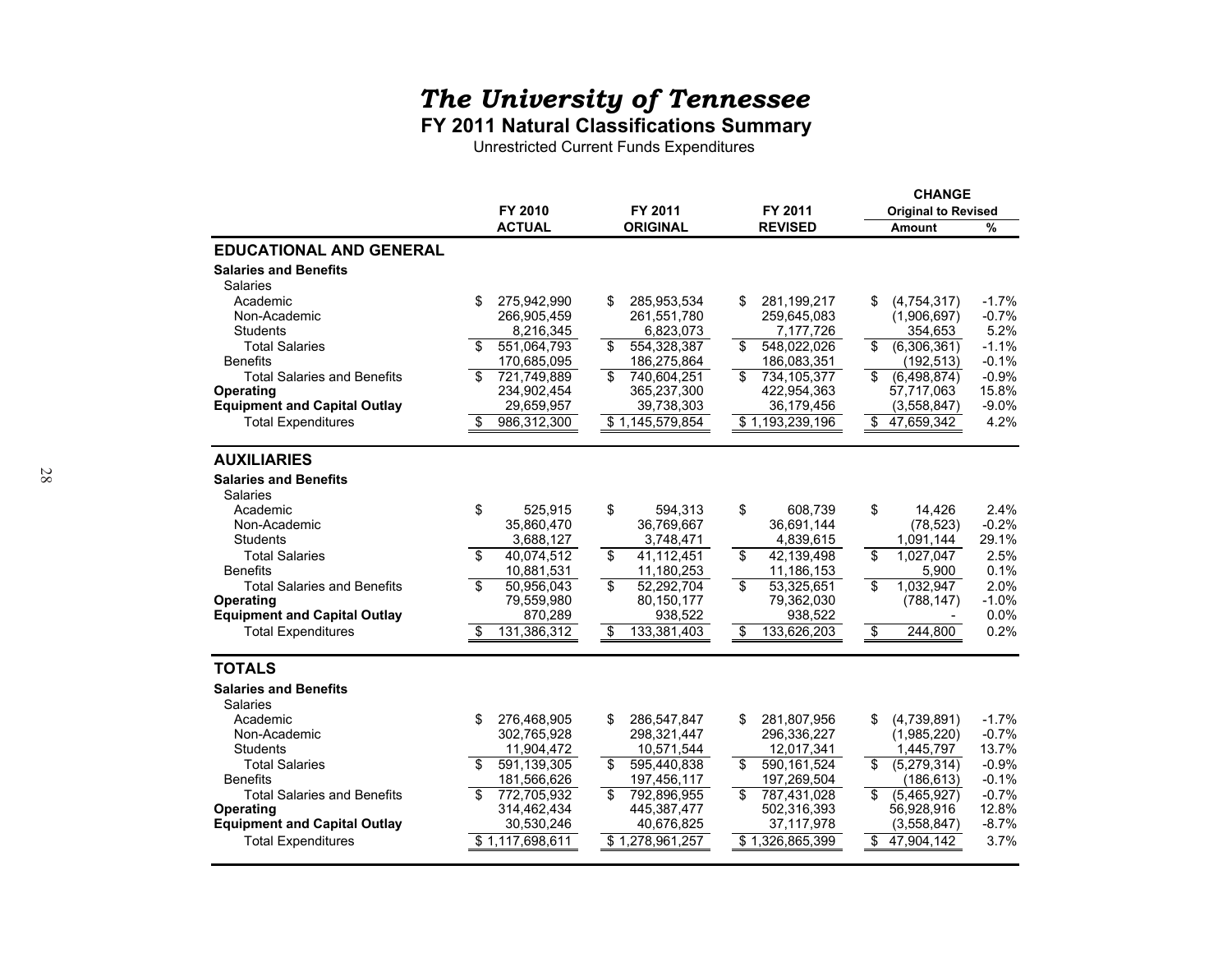**FY 2011 Revised Budget Summary**

Auxiliary Enterprises Funds Revenues, Expenditures and Transfers

|                                                   |                   |                          |                 |                   |                         | <b>CHANGE</b>              |         |
|---------------------------------------------------|-------------------|--------------------------|-----------------|-------------------|-------------------------|----------------------------|---------|
|                                                   | FY 2010           |                          | FY 2011         | FY 2011           |                         | <b>Original to Revised</b> |         |
|                                                   | <b>ACTUAL</b>     |                          | <b>ORIGINAL</b> | <b>REVISED</b>    |                         | <b>Amount</b>              | %       |
| <b>HOUSING</b>                                    |                   |                          |                 |                   |                         |                            |         |
| <b>Revenues</b>                                   | \$<br>52,044,298  | \$                       | 51,471,996      | \$<br>51,471,996  | \$                      |                            | $0.0\%$ |
| <b>Expenditures and Transfers</b>                 |                   |                          |                 |                   |                         |                            |         |
| Expenditures                                      | \$<br>34,600,113  | \$                       | 35,291,296      | \$<br>35,536,096  | \$                      | 244,800                    | 0.7%    |
| <b>Mandatory Transfers</b>                        | 11,071,275        |                          | 12,673,761      | 12,673,761        |                         |                            | 0.0%    |
| Non-Mandatory Transfers                           | 6,339,140         |                          | 3,589,848       | 3,345,048         |                         | (244, 800)                 | $-6.8%$ |
| <b>Total Expenditures and Transfers</b>           | \$<br>52,010,528  | \$                       | 51,554,905      | \$<br>51,554,905  | \$                      |                            | 0.0%    |
| <b>Fund Balance Addition/(Reduction)</b>          | \$<br>33,769      | \$                       | (82,909)        | \$<br>(82,909)    | \$                      |                            |         |
| <b>FOOD SERVICE</b>                               |                   |                          |                 |                   |                         |                            |         |
| <b>Revenues</b>                                   | \$<br>4,472,115   | \$                       | 4,823,525       | \$<br>4,823,525   | \$                      |                            | $0.0\%$ |
|                                                   |                   |                          |                 |                   |                         |                            |         |
| <b>Expenditures and Transfers</b><br>Expenditures | \$<br>2,159,168   | \$                       | 1,942,572       | \$<br>1,942,572   | \$                      |                            | $0.0\%$ |
| <b>Mandatory Transfers</b>                        | 67,710            |                          |                 |                   |                         |                            |         |
| Non-Mandatory Transfers                           | 1,837,193         |                          | 2,577,510       | 2,577,510         |                         |                            | $0.0\%$ |
| <b>Total Expenditures and Transfers</b>           | \$<br>4,064,071   | \$                       | 4,520,082       | \$<br>4,520,082   | \$                      | $\overline{\phantom{a}}$   | 0.0%    |
|                                                   |                   |                          |                 |                   |                         |                            |         |
| <b>Fund Balance Addition/(Reduction)</b>          | \$<br>408,044     | \$                       | 303,443         | \$<br>303,443     | \$                      |                            |         |
| <b>BOOKSTORES</b>                                 |                   |                          |                 |                   |                         |                            |         |
| <b>Revenues</b>                                   | \$<br>24,331,428  | \$                       | 22,684,263      | \$<br>22,684,263  | \$                      |                            | 0.0%    |
| <b>Expenditures and Transfers</b>                 |                   |                          |                 |                   |                         |                            |         |
| Expenditures                                      | \$<br>21,706,391  | \$                       | 20,274,624      | \$<br>20,274,624  | \$                      |                            | $0.0\%$ |
| <b>Mandatory Transfers</b>                        | 55,321            |                          | 109,418         | 109,418           |                         |                            |         |
| Non-Mandatory Transfers                           | 1,847,126         |                          | 2,038,327       | 2,038,327         |                         |                            |         |
| <b>Total Expenditures and Transfers</b>           | \$<br>23,608,838  | \$                       | 22,422,369      | \$<br>22,422,369  | $\frac{1}{2}$           | $\blacksquare$             | 0.0%    |
| <b>Fund Balance Addition/(Reduction)</b>          | \$<br>722,590     | \$                       | 261,894         | \$<br>261,894     | \$                      | $\overline{\phantom{a}}$   |         |
| <b>PARKING</b>                                    |                   |                          |                 |                   |                         |                            |         |
| <b>Revenues</b>                                   | \$<br>12,584,387  | \$                       | 11,697,851      | \$<br>11,697,851  | \$                      |                            | 0.0%    |
| <b>Expenditures and Transfers</b>                 |                   |                          |                 |                   |                         |                            |         |
| Expenditures                                      | \$<br>6,255,724   | \$                       | 7,427,012       | \$<br>7,427,012   | \$                      |                            | $0.0\%$ |
| <b>Mandatory Transfers</b>                        | 3,160,510         |                          | 3,533,806       | 3,533,806         |                         | $\overline{\phantom{a}}$   | $0.0\%$ |
| Non-Mandatory Transfers                           | 2,141,844         |                          | 723,473         | 723,473           |                         |                            | $0.0\%$ |
| <b>Total Expenditures and Transfers</b>           | \$<br>11,558,078  | \$                       | 11,684,291      | \$<br>11,684,291  | \$                      | $\blacksquare$             | $0.0\%$ |
| <b>Fund Balance Addition/(Reduction)</b>          | \$<br>1,026,309   | $\overline{\mathcal{S}}$ | 13,560          | \$<br>13,560      | $\overline{\$}$         |                            |         |
|                                                   |                   |                          |                 |                   |                         |                            |         |
| <b>ATHLETICS</b>                                  |                   |                          |                 |                   |                         |                            |         |
| <b>Revenues</b>                                   | \$<br>92,651,055  | \$                       | 93,066,589      | \$<br>93,066,589  | \$                      |                            | 0.0%    |
| <b>Expenditures and Transfers</b>                 |                   |                          |                 |                   |                         |                            |         |
| Expenditures                                      | \$<br>60,228,560  | \$                       | 61.724.573      | \$<br>61,724,573  | \$                      |                            | $0.0\%$ |
| <b>Mandatory Transfers</b>                        | 7,812,591         |                          | 14,300,000      | 14,300,000        |                         | $\overline{a}$             | 0.0%    |
| Non-Mandatory Transfers                           | 25,076,860        |                          | 17,042,016      | 17,042,016        |                         |                            | 0.0%    |
| <b>Total Expenditures and Transfers</b>           | \$<br>93,118,012  | $\frac{1}{2}$            | 93,066,589      | \$<br>93,066,589  | \$                      | $\overline{\phantom{a}}$   | 0.0%    |
| <b>Fund Balance Addition/(Reduction)</b>          | \$<br>(466, 957)  | \$                       |                 | \$                | \$                      |                            |         |
| <b>OTHER</b>                                      |                   |                          |                 |                   |                         |                            |         |
| <b>Revenues</b>                                   | \$<br>6,437,840   | \$                       | 7,057,206       | \$<br>7,057,206   | \$                      |                            | 0.0%    |
| <b>Expenditures and Transfers</b>                 |                   |                          |                 |                   |                         |                            |         |
| Expenditures                                      | \$<br>6,444,421   | \$                       | 6,721,326       | \$<br>6,721,326   | \$                      |                            | $0.0\%$ |
| <b>Mandatory Transfers</b>                        | 260,876           |                          | 305,065         | 305,065           |                         |                            |         |
| Non-Mandatory Transfers                           | 535,903           |                          | 526,803         | 526,803           |                         |                            | $0.0\%$ |
| <b>Total Expenditures and Transfers</b>           | \$<br>7,241,200   | \$                       | 7,553,194       | \$<br>7,553,194   | \$                      | $\overline{\phantom{a}}$   | $0.0\%$ |
| <b>Fund Balance Addition/(Reduction)</b>          | \$<br>(803, 360)  | \$                       | (495, 988)      | \$<br>(495, 988)  | $\overline{\mathbf{S}}$ |                            |         |
| <b>TOTAL</b>                                      |                   |                          |                 |                   |                         |                            |         |
| <b>Revenues</b>                                   | \$<br>192,521,122 | \$                       | 190,801,430     | \$<br>190,801,430 | \$                      |                            | $0.0\%$ |
| <b>Expenditures and Transfers</b>                 |                   |                          |                 |                   |                         |                            |         |
| Expenditures                                      | \$131,394,376     |                          | 133,381,403     | \$133,626,203     | \$                      | 244,800                    | 0.2%    |
| <b>Mandatory Transfers</b>                        | 22,428,284        |                          | 30,922,050      | 30,922,050        |                         |                            | 0.0%    |
| Non-Mandatory Transfers                           | 37,778,066        |                          | 26,497,977      | 26,253,177        |                         | (244, 800)                 | $-0.9%$ |
| <b>Total Expenditures and Transfers</b>           | \$<br>191,600,726 | \$                       | 190,801,430     | \$<br>190,801,430 | $\frac{1}{2}$           | $\overline{\phantom{a}}$   | 0.0%    |
| <b>Fund Balance Addition/(Reduction)</b>          | \$<br>920,396     | \$                       |                 | \$                | \$                      |                            |         |
|                                                   |                   |                          |                 |                   |                         |                            |         |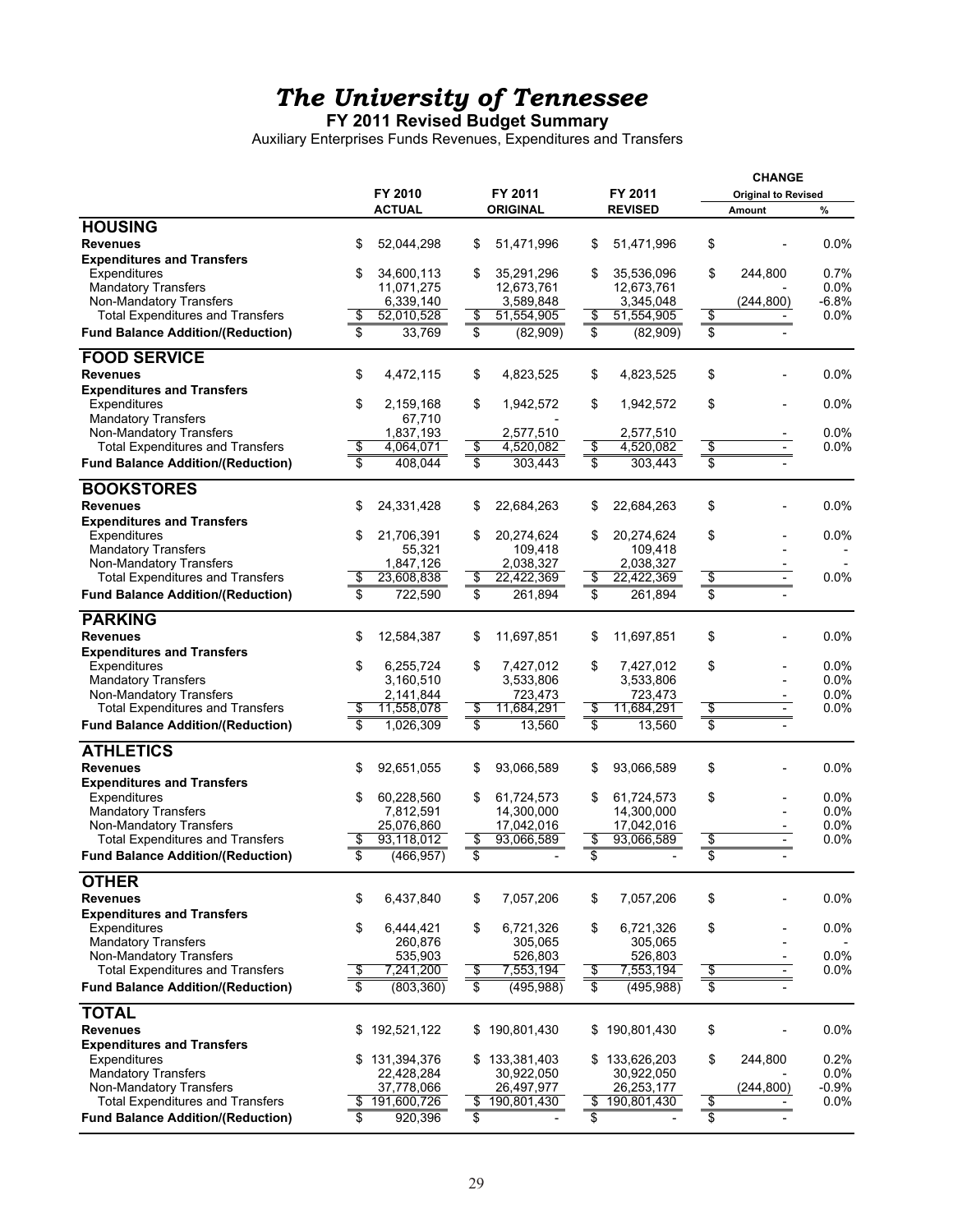**Athletics Revenues, Expenditures and Transfers E&G and Auxiliary Funds for Men's and Women's Athletics**

|                                                                   | FY 2007                      | FY 2008                     | FY 2009                        | FY 2010                         | FY 2011                         | <b>FIVE-YEAR CHANGE</b>                |                  |
|-------------------------------------------------------------------|------------------------------|-----------------------------|--------------------------------|---------------------------------|---------------------------------|----------------------------------------|------------------|
|                                                                   | <b>ACTUAL</b>                | <b>ACTUAL</b>               | <b>ACTUAL</b>                  | <b>ACTUAL</b>                   | <b>REVISED</b>                  | %<br>Amount                            |                  |
| <b>KNOXVILLE</b>                                                  |                              |                             |                                |                                 |                                 |                                        |                  |
| <b>Revenues</b>                                                   |                              |                             |                                |                                 |                                 |                                        |                  |
| General Funds                                                     |                              |                             |                                |                                 |                                 |                                        |                  |
| <b>Student Fees for Athletics</b>                                 | \$<br>1,000,000              | 1,000,000<br>\$             | \$<br>1,000,000                | 1,000,000<br>\$                 | \$<br>1,000,000                 | \$                                     |                  |
| <b>Ticket Sales</b>                                               | 30,274,771                   | 30,776,552                  | 34,465,000                     | 37,689,669                      | 36,415,000                      | 20.3%<br>6,140,229                     |                  |
| Gifts                                                             | 22,476,963                   | 26,378,705                  | 22.985.000                     | 24,307,615                      | 28.860.000                      | 28.4%<br>6,383,037                     |                  |
| Other<br><b>Total Revenues</b>                                    | 38,021,027<br>\$91,772,761   | 29,646,650<br>\$ 87,801,907 | 29,050,000<br>87,500,000<br>\$ | 36,532,257<br>99,529,541<br>s   | 34,725,000<br>\$101,000,000     | (3,296,027)<br>9,227,239<br>\$         | $-8.7%$<br>10.1% |
|                                                                   |                              |                             |                                |                                 |                                 |                                        |                  |
| <b>Expenditures and Transfers</b>                                 |                              |                             |                                |                                 |                                 |                                        |                  |
| Salaries and Benefits                                             | \$27,283,663                 | \$29,727,645                | \$<br>29,371,411               | 35,844,160<br>\$                | 34,059,535<br>\$                | 6,775,872<br>24.8%<br>\$               |                  |
| Travel                                                            | 7,724,732                    | 8,144,583                   | 7,640,050                      | 6,505,978                       | 7,868,250                       | 143,518                                | 1.9%             |
| <b>Student Aid</b><br>Other Operating                             | 5,834,062<br>32,297,687      | 7,574,184<br>25,919,545     | 7,981,000<br>22,660,515        | 6,617,549<br>28,495,091         | 9,211,000<br>25,386,215         | 3,376,938<br>$-21.4%$<br>(6,911,472)   | 57.9%            |
| Sub-total Expenditures                                            | \$73,140,144                 | \$71,365,957                | s.<br>67,652,976               | s<br>77,462,778                 | S<br>76,525,000                 | \$<br>3,384,856                        | 4.6%             |
| <b>Debt Service Transfers</b>                                     | 6.645.750                    | 8,183,667                   | 12,125,000                     | 7,657,353                       | 14.300.000                      | 115.2%<br>7,654,250                    |                  |
| <b>Other Transfers</b>                                            | 8,528,057                    | 6,953,233                   | 7,722,024                      | 12,513,832                      | 10,175,000                      | 1,646,943<br>19.3%                     |                  |
| <b>Total Expenditures and Transfers</b>                           | \$ 88,313,951                | \$ 86,502,857               | \$<br>87,500,000               | \$<br>97,633,963                | \$<br>101,000,000               | \$12,686,049<br>14.4%                  |                  |
| <b>Revenues Less Expenditures</b>                                 | \$<br>3,458,810              | \$ 1,299,050                | \$                             | \$<br>1,895,578                 | \$                              | \$ (3,458,810)                         |                  |
| <b>CHATTANOOGA</b>                                                |                              |                             |                                |                                 |                                 |                                        |                  |
| <b>Revenues</b>                                                   |                              |                             |                                |                                 |                                 |                                        |                  |
| General Funds                                                     | \$<br>3,798,522              | \$<br>4,407,580             | \$<br>4,474,148                | \$<br>4,668,862                 | \$<br>4,720,681                 | \$<br>922,159<br>24.3%                 |                  |
| <b>Student Fees for Athletics</b>                                 | 2,567,646                    | 2,778,700                   | 2,726,457                      | 3,033,232                       | 2,832,457                       | 264,811                                | 10.3%            |
| <b>Ticket Sales</b>                                               | 399,352                      | 633,123                     | 1,018,500                      | 602,608                         | 656,500                         | 257,148<br>64.4%                       |                  |
| Gifts                                                             | 1,113,352                    | 1,022,419                   | 1.148.801                      | 1,515,485                       | 1,208,801                       | 95,449<br>57.4%                        | 8.6%             |
| Other<br><b>Total Revenues</b>                                    | 1,170,690<br>9,049,562<br>\$ | 1,787,890<br>\$10,629,712   | 1,703,589<br>11,071,495<br>\$  | 1,766,433<br>11,586,620<br>\$   | 1,842,277<br>11,260,716<br>\$   | 671,587<br>2,211,154<br>24.4%<br>\$    |                  |
|                                                                   |                              |                             |                                |                                 |                                 |                                        |                  |
| <b>Expenditures and Transfers</b>                                 |                              |                             |                                |                                 |                                 |                                        |                  |
| Salaries and Benefits                                             | 3,501,055<br>\$              | 4,077,409<br>\$             | \$<br>4,083,961                | 4,529,881<br>\$                 | s<br>4,054,530                  | 553,475<br>15.8%<br>\$                 |                  |
| Travel                                                            | 801,838                      | 780,852<br>3,180,783        | 1,227,469                      | 784,372<br>3,199,843            | 1,070,427                       | 268,589<br>33.5%<br>45.2%<br>1.279.927 |                  |
| <b>Student Aid</b><br>Other Operating                             | 2,829,606<br>1,763,768       | 2.411.031                   | 3,591,843<br>2,021,743         | 2,799,975                       | 4,109,533<br>1,909,747          | 145,979                                | 8.3%             |
| Sub-total Expenditures                                            | S<br>8,896,267               | \$10,450,075                | 10,925,016<br>S                | S<br>11,314,071                 | S<br>11,144,237                 | S<br>2,247,970<br>25.3%                |                  |
| Debt Service Transfers                                            | 148,838                      | 143,561                     | 185,000                        | 168,879                         | 155,000                         | 6,162                                  | 4.1%             |
| <b>Other Transfers</b>                                            |                              |                             |                                |                                 |                                 |                                        |                  |
| <b>Total Expenditures and Transfers</b>                           | 9,045,105<br>\$              | \$<br>10,593,636            | 11,110,016<br>\$               | \$<br>11,482,950                | 11,299,237<br>\$                | \$<br>2,254,132<br>24.9%               |                  |
| <b>Revenues Less Expenditures</b>                                 | \$<br>4,457                  | \$<br>36,076                | \$<br>(38, 521)                | \$<br>103,670                   | S<br>(38, 521)                  | \$<br>(42, 978)                        |                  |
| <b>MARTIN</b>                                                     |                              |                             |                                |                                 |                                 |                                        |                  |
| <b>Revenues</b>                                                   |                              |                             |                                |                                 |                                 |                                        |                  |
| <b>General Funds</b>                                              | 3,751,080<br>S               | 3,853,587<br>\$             | \$<br>4,040,184                | 3,882,227<br>\$                 | \$<br>4,586,604                 | \$<br>835,524<br>22.3%                 |                  |
| <b>Student Fees for Athletics</b>                                 | 1,247,135                    | 1,849,776                   | 1,875,000                      | 2,000,630                       | 1,975,000                       | 727,865<br>58.4%                       |                  |
| <b>Ticket Sales</b><br>Gifts                                      | 101,014<br>379,689           | 115,129<br>605,868          | 133,019<br>550,000             | 109,873<br>418,092              | 139,319<br>400,000              | 37.9%<br>38,305<br>20,311              | 5.3%             |
| Other                                                             | 816,592                      | 825,430                     | 1,506,242                      | 1,057,866                       | 1,156,900                       | 340,308<br>41.7%                       |                  |
| <b>Total Revenues</b>                                             | 6,295,510<br>\$              | 7,249,790<br>\$             | \$<br>8,104,445                | \$<br>7,468,688                 | \$<br>8,257,823                 | 31.2%<br>\$<br>1,962,313               |                  |
|                                                                   |                              |                             |                                |                                 |                                 |                                        |                  |
| <b>Expenditures and Transfers</b>                                 |                              |                             |                                |                                 |                                 |                                        |                  |
| Salaries and Benefits                                             | \$<br>2,141,431              | 2,453,549<br>\$             | \$<br>2,605,804                | \$<br>2,767,981                 | s<br>2,717,871                  | \$<br>26.9%<br>576,440                 |                  |
| Travel<br>Student Aid                                             | 529,013<br>2,514,247         | 626,697<br>2,756,147        | 592,550<br>2,793,905           | 558,947<br>2,816,472            | 731,299<br>3,320,505            | 202,286<br>38.2%<br>806,258<br>32.1%   |                  |
| Other Operating                                                   | 1,110,819                    | 1,241,227                   | 2,112,186                      | 1,385,060                       | 1,263,148                       | 152,329<br>13.7%                       |                  |
| Sub-total Expenditures                                            | S<br>6,295,510               | S<br>7,077,620              | S.<br>8,104,445                | \$<br>7,528,460                 | S<br>8,032,823                  | 27.6%<br>-S<br>1,737,313               |                  |
| <b>Debt Service Transfers</b>                                     |                              |                             |                                | 1,771                           | 225,000                         |                                        |                  |
| <b>Other Transfers</b><br><b>Total Expenditures and Transfers</b> | 6,295,510<br>S               | 7,077,620<br>\$             | 8,104,445<br>\$                | S<br>7,530,231                  | \$<br>8,257,823                 | 1.962.313<br>31.2%<br>\$               |                  |
| <b>Revenues Less Expenditures</b>                                 | \$                           | \$<br>172,170               | \$<br>ä,                       | \$<br>(61, 543)                 | \$                              | \$<br>$\overline{\phantom{a}}$         |                  |
|                                                                   |                              |                             |                                |                                 |                                 |                                        |                  |
| <b>TOTAL ATHLETICS</b>                                            |                              |                             |                                |                                 |                                 |                                        |                  |
| <b>Revenues</b>                                                   |                              |                             |                                |                                 |                                 |                                        |                  |
| General Funds                                                     | S<br>7,549,602               | \$<br>8,261,167             | 8,514,332                      | \$<br>8,551,089                 | s<br>9,307,285                  | \$<br>1,757,683                        | 23.3%            |
| <b>Student Fees for Athletics</b><br><b>Ticket Sales</b>          | 4,814,781<br>30,775,137      | 5,628,476<br>31,524,804     | 5,601,457<br>35,616,519        | 6,033,862<br>38,402,150         | 5,807,457<br>37,210,819         | 992,676<br>20.6%<br>6,435,682<br>20.9% |                  |
| Gifts                                                             | 23,970,004                   | 28,006,992                  | 24,683,801                     | 26,241,192                      | 30,468,801                      | 6,498,797                              | 27.1%            |
| Other                                                             | 40,008,309                   | 32,259,970                  | 32,259,831                     | 39,356,556                      | 37,724,177                      | (2, 284, 132)                          | $-5.7%$          |
| <b>Total Revenues</b>                                             | \$107,117,833                | \$105,681,409               | \$106,675,940                  | \$118,584,849                   | \$120,518,539                   | \$13,400,706                           | 12.5%            |
| <b>Expenditures and Transfers</b>                                 |                              |                             |                                |                                 |                                 |                                        |                  |
| Salaries and Benefits                                             | \$ 32,926,149                | \$ 36,258,603               | \$<br>36,061,176               | 43,142,022<br>S                 | s<br>40,831,936                 | 7,905,787<br>\$.                       | 24.0%            |
| Travel                                                            | 9,055,583                    | 9,552,132                   | 9,460,069                      | 7,849,297                       | 9,669,976                       | 614,393                                | 6.8%             |
| <b>Student Aid</b>                                                | 11,177,915                   | 13,511,114                  | 14,366,748                     | 12,633,864                      | 16,641,038                      | 5,463,123<br>48.9%                     |                  |
| Other Operating                                                   | 35, 172, 274                 | 29,571,803                  | 26,794,444                     | 32,680,126                      | 28,559,110                      | $-18.8%$<br>(6,613,164)                |                  |
| Sub-total Expenditures                                            | \$88,331,921                 | \$88,893,652                | s.<br>86,682,437               | s<br>96,305,309                 | S<br>95,702,060                 | \$<br>7,370,139                        | 8.3%             |
| Debt Service Transfers<br><b>Other Transfers</b>                  | 6,794,588                    | 8,327,228<br>6,953,233      | 12,310,000                     | 7,828,003                       | 14,680,000                      | 7,885,412<br>116.1%                    |                  |
| <b>Total Expenditures and Transfers</b>                           | 8,528,057<br>\$103,654,566   | \$104,174,113               | 7,722,024<br>\$<br>106,714,461 | 12,513,832<br>\$<br>116,647,144 | 10,175,000<br>120,557,060<br>\$ | 1,646,943<br>\$16,902,494              | 19.3%<br>16.3%   |
| <b>Revenues Less Expenditures</b>                                 |                              |                             |                                |                                 |                                 | \$ (3,501,788)                         |                  |
|                                                                   | \$3,463,267                  | \$ 1,507,296                | \$<br>(38, 521)                | \$<br>1,937,705                 | \$<br>(38, 521)                 |                                        |                  |

NOTES: Data includes unrestricted and restricted funds. Other revenue sources include NCAA conference income, tournament income, program sales, concessions, parking, broadcasting,<br>television, radio, internet, endowments, i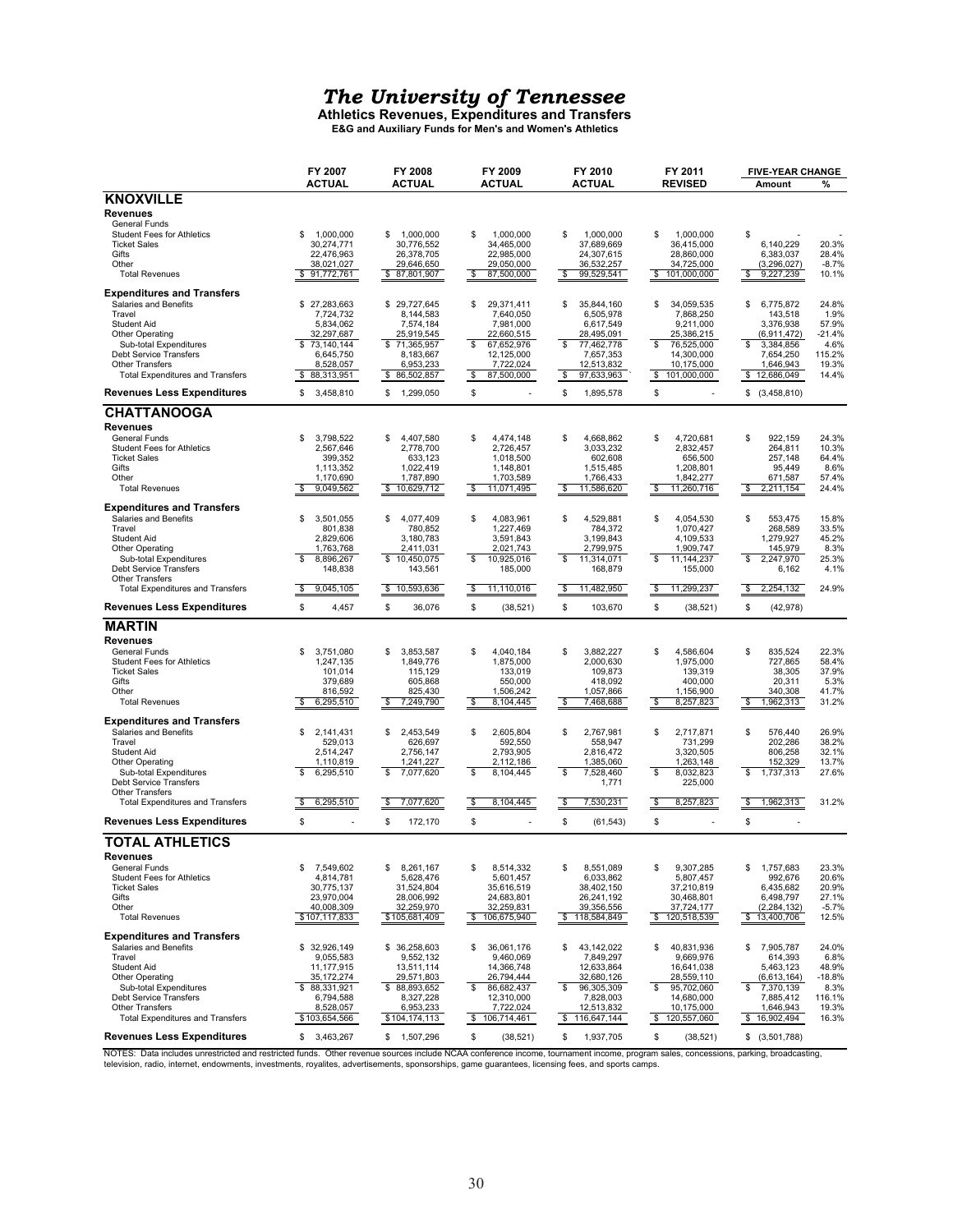**FY 2011 Revised Budget Summary**

Unrestricted Current Funds Revenues, Expenditures and Transfers

|                                          |                           |                           |                                 | <b>CHANGE</b>              |            |
|------------------------------------------|---------------------------|---------------------------|---------------------------------|----------------------------|------------|
|                                          | FY 2010                   | FY 2011                   | FY 2011                         | <b>Original to Revised</b> |            |
|                                          | <b>ACTUAL</b>             | <b>ORIGINAL</b>           | <b>REVISED</b>                  | <b>Amount</b>              | %          |
| <b>EDUCATIONAL AND GENERAL</b>           |                           |                           |                                 |                            |            |
| <b>Revenues</b>                          |                           |                           |                                 |                            |            |
| <b>Tuition &amp; Fees</b>                | 404,492,792<br>\$         | 429,290,263<br>\$         | 432,357,245<br>\$               | 3,066,982<br>\$            | 0.7%       |
| State Appropriations - Base              | 423,452,500               | \$<br>403,605,100         | \$<br>400,662,200               | \$<br>(2,942,900)          | $-0.7%$    |
| State Appropriations - Non-recurring     | 25,852,500                | 49,406,900                | 109,724,900                     | 60,318,000                 | 122.1%     |
| ARRA *                                   | 44,350,976                | 79,814,381                | 36,985,267                      | (42, 829, 114)             | $-53.7%$   |
| Sub-total State Appropriations           | \$<br>493,655,976         | \$<br>532,826,381         | \$<br>547,372,367               | \$14,545,986               | 2.7%       |
| <b>Grants &amp; Contracts</b>            | 53,956,891                | 48,727,929                | 43,266,245                      | (5,461,684)                | $-11.2%$   |
| Sales & Services                         | 51,284,074                | 48,717,662                | 48,995,783                      | 278,121                    | 0.6%       |
| Investment Income                        | 14,996,159                | 13,000,000                | 13,000,000                      |                            |            |
| <b>Other Sources</b>                     | 41,573,740                | 38,587,138                | 38,451,991                      | (135, 147)                 | $-0.4%$    |
| <b>Total Revenues</b>                    | \$1,059,959,632           | \$1,111,149,373           | \$1,123,443,631                 | 12,294,258<br>\$           | 1.1%       |
| <b>Expenditures and Transfers</b>        |                           |                           |                                 |                            |            |
| Instruction                              | \$<br>406,155,354         | 465,989,521<br>\$         | \$<br>469,947,962               | 3,958,441<br>\$            | 0.8%       |
| Research                                 | 71,473,143                | 74,769,301                | 94,092,277                      | 19,322,976                 | 25.8%      |
| <b>Public Service</b>                    | 64,376,210                | 68,970,856                | 75,430,564                      | 6,459,708                  | 9.4%       |
| Academic Support                         | 109,822,900               | 128,371,546               | 128,292,502                     | (79, 044)                  | $-0.1%$    |
| <b>Student Services</b>                  | 76,029,939                | 71,480,778                | 74,042,077                      | 2,561,299                  | 3.6%       |
| <b>Institutional Support</b>             | 101,730,693               | 112,623,546               | 123,588,254                     | 10,964,708                 | 9.7%       |
| Operation & Maintenance of Plant         | 103,430,455               | 160,896,671               | 162,947,970                     | 2,051,299                  | 1.3%       |
| Scholarships & Fellowships               | 53,293,356                | 62,477,635                | 64,897,590                      | 2,419,955                  | 3.9%       |
| <b>Sub-total Expenditures</b>            | 986,312,049<br>\$         | \$1,145,579,854           | \$1,193,239,196                 | 47,659,342<br>\$           | 4.2%       |
| Mandatory Transfers (In)/Out             | 6,920,547                 | 7,178,103                 | 7,178,103                       |                            | 0.0%       |
| Non-Mandatory Transfers (In)/Out         | 29,839,063                | (25,692,925)              | (34,069,024)                    | (8,376,099)                | 32.6%      |
| <b>Total Expenditures and Transfers</b>  | \$1,023,071,659           | \$1,127,065,032           | \$1,166,348,275                 | \$ 39,283,243              | 3.5%       |
| <b>Fund Balance Addition/(Reduction)</b> | \$<br>36,887,973          | \$<br>(15, 915, 659)      | \$<br>(42, 904, 644)            | $$$ (26,988,985)           |            |
| <b>AUXILIARIES</b>                       |                           |                           |                                 |                            |            |
| <b>Revenues</b>                          | \$<br>192,521,122         | \$<br>190,801,430         | \$<br>190,801,430               | \$                         | 0.0%       |
| <b>Expenditures and Transfers</b>        |                           |                           |                                 |                            |            |
| Expenditures                             | \$                        | \$                        |                                 | \$                         | 0.2%       |
| <b>Mandatory Transfers</b>               | 131,394,376<br>22,428,284 | 133,381,403<br>30,922,050 | 133,626,203<br>\$<br>30,922,050 | 244,800                    | 0.0%       |
| Non-Mandatory Transfers                  | 37,778,066                | 26,497,977                | 26,253,177                      | (244, 800)                 | $-0.9%$    |
| <b>Total Expenditures and Transfers</b>  | \$<br>191,600,726         | \$<br>190,801,430         | 190,801,430<br>\$               |                            | 0.0%       |
| <b>Fund Balance Addition/(Reduction)</b> | \$<br>920,396             | \$                        | \$                              | $\frac{6}{3}$              |            |
|                                          |                           |                           |                                 |                            |            |
| <b>TOTALS</b>                            |                           |                           |                                 |                            |            |
| <b>Revenues</b>                          | \$1,252,480,754           | \$1,301,950,803           | \$1,314,245,061                 | 12,294,258<br>\$           | 0.9%       |
| <b>Expenditures and Transfers</b>        |                           |                           |                                 |                            |            |
| Expenditures                             | \$1,117,706,425           | \$1,278,961,257           | \$1,326,865,399                 | \$47,904,142               | 3.7%       |
| <b>Mandatory Transfers</b>               | 29,348,831                | 38,100,153                | 38,100,153                      |                            | 0.0%       |
|                                          |                           |                           |                                 |                            |            |
| Non-Mandatory Transfers                  | 67,617,129                | 805,052                   | (7, 815, 847)                   | (8,620,899)                | $-1070.8%$ |
| <b>Total Expenditures and Transfers</b>  | \$1,214,672,385           | \$1,317,866,462           | \$1,357,149,705                 | \$ 39,283,243              | 3.0%       |
| <b>Fund Balance Addition/(Reduction)</b> | \$<br>37,808,369          | \$<br>(15, 915, 659)      | \$<br>(42, 904, 644)            | \$ (26,988,985)            |            |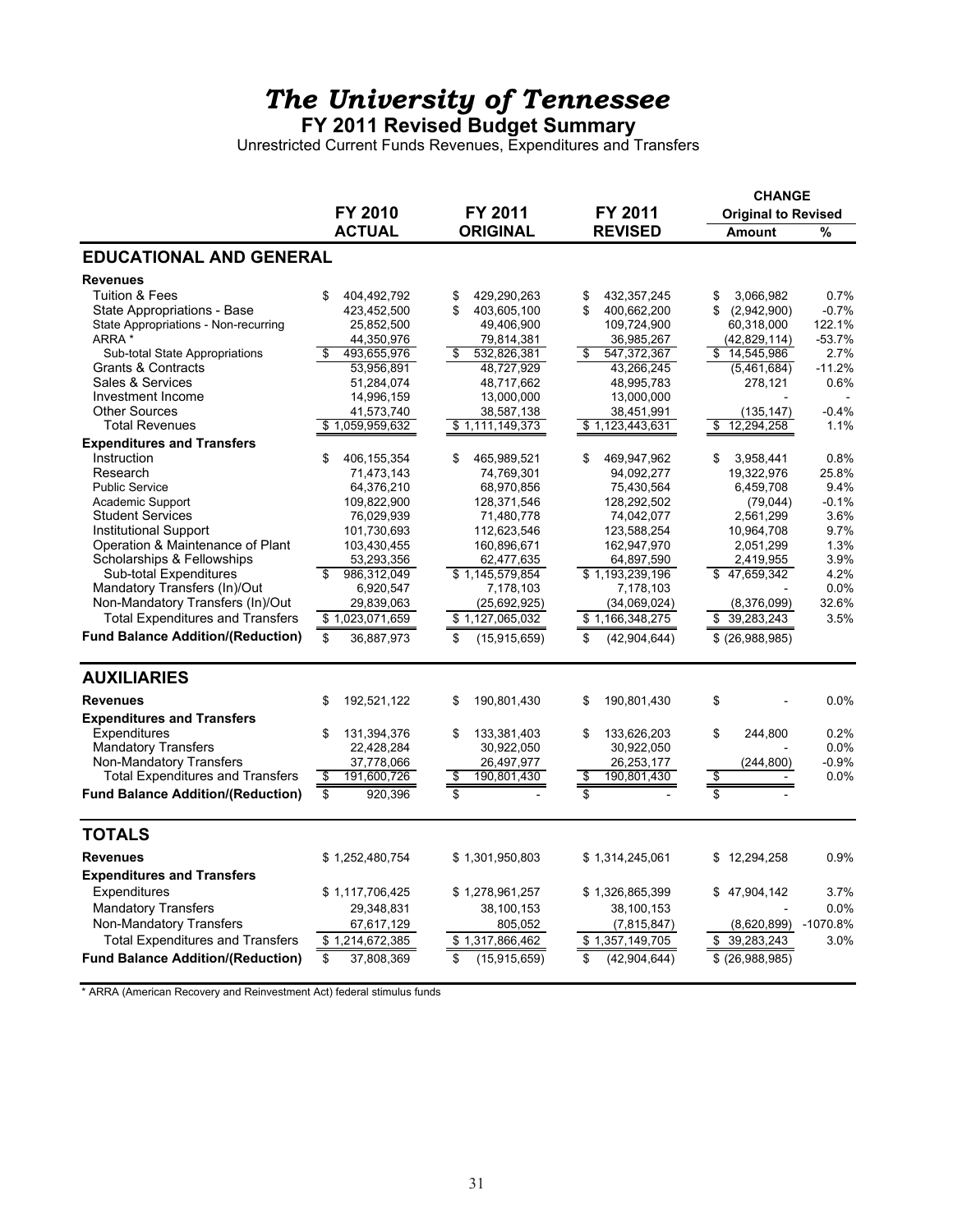## *Chattanooga*

#### **FY 2011 Revised Budget Summary**

Unrestricted Current Funds Revenues, Expenditures and Transfers

|                                          |                               |                                       |                          | <b>CHANGE</b>              |          |
|------------------------------------------|-------------------------------|---------------------------------------|--------------------------|----------------------------|----------|
|                                          | FY 2010                       | FY 2011                               | FY 2011                  | <b>Original to Revised</b> |          |
|                                          | <b>ACTUAL</b>                 | <b>ORIGINAL</b>                       | <b>REVISED</b>           | <b>Amount</b>              | %        |
| <b>EDUCATIONAL AND GENERAL</b>           |                               |                                       |                          |                            |          |
|                                          |                               |                                       |                          |                            |          |
| <b>Revenues</b>                          |                               |                                       |                          |                            |          |
| <b>Tuition &amp; Fees</b>                | \$<br>62,270,149              | \$<br>61,282,748                      | \$<br>62,138,375         | \$<br>855.627              | 1.4%     |
| State Appropriations - Base              | 36,353,900                    | \$<br>34,168,500                      | 33,806,400<br>\$         | \$<br>(362, 100)           | $-1.1%$  |
| State Appropriations - Non-recurring     | 3,222,000                     | 4,621,200                             | 12,574,194               | 7,952,994                  | 172.1%   |
| ARRA *                                   | 6,272,195                     | 5,230,119                             | 2,463,694                | (2,766,425)                | $-52.9%$ |
| Sub-total State Appropriations           | 45,848,095<br>\$              | 44,019,819<br>\$                      | 48,844,288<br>\$         | 4,824,469<br>\$            | 11.0%    |
| <b>Grants &amp; Contracts</b>            | 1,045,633                     | 453,856                               | 648,639                  | 194,783                    | 42.9%    |
| Sales & Services                         | 4,409,374                     | 4,049,811                             | 4,060,347                | 10,536                     | 0.3%     |
| Investment Income                        |                               |                                       |                          |                            |          |
| <b>Other Sources</b>                     | 921,460                       | 871,361                               | 871,361                  |                            | 0.0%     |
| <b>Total Revenues</b>                    | 114,494,712                   | 110,677,595<br>\$                     | 116,563,010<br>S         | \$<br>5,885,415            | 5.3%     |
| <b>Expenditures and Transfers</b>        |                               |                                       |                          |                            |          |
| Instruction                              | \$45,904,610.00               | \$<br>50,284,887                      | \$<br>49,296,487         | \$<br>(988, 400)           | $-2.0%$  |
| Research                                 | 3,367,893.00                  | 1,606,783                             | 2,896,321                | 1,289,538                  | 80.3%    |
| <b>Public Service</b>                    | 2,137,161.00                  | 2,093,627                             | 2,126,673                | 33,046                     | 1.6%     |
| Academic Support                         |                               | 7,030,561                             | 7,279,082                | 248,521                    | 3.5%     |
| <b>Student Services</b>                  | 8,253,831.00                  |                                       |                          |                            | 5.6%     |
| <b>Institutional Support</b>             | 17,864,445.00<br>9,060,821.00 | 15,438,516<br>9,590,954               | 16,297,443<br>10,869,940 | 858,927<br>1,278,986       | 13.3%    |
| Operation & Maintenance of Plant         | 12,061,852.00                 | 15,950,325                            | 17,969,602               | 2,019,277                  | 12.7%    |
| Scholarships & Fellowships               | 7,124,415.00                  | 9,273,163                             | 9,625,828                | 352.665                    | 3.8%     |
| <b>Sub-total Expenditures</b>            | S,<br>105,775,028             | \$<br>111,268,816                     | \$<br>116,361,376        | 5,092,560<br>\$            | 4.6%     |
| Mandatory Transfers (In)/Out             | 941,966                       | 600,007                               | 600,007                  |                            | 0.0%     |
| Non-Mandatory Transfers (In)/Out         |                               | (629, 244)                            | (464, 953)               | 164.291                    | $-26.1%$ |
|                                          | 5,564,725                     |                                       |                          |                            |          |
| <b>Total Expenditures and Transfers</b>  | \$<br>112,281,719             | \$<br>111,239,579                     | 116,496,430<br>\$        | \$<br>5,256,851            | 4.7%     |
| <b>Fund Balance Addition/(Reduction)</b> | 2,212,993<br>\$               | \$<br>(561, 984)                      | \$<br>66,580             | 628,564<br>\$              |          |
| <b>AUXILIARIES</b>                       |                               |                                       |                          |                            |          |
| <b>Revenues</b>                          | \$<br>10,911,997              | 7,845,433<br>\$                       | \$<br>7,845,433          | \$                         | $0.0\%$  |
|                                          |                               |                                       |                          |                            |          |
| <b>Expenditures and Transfers</b>        |                               |                                       |                          |                            |          |
| Expenditures                             | \$<br>8,527,579               | \$<br>4,065,221                       | \$<br>4,065,221          | \$                         | 0.0%     |
| <b>Mandatory Transfers</b>               | 2,172,237                     | 2,429,105                             | 2,429,105                |                            |          |
| Non-Mandatory Transfers                  | 39,260                        | 1,351,107                             | 1,351,107                |                            |          |
| <b>Total Expenditures and Transfers</b>  | \$<br>10,739,076              | \$<br>7,845,433                       | \$<br>7.845.433          | \$<br>$\sim$               | 0.0%     |
| <b>Fund Balance Addition/(Reduction)</b> | Ś.<br>172.921                 |                                       |                          |                            |          |
| <b>TOTALS</b>                            |                               |                                       |                          |                            |          |
|                                          |                               |                                       |                          |                            |          |
| <b>Revenues</b>                          | \$125,406,709                 | 118,523,028<br>\$                     | \$<br>124,408,443        | \$5,885,415                | 5.0%     |
| <b>Expenditures and Transfers</b>        |                               |                                       |                          |                            |          |
| Expenditures                             | \$114,302,607                 | \$<br>115,334,037                     | \$<br>120,426,597        | 5,092,560<br>\$            | 4.4%     |
| <b>Mandatory Transfers</b>               | 3,114,203                     | 3,029,112                             | 3,029,112                |                            | 0.0%     |
| Non-Mandatory Transfers                  | 5.603.985                     | 721.863                               | 886,154                  | 164,291                    | 22.8%    |
| <b>Total Expenditures and Transfers</b>  | 123,020,795<br>\$             | \$<br>119,085,012                     | 124,341,863<br>\$        | 5,256,851<br>\$            | 4.4%     |
| <b>Fund Balance Addition/(Reduction)</b> | S<br>2,385,914                | $\overline{\mathbb{S}}$<br>(561, 984) | \$<br>66,580             | S<br>628,564               |          |
|                                          |                               |                                       |                          |                            |          |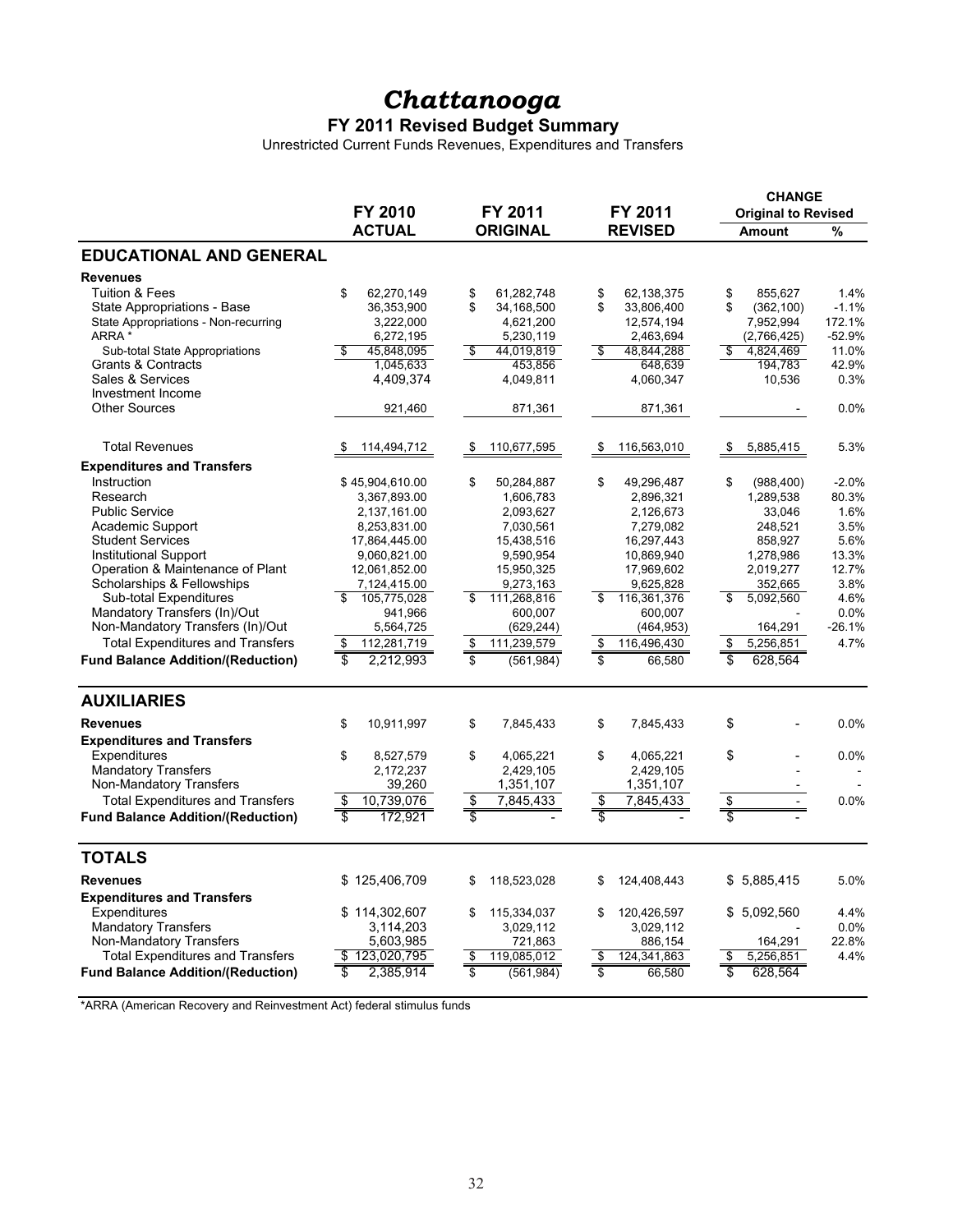## *Knoxville*

#### **FY 2011 Revised Budget Summary**

Unrestricted Current Funds Revenues, Expenditures and Transfers

|                                                       |                            |                                           | <b>CHANGE</b>            |                                          |              |  |
|-------------------------------------------------------|----------------------------|-------------------------------------------|--------------------------|------------------------------------------|--------------|--|
|                                                       | <b>FY2010</b>              | FY 2011                                   | FY 2011                  | <b>Original to Revised</b>               |              |  |
|                                                       | <b>ACTUAL</b>              | <b>ORIGINAL</b>                           | <b>REVISED</b>           | <b>Amount</b>                            | $\%$         |  |
| <b>EDUCATIONAL AND GENERAL</b>                        |                            |                                           |                          |                                          |              |  |
| <b>Revenues</b>                                       |                            |                                           |                          |                                          |              |  |
| <b>Tuition &amp; Fees</b>                             | \$<br>234,649,870          | 252,681,196<br>\$                         | 254,361,334<br>\$        | 1,680,138<br>\$                          | 0.7%         |  |
| State Appropriations - Base                           | \$<br>154,436,800          | \$<br>145,547,900                         | \$<br>144,419,400        | \$<br>(1, 128, 500)                      | $-0.8%$      |  |
| State Appropriations - Non-recurring                  | 13,503,600                 | 25,854,100                                | 58,359,149               | 32,505,049                               | 125.7%       |  |
| ARRA *                                                | 22,809,295                 | 46,989,325                                | 22,909,659               | (24,079,666)                             | $-51.2%$     |  |
| Sub-total State Appropriations                        | 190,749,695<br>\$          | 218,391,325<br>\$                         | 225,688,208<br>\$        | \$<br>7,296,883                          | 3.3%         |  |
| <b>Grants &amp; Contracts</b>                         | 21,713,277                 | 20,095,000                                | 20,095,000               |                                          | 0.0%         |  |
| Sales & Services                                      | 9,154,470                  | 6,896,245                                 | 6,896,800                | 555                                      | 0.0%         |  |
| Investment Income                                     |                            |                                           |                          |                                          |              |  |
| <b>Other Sources</b>                                  | 11,155,420                 | 7,237,975                                 | 7,237,975                |                                          | 0.0%         |  |
| <b>Total Revenues</b>                                 | 467,422,731<br>\$          | \$<br>505,301,741                         | 514,279,317<br>\$        | s,<br>8,977,576                          | 1.8%         |  |
| <b>Expenditures and Transfers</b>                     |                            |                                           |                          |                                          |              |  |
| Instruction                                           | \$<br>187,616,220          | 218,954,762<br>\$                         | 225,757,678<br>\$        | \$<br>6,802,916                          | 3.1%         |  |
| Research                                              | 23,719,818                 | 24,460,439                                | 36,435,041               | 11,974,602                               | 49.0%        |  |
| <b>Public Service</b>                                 | 10,653,777                 | 8,162,598                                 | 8,849,214                | 686,616                                  | 8.4%         |  |
| <b>Academic Support</b>                               | 52,963,211                 | 62,449,073                                | 66,973,479               | 4,524,406                                | 7.2%         |  |
| <b>Student Services</b>                               | 44,806,301                 | 42,156,225                                | 42,244,573               | 88.348                                   | 0.2%         |  |
| <b>Institutional Support</b>                          | 24,686,100                 | 26,091,126                                | 34,079,813               | 7,988,687                                | 30.6%        |  |
| Operation & Maintenance of Plant                      | 53,299,703                 | 98,463,309                                | 99,051,100               | 587,791                                  | 0.6%         |  |
| Scholarships & Fellowships                            | 32,054,327                 | 38,330,466                                | 40,062,468               | 1,732,002                                | 4.5%         |  |
| Sub-total Expenditures                                | 429,799,457<br>\$          | $\overline{\mathbf{s}}$<br>519,067,998    | 553,453,366<br>\$        | \$34,385,368                             | 6.6%         |  |
| Mandatory Transfers (In)/Out                          | 1,767,983                  | 1,813,578                                 | 1,813,578                |                                          | 0.0%         |  |
| Non-Mandatory Transfers (In)/Out                      | 16,920,189                 | (4,307,235)                               | (27, 510, 602)           | (23, 203, 367)                           | 538.7%       |  |
| <b>Total Expenditures and Transfers</b>               | \$<br>448,487,629          | \$<br>516,574,341                         | 527,756,342<br>\$        | \$11,182,001                             | 2.2%         |  |
| <b>Fund Balance Addition/(Reduction)</b>              | \$<br>18,935,102           | \$<br>(11, 272, 600)                      | \$<br>(13, 477, 025)     | \$ (2,204,425)                           |              |  |
| <b>AUXILIARIES</b>                                    |                            |                                           |                          |                                          |              |  |
| <b>Revenues</b>                                       |                            |                                           |                          |                                          |              |  |
|                                                       | \$<br>165,595,603          | 166,973,044<br>\$                         | 166,973,044<br>\$        | \$                                       | 0.0%         |  |
| <b>Expenditures and Transfers</b>                     |                            |                                           |                          | \$                                       |              |  |
| Expenditures                                          | \$<br>110,287,012          | \$<br>117,611,838                         | \$<br>117,611,838        |                                          | 0.0%         |  |
| <b>Mandatory Transfers</b><br>Non-Mandatory Transfers | 16,829,943<br>37,797,049   | 24,860,130<br>24,501,076                  | 24,860,130<br>24,501,076 |                                          | 0.0%<br>0.0% |  |
| <b>Total Expenditures and Transfers</b>               | s,<br>164,914,004          | 166,973,044<br>\$                         | \$<br>166,973,044        |                                          | 0.0%         |  |
|                                                       |                            | $\overline{\mathbb{S}}$                   | $\overline{\mathbf{s}}$  | $\frac{1}{2}$<br>$\overline{\mathbf{s}}$ |              |  |
| <b>Fund Balance Addition/(Reduction)</b>              | $\overline{\$}$<br>681,599 |                                           |                          |                                          |              |  |
| <b>TOTALS</b>                                         |                            |                                           |                          |                                          |              |  |
| <b>Revenues</b>                                       | 633,018,334<br>\$          | \$<br>672,274,785                         | 681,252,361<br>\$        | \$ 8,977,576                             | 1.3%         |  |
| <b>Expenditures and Transfers</b>                     |                            |                                           |                          |                                          |              |  |
| Expenditures                                          | \$<br>540,086,469          | \$<br>636,679,836                         | 671,065,204<br>\$        | \$34,385,368                             | 5.4%         |  |
| <b>Mandatory Transfers</b>                            | 18,597,926                 | 26,673,708                                | 26,673,708               |                                          | 0.0%         |  |
| Non-Mandatory Transfers                               | 54,717,238                 | 20,193,841                                | (3,009,526)              | (23, 203, 367)                           | $-114.9%$    |  |
| <b>Total Expenditures and Transfers</b>               | \$<br>613,401,633          | 683,547,385<br>\$                         | 694,729,386<br>\$        | \$11,182,001                             | 1.6%         |  |
| <b>Fund Balance Addition/(Reduction)</b>              | \$<br>19,616,701           | $\overline{\mathbb{S}}$<br>(11, 272, 600) | \$<br>(13, 477, 025)     | \$ (2,204,425)                           |              |  |
|                                                       |                            |                                           |                          |                                          |              |  |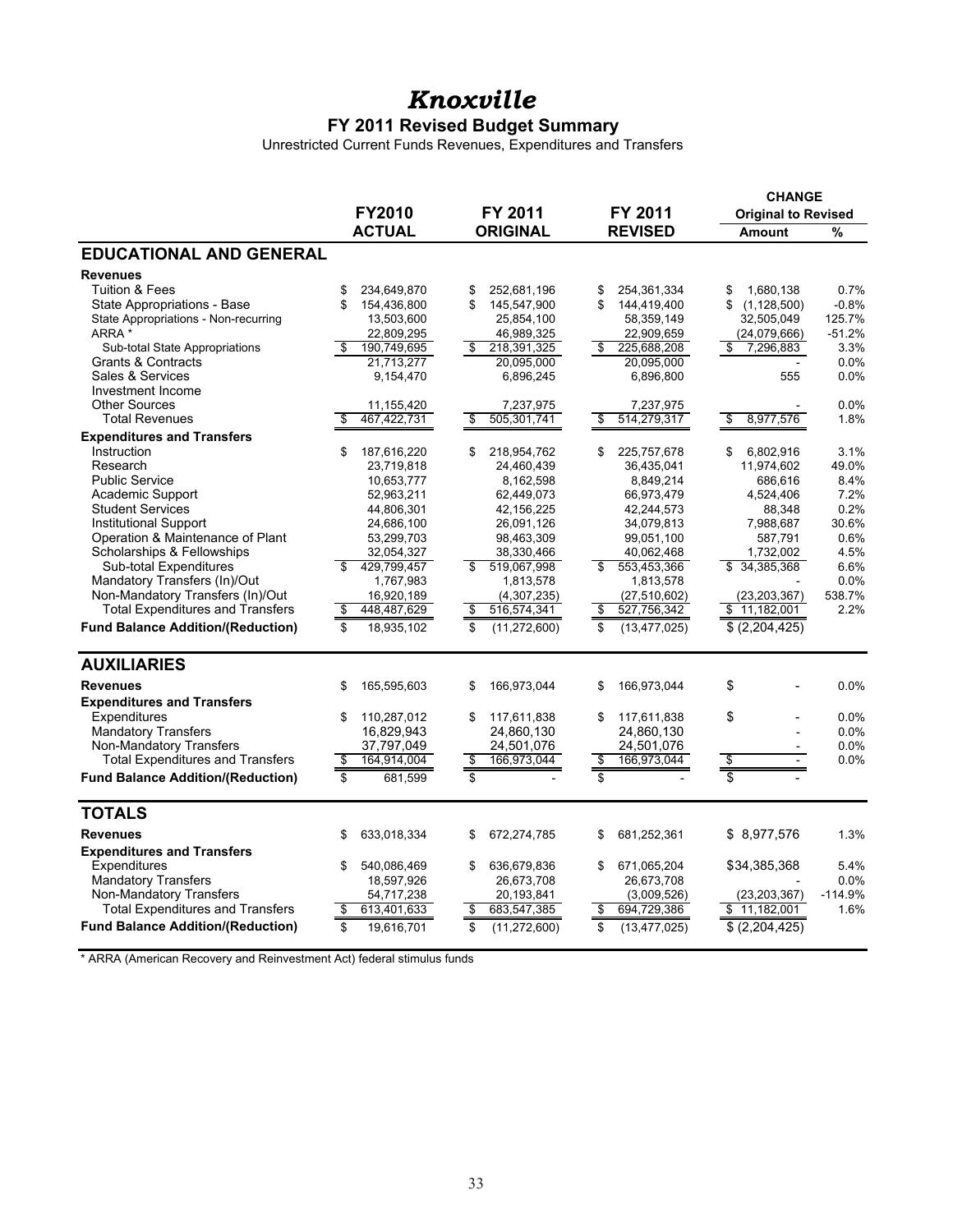### *Martin* **FY 2011 Revised Budget Summary**

Unrestricted Current Funds Revenues, Expenditures and Transfers

|                                          |                                       |                                       |                                        | <b>CHANGE</b>              |            |  |  |
|------------------------------------------|---------------------------------------|---------------------------------------|----------------------------------------|----------------------------|------------|--|--|
|                                          | FY 2010                               | FY 2011                               | FY 2011                                | <b>Original to Revised</b> |            |  |  |
|                                          | <b>ACTUAL</b>                         | <b>ORIGINAL</b>                       | <b>REVISED</b>                         | <b>Amount</b>              | $\%$       |  |  |
| <b>EDUCATIONAL AND GENERAL</b>           |                                       |                                       |                                        |                            |            |  |  |
| <b>Revenues</b>                          |                                       |                                       |                                        |                            |            |  |  |
| <b>Tuition &amp; Fees</b>                | 45,415,728<br>\$                      | 47,628,600<br>\$                      | 48,293,900<br>\$                       | \$<br>665,300              | 1.4%       |  |  |
| State Appropriations - Base              | \$<br>26, 163, 400                    | \$<br>24,502,600                      | \$<br>24,224,200                       | \$<br>(278, 400)           | $-1.1%$    |  |  |
| State Appropriations - Non-recurring     | 2,450,200                             | 3,477,400                             | 9,391,398                              | 5,913,998                  | 170.1%     |  |  |
| ARRA *                                   | 5,016,283                             | 2,853,900                             | 1,613,317                              | (1, 240, 583)              | $-43.5%$   |  |  |
| Sub-total State Appropriations           | \$<br>33,629,883                      | \$<br>30,833,900                      | \$<br>35,228,915                       | \$<br>4,395,015            | 14.3%      |  |  |
| <b>Grants &amp; Contracts</b>            | 264,180                               | 345,500                               | 345,500                                |                            |            |  |  |
| Sales & Services                         | 2,840,162                             | 2,498,100                             | 2,799,119                              | 301,019                    | 12.0%      |  |  |
| Investment Income                        |                                       |                                       |                                        |                            |            |  |  |
| <b>Other Sources</b>                     | 538,317                               | 656,800                               | 656,800                                |                            | 0.0%       |  |  |
| <b>Total Revenues</b>                    | \$<br>82,688,270                      | \$<br>81,962,900                      | \$<br>87,324,234                       | \$<br>5,361,334            | 6.5%       |  |  |
| <b>Expenditures and Transfers</b>        |                                       |                                       |                                        |                            |            |  |  |
| Instruction                              | \$<br>35,284,085                      | \$<br>37,534,573                      | 39,531,238<br>\$                       | \$<br>1,996,665            | 5.3%       |  |  |
| Research                                 | 1,089,438                             | 994,328                               | 1,057,822                              | 63,494                     | 6.4%       |  |  |
| <b>Public Service</b>                    | 690,616                               | 530,323                               | 565,668                                | 35,345                     | 6.7%       |  |  |
| Academic Support                         | 10,131,602                            | 10,104,977                            | 10,109,097                             | 4,120                      | 0.0%       |  |  |
| <b>Student Services</b>                  | 9,375,693                             | 9,225,599                             | 10,795,154                             | 1,569,555                  | 17.0%      |  |  |
| Institutional Support                    | 4,722,691                             | 6,807,901                             | 8,499,542                              | 1,691,641                  | 24.8%      |  |  |
| Operation & Maintenance of Plant         | 9,212,581                             | 10,250,955                            | 11,160,627                             | 909,672                    | 8.9%       |  |  |
| Scholarships & Fellowships               | 6,252,248                             | 7,138,595                             | 7,072,652                              | (65, 943)                  | $-0.9%$    |  |  |
| Sub-total Expenditures                   | \$<br>76,758,954                      | \$<br>82,587,251                      | \$<br>88,791,800                       | \$<br>6,204,549            | 7.5%       |  |  |
| Mandatory Transfers (In)/Out             | 653,944                               | 759,100                               | 759,100                                |                            | 0.0%       |  |  |
| Non-Mandatory Transfers (In)/Out         | 1,943,828                             | (887, 151)                            | 3,473,665                              | 4,360,816                  | -491.6%    |  |  |
| <b>Total Expenditures and Transfers</b>  | \$<br>79,356,726                      | \$<br>82,459,200                      | \$<br>93,024,565                       | \$10,565,365               | 12.8%      |  |  |
| <b>Fund Balance Addition/(Reduction)</b> | $\overline{\mathcal{S}}$<br>3,331,544 | $\overline{\mathsf{s}}$<br>(496, 300) | $\overline{\mathbf{s}}$<br>(5,700,331) | \$ (5,204,031)             |            |  |  |
| <b>AUXILIARIES</b>                       |                                       |                                       |                                        |                            |            |  |  |
| <b>Revenues</b>                          | \$<br>12,654,659                      | 12,502,324<br>\$                      | 12,502,324<br>\$                       | \$                         | 0.0%       |  |  |
| <b>Expenditures and Transfers</b>        |                                       |                                       |                                        |                            |            |  |  |
| Expenditures                             | \$<br>9,270,195                       | \$<br>8,597,353                       | \$<br>8,842,153                        | \$<br>244,800              | 2.8%       |  |  |
| Mandatory Transfers (In)/Out             | 3,080,237                             | 3,180,152                             | 3,180,152                              |                            | 0.0%       |  |  |
| Non-Mandatory Transfers (In)/Out         | 274,654                               | 724,819                               | 480,019                                | (244, 800)                 | $-33.8%$   |  |  |
| <b>Total Expenditures and Transfers</b>  | \$<br>12,625,086                      | 12,502,324<br>\$                      | 12,502,324<br>\$                       | $\frac{3}{3}$              | 0.0%       |  |  |
| <b>Fund Balance Addition/(Reduction)</b> | s<br>29,573                           |                                       |                                        |                            |            |  |  |
| <b>TOTALS</b>                            |                                       |                                       |                                        |                            |            |  |  |
| <b>Revenues</b>                          | 95,342,929<br>\$                      | 94,465,224<br>\$                      | \$<br>99,826,558                       | \$5,361,334                | 5.7%       |  |  |
| <b>Expenditures and Transfers</b>        |                                       |                                       |                                        |                            |            |  |  |
| Expenditures                             | 86,029,150<br>\$                      | \$<br>91,184,604                      | \$<br>97,633,953                       | \$6,449,349                | 7.1%       |  |  |
| Mandatory Transfers (In)/Out             | 3,734,181                             | 3,939,252                             | 3,939,252                              |                            | $0.0\%$    |  |  |
| Non-Mandatory Transfers (In)/Out         | 2,218,482                             | (162, 332)                            | 3,953,684                              | 4,116,016                  | $-2535.6%$ |  |  |
| <b>Total Expenditures and Transfers</b>  | 91,981,812<br>\$                      | \$<br>94,961,524                      | 105,526,889<br>\$                      | \$10,565,365               | 11.1%      |  |  |
| <b>Fund Balance Addition/(Reduction)</b> | S<br>3,361,116                        | $\overline{\$}$<br>(496, 300)         | s,<br>(5,700,331)                      | $\overline{$(5,204,031)}$  |            |  |  |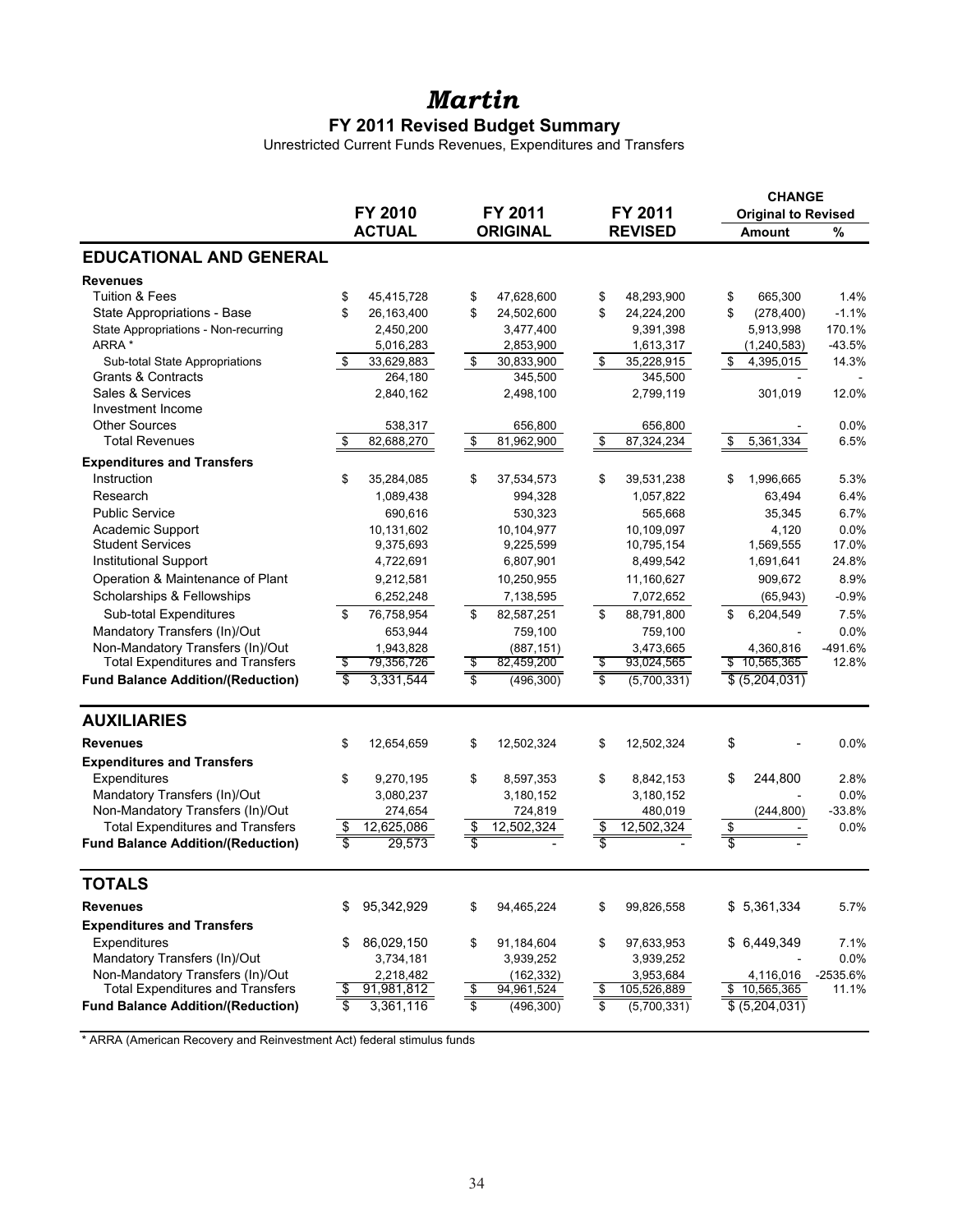### *Space Institute*

#### **FY 2011 Revised Budget Summary**

Unrestricted Current Funds Revenues, Expenditures and Transfers

|                                                                 |                                      | <b>CHANGE</b>                        |                                                 |                                                 |                    |
|-----------------------------------------------------------------|--------------------------------------|--------------------------------------|-------------------------------------------------|-------------------------------------------------|--------------------|
|                                                                 | FY 2010                              | FY 2011                              | FY 2011                                         | <b>Original to Revised</b>                      |                    |
|                                                                 | <b>ACTUAL</b>                        | <b>ORIGINAL</b>                      | <b>REVISED</b>                                  | <b>Amount</b>                                   | %                  |
| <b>EDUCATIONAL AND GENERAL</b>                                  |                                      |                                      |                                                 |                                                 |                    |
|                                                                 |                                      |                                      |                                                 |                                                 |                    |
| <b>Revenues</b><br><b>Tuition &amp; Fees</b>                    | \$                                   |                                      |                                                 |                                                 | 0.0%               |
| State Appropriations - Base                                     | 1,610,747<br>\$                      | \$<br>1,723,881<br>\$                | \$<br>1,723,881<br>\$                           | \$<br>\$                                        | $-0.5%$            |
|                                                                 | 7,559,300                            | 7,314,900                            | 7,277,500                                       | (37, 400)                                       |                    |
| State Appropriations - Non-recurring<br>ARRA *                  | 292,300<br>452,800                   | 481,600                              | 1,124,801                                       | 643,201                                         | 133.6%<br>$-48.4%$ |
|                                                                 | $\sqrt[6]{\frac{2}{5}}$<br>8,304,400 | 1,163,642<br>$\sqrt{2}$<br>8,960,142 | 600,600<br>$\sqrt[6]{\frac{2}{5}}$<br>9,002,901 | (563, 042)<br>$\sqrt[6]{\frac{2}{5}}$<br>42,759 | 0.5%               |
| Sub-total State Appropriations<br><b>Grants &amp; Contracts</b> | 628,775                              | 837,828                              | 837,828                                         |                                                 | 0.0%               |
| Sales & Services                                                | 30,000                               | 60,000                               | 60,000                                          |                                                 | 0.0%               |
| Investment Income                                               |                                      |                                      |                                                 |                                                 |                    |
| <b>Other Sources</b>                                            | 24,299                               | 14,300                               | 14,300                                          |                                                 | 0.0%               |
| <b>Total Revenues</b>                                           | 10,598,220<br>\$                     | 11,596,151<br>\$                     | 11,638,910<br>\$                                | $\overline{\mathbf{s}}$<br>42,759               | 0.4%               |
|                                                                 |                                      |                                      |                                                 |                                                 |                    |
| <b>Expenditures and Transfers</b><br>Instruction                | \$<br>2,907,153                      | \$<br>3,650,523                      | \$<br>3,674,252                                 | \$<br>23.729                                    | 0.7%               |
| Research                                                        | 2,503,180                            | 3,447,235                            | 3,233,738                                       |                                                 | $-6.2%$            |
| <b>Public Service</b>                                           | 8,722                                | 10,270                               | 10,270                                          | (213, 497)                                      | 0.0%               |
| Academic Support                                                | 301,892                              | 371,756                              | 712,615                                         | 340,859                                         | 91.7%              |
| <b>Student Services</b>                                         | 147,721                              | 173,893                              | 149,616                                         | (24, 277)                                       | $-14.0%$           |
| <b>Institutional Support</b>                                    | 1,123,985                            | 1,414,487                            | 1,282,097                                       | (132, 390)                                      | $-9.4%$            |
| Operation & Maintenance of Plant                                | 1,694,624                            | 1,922,597                            | 1,955,352                                       | 32,755                                          | 1.7%               |
| Scholarships & Fellowships                                      | 109,912                              | 220,703                              | 238,493                                         | 17,790                                          | 8.1%               |
| <b>Sub-total Expenditures</b>                                   | \$<br>8,797,189                      | S<br>11,211,464                      | 11,256,433<br>\$                                | -\$<br>44,969                                   | 0.4%               |
| Mandatory Transfers (In)/Out                                    |                                      |                                      |                                                 |                                                 |                    |
| Non-Mandatory Transfers (In)/Out                                | 1,639,961                            | 384,687                              | 382,477                                         | (2,210)                                         | $-0.6%$            |
| <b>Total Expenditures and Transfers</b>                         | 10,437,150<br>\$                     | 11,596,151<br>\$                     | 11,638,910<br>\$                                | \$<br>42,759                                    | 0.4%               |
|                                                                 | $\overline{\mathbf{s}}$              | $\overline{\mathcal{S}}$             |                                                 | $\overline{\mathbf{s}}$                         |                    |
| <b>Fund Balance Addition/(Reduction)</b>                        | 161,070                              |                                      |                                                 |                                                 |                    |
| <b>AUXILIARIES</b>                                              |                                      |                                      |                                                 |                                                 |                    |
| <b>Revenues</b>                                                 | \$<br>127,216                        | \$<br>149,222                        | \$<br>149,222                                   | \$                                              | 0.0%               |
| <b>Expenditures and Transfers</b>                               |                                      |                                      |                                                 |                                                 |                    |
| Expenditures                                                    | \$<br>203,245                        | \$<br>228,247                        | \$<br>228,247                                   | \$                                              | 0.0%               |
| <b>Mandatory Transfers</b>                                      |                                      |                                      |                                                 |                                                 |                    |
|                                                                 |                                      |                                      |                                                 |                                                 |                    |
| Non-Mandatory Transfers                                         | (72, 588)                            | (79, 025)                            | (79, 025)                                       |                                                 | 0.0%               |
| <b>Total Expenditures and Transfers</b>                         | $\overline{\mathbf{S}}$<br>130,657   | \$<br>149,222                        | \$<br>149,222                                   | \$<br>$\blacksquare$                            | 0.0%               |
| <b>Fund Balance Addition/(Reduction)</b>                        | (3,441)                              | \$                                   | \$                                              |                                                 |                    |
| <b>TOTALS</b>                                                   |                                      |                                      |                                                 |                                                 |                    |
| <b>Revenues</b>                                                 | \$<br>10,725,436                     | 11,745,373<br>\$                     | 11,788,132<br>\$                                | \$<br>42,759                                    | 0.4%               |
| <b>Expenditures and Transfers</b>                               |                                      |                                      |                                                 |                                                 |                    |
|                                                                 |                                      |                                      |                                                 |                                                 |                    |
| Expenditures                                                    | 9,000,434                            | 11,439,711<br>\$                     | 11,484,680<br>\$                                | \$<br>44,969                                    | 0.4%               |
| <b>Mandatory Transfers</b>                                      | $\mathbf 0$                          |                                      |                                                 |                                                 |                    |
| Non-Mandatory Transfers                                         | 1,567,373                            | 305,662                              | 303,452                                         | (2, 210)                                        | $-0.7%$            |
| <b>Total Expenditures and Transfers</b>                         | \$<br>10,567,807                     | 11,745,373<br>\$                     | \$<br>11,788,132                                | \$<br>42,759                                    | 0.4%               |
| <b>Fund Balance Addition/(Reduction)</b>                        | \$<br>157,629                        | \$                                   | \$                                              | \$                                              |                    |
|                                                                 |                                      |                                      |                                                 |                                                 |                    |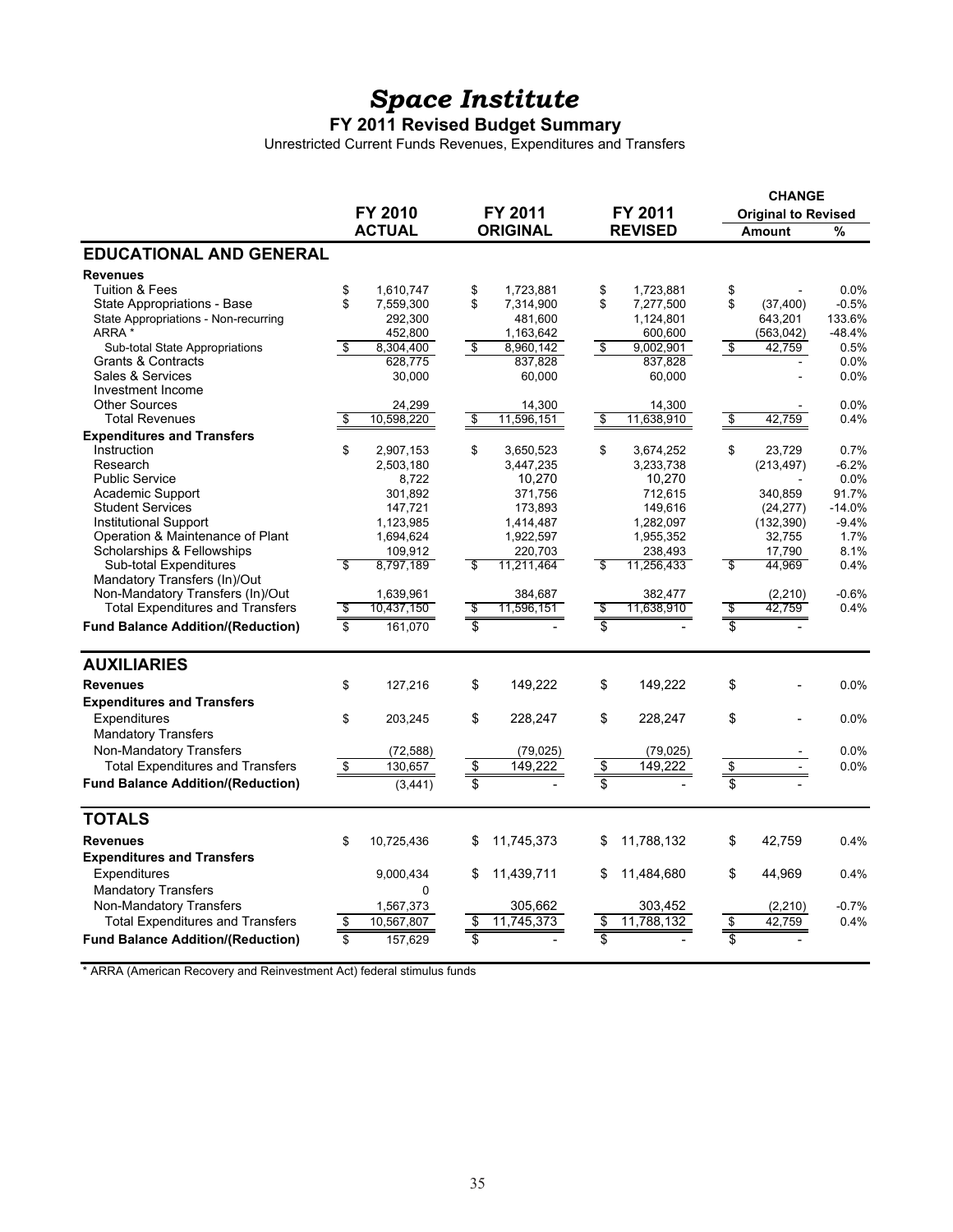## *Health Science Center*

**FY 2011 Revised Budget Summary**

Unrestricted Current Funds Revenues, Expenditures and Transfers

|                                                           |                                               |                                               |                                               | <b>CHANGE</b>                              |                  |  |  |
|-----------------------------------------------------------|-----------------------------------------------|-----------------------------------------------|-----------------------------------------------|--------------------------------------------|------------------|--|--|
|                                                           | FY 2010                                       | <b>FY2011</b>                                 | FY 2011                                       | <b>Original to Revised</b>                 |                  |  |  |
|                                                           | <b>ACTUAL</b>                                 | <b>ORIGINAL</b>                               | <b>REVISED</b>                                | <b>Amount</b>                              | %                |  |  |
| <b>EDUCATIONAL AND GENERAL</b>                            |                                               |                                               |                                               |                                            |                  |  |  |
| <b>Revenues</b>                                           |                                               |                                               |                                               |                                            |                  |  |  |
| <b>Tuition &amp; Fees</b>                                 | \$<br>52,117,015                              | 56,492,708<br>\$                              | \$<br>56,486,201                              | \$<br>(6, 507)                             | 0.0%             |  |  |
| State Appropriations - Base                               | \$<br>118,938,400                             | \$<br>114,477,100                             | \$<br>114,030,100                             | \$<br>(447,000)                            | $-0.4%$          |  |  |
| State Appropriations - Non-recurring                      | 3,930,300                                     | 9,639,400                                     | 18,496,961                                    | 8,857,561                                  | 91.9%            |  |  |
| ARRA *                                                    | 3,566,408                                     | 18,525,195                                    | 8,216,592                                     | (10, 308, 603)                             | $-55.6%$         |  |  |
| Sub-total State Appropriations                            | \$<br>126,435,108                             | 142,641,695<br>\$                             | \$<br>140,743,653                             | \$(1,898,042)                              | $-1.3%$          |  |  |
| Grants & Contracts                                        | 25,704,682                                    | 22,792,018                                    | 17,135,551                                    | (5,656,467)                                | $-24.8%$         |  |  |
| Sales & Services                                          | 18,703,075                                    | 18,632,946                                    | 18,598,957                                    | (33,989)                                   | $-0.2%$          |  |  |
| Investment Income                                         |                                               |                                               |                                               |                                            |                  |  |  |
| <b>Other Sources</b>                                      | 3,331,255                                     | 4,222,625                                     | 4,222,625                                     |                                            | 0.0%             |  |  |
| <b>Total Revenues</b>                                     | \$<br>226,291,134                             | \$<br>244,781,992                             | \$<br>237,186,987                             | \$<br>(7,595,005)                          | $-3.1%$          |  |  |
| <b>Expenditures and Transfers</b>                         |                                               |                                               |                                               |                                            |                  |  |  |
| Instruction                                               | \$<br>110,415,388                             | \$<br>127,549,620                             | \$<br>121,125,632                             | \$<br>(6,423,988)                          | $-5.0%$          |  |  |
| Research                                                  | 7,987,530                                     | 8,046,844                                     | 11,071,420                                    | 3,024,576                                  | 37.6%            |  |  |
| <b>Public Service</b>                                     | 31,246                                        | 352.566                                       | 352,566                                       |                                            | 0.0%             |  |  |
| Academic Support                                          | 31,945,279                                    | 41,913,412                                    | 36,489,923                                    | (5,423,489)                                | $-12.9%$         |  |  |
| <b>Student Services</b>                                   | 3,835,779                                     | 4,486,545                                     | 4,555,291                                     | 68.746                                     | 1.5%             |  |  |
| Institutional Support<br>Operation & Maintenance of Plant | 15,204,706                                    | 18,831,634                                    | 24,788,046                                    | 5,956,412                                  | 31.6%<br>$-6.3%$ |  |  |
| Scholarships & Fellowships                                | 24,268,430<br>7,729,954                       | 30,837,145<br>7,454,708                       | 28,901,207<br>7,838,149                       | (1,935,938)<br>383,441                     | 5.1%             |  |  |
| <b>Sub-total Expenditures</b>                             | 201,418,313<br>\$                             | 239,472,474<br>\$                             | 235, 122, 234<br>\$                           | (4,350,240)                                | $-1.8%$          |  |  |
| Mandatory Transfers (In)/Out                              | 3,252,124                                     | 4,005,418                                     | 4,005,418                                     |                                            | 0.0%             |  |  |
| Non-Mandatory Transfers (In)/Out                          | 14,912,061                                    | 3,920,100                                     | 8,670,100                                     | 4.750.000                                  | 121.2%           |  |  |
| <b>Total Expenditures and Transfers</b>                   | \$<br>219,582,498                             | \$<br>247,397,992                             | \$<br>247,797,752                             | $\overline{\mathcal{S}}$<br>399,760        | 0.2%             |  |  |
| <b>Fund Balance Addition/(Reduction)</b>                  | \$<br>6,708,636                               | \$<br>(2,616,000)                             | \$<br>(10,610,765)                            | \$(7,994,765)                              |                  |  |  |
|                                                           |                                               |                                               |                                               |                                            |                  |  |  |
| <b>AUXILIARIES</b>                                        |                                               |                                               |                                               |                                            |                  |  |  |
| <b>Revenues</b>                                           | \$<br>3,231,649                               | \$<br>3,331,407                               | \$<br>3,331,407                               | \$                                         | 0.0%             |  |  |
| <b>Expenditures and Transfers</b>                         |                                               |                                               |                                               |                                            |                  |  |  |
| Expenditures                                              | \$<br>3,106,344                               | \$<br>2,878,744                               | \$<br>2,878,744                               | \$                                         | 0.0%             |  |  |
| <b>Mandatory Transfers</b>                                | 345,867                                       | 452,663                                       | 452,663                                       |                                            | 0.0%             |  |  |
| Non-Mandatory Transfers                                   | (260, 308)                                    |                                               |                                               |                                            |                  |  |  |
| <b>Total Expenditures and Transfers</b>                   | $\overline{\boldsymbol{\theta}}$<br>3,191,903 | $\overline{\boldsymbol{\theta}}$<br>3,331,407 | $\overline{\boldsymbol{\theta}}$<br>3,331,407 | $\overline{\boldsymbol{\theta}}$<br>$\sim$ | 0.0%             |  |  |
| <b>Fund Balance Addition/(Reduction)</b>                  | \$<br>39,746                                  | \$                                            | \$                                            | \$                                         |                  |  |  |
| <b>TOTALS</b>                                             |                                               |                                               |                                               |                                            |                  |  |  |
| <b>Revenues</b>                                           |                                               | \$248,113,399                                 | \$240,518,394                                 |                                            |                  |  |  |
|                                                           | \$229,522,782                                 |                                               |                                               | \$ (7,595,005)                             | $-3.1%$          |  |  |
| <b>Expenditures and Transfers</b>                         |                                               |                                               |                                               |                                            |                  |  |  |
| Expenditures                                              | \$204,524,656                                 | \$242,351,218                                 | \$238,000,978                                 | \$(4,350,240)                              | $-1.8%$          |  |  |
| <b>Mandatory Transfers</b>                                | 3,597,991                                     | 4,458,081                                     | 4,458,081                                     |                                            | 0.0%             |  |  |
| Non-Mandatory Transfers                                   | 14,651,753                                    | 3,920,100                                     | 8,670,100                                     | 4,750,000                                  | 121.2%           |  |  |
| <b>Total Expenditures and Transfers</b>                   | \$222,774,400                                 | \$250,729,399                                 | \$251,129,159                                 | \$<br>399,760                              | 0.2%             |  |  |
| <b>Fund Balance Addition/(Reduction)</b>                  | \$<br>6,748,382                               | \$<br>(2,616,000)                             | \$<br>(10,610,765)                            | $$$ (7,994,765)                            |                  |  |  |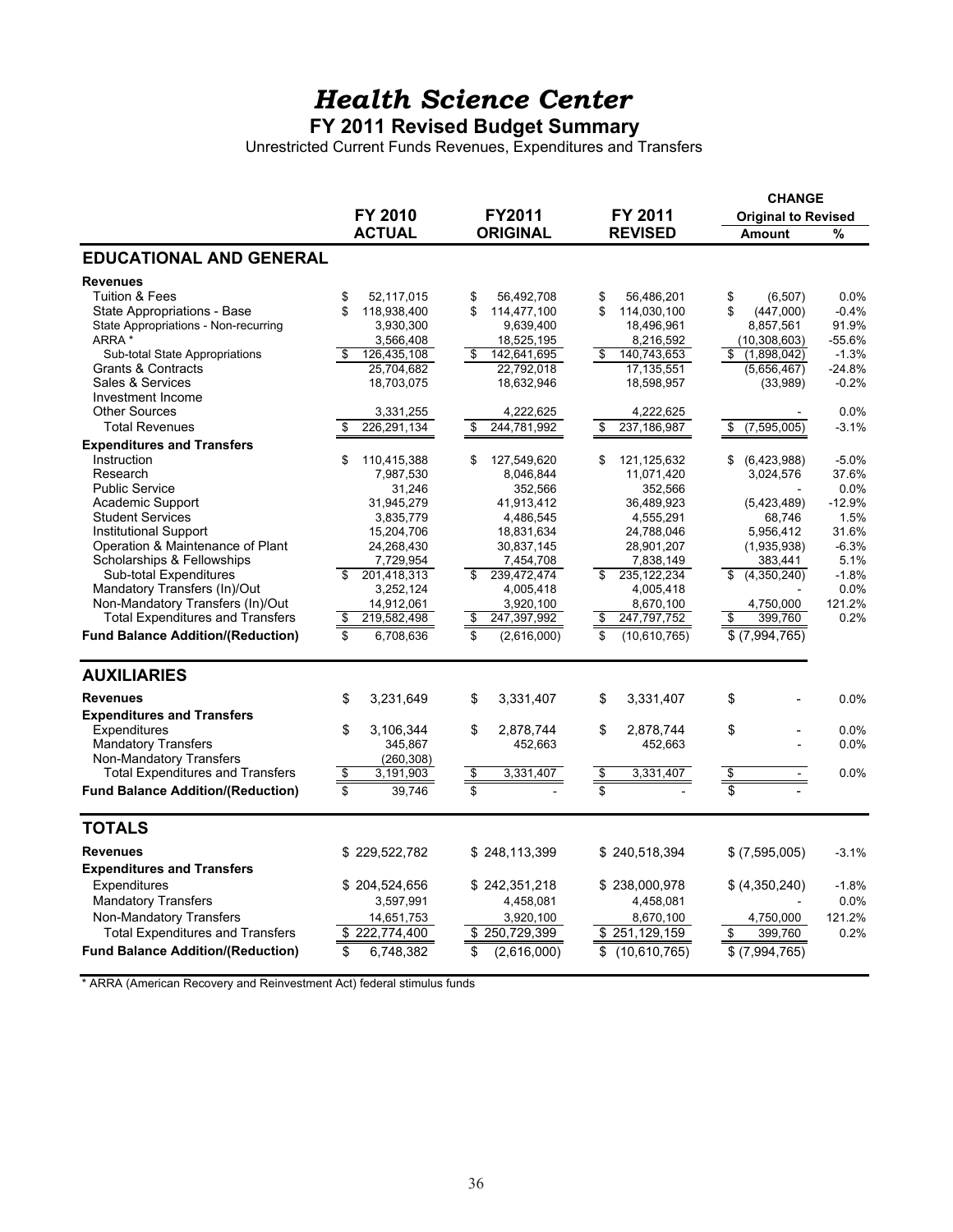## *Health Science Center - Memphis Other Specialized Units*

#### **FY 2011 Revised Budget Summary**

Unrestricted Current Funds Revenues, Expenditures and Transfers

|                                          |                         |               |    |                 |                         |                | <b>CHANGE</b>             |                            |           |  |
|------------------------------------------|-------------------------|---------------|----|-----------------|-------------------------|----------------|---------------------------|----------------------------|-----------|--|
|                                          |                         | FY 2010       |    | FY 2011         |                         | FY 2011        |                           | <b>Original to Revised</b> |           |  |
|                                          |                         | <b>ACTUAL</b> |    | <b>ORIGINAL</b> |                         | <b>REVISED</b> |                           | <b>Amount</b>              | %         |  |
| <b>EDUCATIONAL AND GENERAL</b>           |                         |               |    |                 |                         |                |                           |                            |           |  |
| <b>Revenues</b>                          |                         |               |    |                 |                         |                |                           |                            |           |  |
| Tuition & Fees                           | \$                      | 36,963,071    | \$ | 38,771,608      | \$                      | 38,765,101     | \$                        | (6, 507)                   | 0.0%      |  |
| State Appropriations - Base              | \$                      | 65,210,900    | \$ | 62,582,600      | \$                      | 62,335,500     | \$                        | (247, 100)                 | $-0.4%$   |  |
| State Appropriations - Non-recurring     |                         | 2,157,700     |    | 5,496,600       |                         | 10,540,661     |                           | 5,044,061                  | 91.8%     |  |
| ARRA *                                   |                         | 2,856,287     |    | 12,842,517      |                         | 6,000,513      |                           | (6,842,004)                | $-53.3%$  |  |
| Sub-total State Appropriations           | \$                      | 70.224.887    | \$ | 80,921,717      | \$                      | 78,876,674     | $\overline{\mathcal{S}}$  | (2,045,043)                | $-2.5%$   |  |
| <b>Grants &amp; Contracts</b>            |                         | 15,958,365    |    | 13,164,673      |                         | 13,120,154     |                           | (44, 519)                  | $-0.3%$   |  |
| Sales & Services                         |                         | 7,232,362     |    | 7,376,462       |                         | 7,466,681      |                           | 90,219                     | 1.2%      |  |
| Investment Income                        |                         |               |    |                 |                         |                |                           |                            |           |  |
| <b>Other Sources</b>                     |                         | 2,849,983     |    | 3,672,625       |                         | 3,672,625      |                           |                            | 0.0%      |  |
| <b>Total Revenues</b>                    | \$                      | 133,228,668   | \$ | 143,907,085     | \$                      | 141,901,235    | $\boldsymbol{\mathsf{s}}$ | (2,005,850)                | $-1.4%$   |  |
| <b>Expenditures and Transfers</b>        |                         |               |    |                 |                         |                |                           |                            |           |  |
| Instruction                              | \$                      | 37,242,945    | \$ | 49,169,650      | \$                      | 48,851,366     | \$                        | (318, 284)                 | $-0.6%$   |  |
| Research                                 |                         | 5,352,638     |    | 7,845,241       |                         | 9,611,487      |                           | 1,766,246                  | 22.5%     |  |
| <b>Public Service</b>                    |                         | $\Omega$      |    | 335,000         |                         | 335,000        |                           |                            | 0.0%      |  |
| Academic Support                         |                         | 28,961,245    |    | 33,721,817      |                         | 29,301,452     |                           | (4, 420, 365)              | $-13.1%$  |  |
| <b>Student Services</b>                  |                         | 3.389.385     |    | 3,365,851       |                         | 3,429,991      |                           | 64,140                     | 1.9%      |  |
| Institutional Support                    |                         | 14,083,161    |    | 16,144,682      |                         | 22,456,919     |                           | 6,312,237                  | 39.1%     |  |
| Operation & Maintenance of Plant         |                         | 24,091,329    |    | 28,430,548      |                         | 26,610,851     |                           | (1,819,697)                | $-6.4%$   |  |
| Scholarships & Fellowships               |                         | 6,164,606     |    | 5,890,208       |                         | 6,138,124      |                           | 247,916                    | 4.2%      |  |
| Sub-total Expenditures                   | \$                      | 119,285,308   | \$ | 144,902,997     | \$                      | 146,735,190    | s                         | 1,832,193                  | 1.3%      |  |
| Mandatory Transfers (In)/Out             |                         | 3,151,899     |    | 3,925,976       |                         | 3,925,976      |                           |                            | 0.0%      |  |
| Non-Mandatory Transfers (In)/Out         |                         | 4,655,528     |    | (2,608,988)     |                         | 1,547,734      |                           | 4,156,722                  | $-159.3%$ |  |
| <b>Total Expenditures and Transfers</b>  | \$                      | 127,092,735   | \$ | 146,219,985     | \$                      | 152,208,900    | \$                        | 5,988,915                  | 4.1%      |  |
| <b>Fund Balance Addition/(Reduction)</b> | $\overline{\mathbb{S}}$ | 6,135,933     | Ś  | (2,312,900)     | $\overline{\mathbf{S}}$ | (10, 307, 665) | s.                        | (7,994,765)                |           |  |
| <b>AUXILIARIES</b>                       |                         |               |    |                 |                         |                |                           |                            |           |  |
|                                          |                         |               |    |                 |                         |                |                           |                            |           |  |
| <b>Revenues</b>                          | \$                      | 3,231,649     | \$ | 3,331,407       | \$                      | 3,331,407      | \$                        |                            | 0.0%      |  |
| <b>Expenditures and Transfers</b>        |                         |               |    |                 |                         |                |                           |                            |           |  |
| Expenditures                             | \$                      | 3,106,344     | \$ | 2,878,744       | \$                      | 2,878,744      | \$                        |                            | 0.0%      |  |
| <b>Mandatory Transfers</b>               |                         | 345,867       |    | 452,663         |                         | 452,663        |                           | ÷                          | 0.0%      |  |
| Non-Mandatory Transfers                  |                         | (260, 308)    |    |                 |                         |                |                           |                            |           |  |
| <b>Total Expenditures and Transfers</b>  | $\sqrt[6]{3}$           | 3,191,903     | \$ | 3,331,407       | $\pmb{\mathfrak{s}}$    | 3,331,407      |                           | $\blacksquare$             | 0.0%      |  |
| <b>Fund Balance Addition/(Reduction)</b> | $\overline{\mathbf{s}}$ | 39,746        | \$ |                 | \$                      |                | $rac{1}{3}$               |                            |           |  |
| <b>TOTALS</b>                            |                         |               |    |                 |                         |                |                           |                            |           |  |
|                                          |                         |               |    |                 |                         |                |                           |                            |           |  |
| <b>Revenues</b>                          | \$                      | 136,460,316   | \$ | 147,238,492     | \$                      | 145,232,642    | \$                        | (2,005,850)                | $-1.4%$   |  |
| <b>Expenditures and Transfers</b>        |                         |               |    |                 |                         |                |                           |                            |           |  |
| Expenditures                             | \$                      | 122,391,651   | \$ | 147,781,741     | \$                      | 149,613,934    | \$                        | 1,832,193                  | 1.2%      |  |
| <b>Mandatory Transfers</b>               |                         | 3,497,766     |    | 4,378,639       |                         | 4,378,639      |                           |                            | 0.0%      |  |
| Non-Mandatory Transfers                  |                         | 4,395,220     |    | (2,608,988)     |                         | 1,547,734      |                           | 4,156,722                  | $-159.3%$ |  |
| <b>Total Expenditures and Transfers</b>  | \$                      | 130,284,637   | S  | 149,551,392     | \$                      | 155,540,307    | $\overline{\$}$           | 5.988.915                  | 4.0%      |  |
| <b>Fund Balance Addition/(Reduction)</b> | \$                      | 6,175,679     | \$ | (2,312,900)     | \$                      | (10, 307, 665) |                           | (7,994,765)                |           |  |
|                                          |                         |               |    |                 |                         |                |                           |                            |           |  |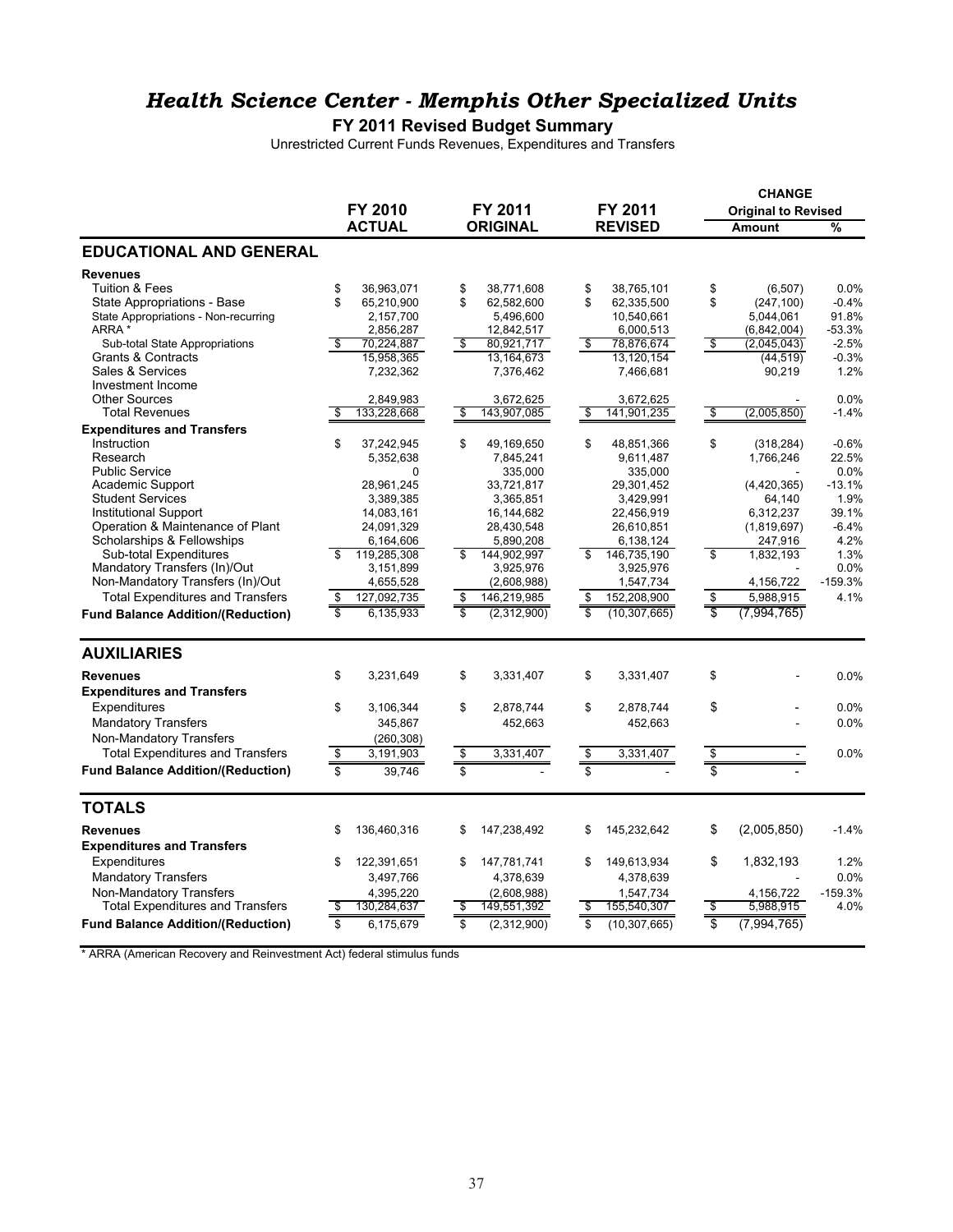## *Health Science Center - College of Medicine Units*

**FY 2011 Revised Budget Summary**

Unrestricted Current Funds Revenues, Expenditures and Transfers

|                                          |                    |                  |                  | <b>CHANGE</b>              |          |
|------------------------------------------|--------------------|------------------|------------------|----------------------------|----------|
|                                          | <b>FY 2010</b>     | FY 2011          | FY 2011          | <b>Original to Revised</b> |          |
|                                          | <b>ACTUAL</b>      | <b>ORIGINAL</b>  | <b>REVISED</b>   | <b>Amount</b>              | %        |
| <b>EDUCATIONAL AND GENERAL</b>           |                    |                  |                  |                            |          |
| <b>Revenues</b>                          |                    |                  |                  |                            |          |
| <b>Tuition &amp; Fees</b>                | \$<br>15, 153, 945 | \$<br>17,721,100 | \$<br>17,721,100 | \$                         | $0.0\%$  |
| State Appropriations - Base              | \$<br>44,263,700   | \$<br>42,673,300 | \$<br>42,524,700 | \$<br>(148,600)            | $-0.3%$  |
| State Appropriations - Non-recurring     | 1,472,300          | 3,485,900        | 6,886,700        | 3,400,800                  | 97.6%    |
| ARRA *                                   | 544,784            | 4,490,078        | 1,340,616        | (3, 149, 462)              | $-70.1%$ |
| Sub-total State Appropriations           | \$<br>46,280,784   | \$<br>50,649,278 | \$<br>50,752,016 | \$<br>102,738              | 0.2%     |
| <b>Grants &amp; Contracts</b>            | 9,746,316          | 9,627,345        | 4,015,397        | (5,611,948)                | $-58.3%$ |
| Sales & Services                         | 1,935,200          | 1,612,047        | 1,612,047        |                            | 0.0%     |
| Investment Income                        |                    |                  |                  |                            |          |
| <b>Other Sources</b>                     |                    |                  |                  |                            |          |
| <b>Total Revenues</b>                    | \$<br>73,116,245   | \$<br>79,609,770 | \$<br>74,100,560 | \$<br>(5,509,210)          | $-6.9%$  |
| <b>Expenditures and Transfers</b>        |                    |                  |                  |                            |          |
| Instruction                              | \$<br>55,909,776   | \$<br>59,535,129 | \$<br>53,208,383 | \$<br>(6,326,746)          | $-10.6%$ |
| Research                                 | 2,634,892          | 201,603          | 1,459,933        | 1,258,330                  | 624.2%   |
| <b>Public Service</b>                    | 31,246             | 17.566           | 17,566           |                            | 0.0%     |
| Academic Support                         | 2,984,034          | 8,191,595        | 7,188,471        | (1,003,124)                | $-12.2%$ |
| <b>Student Services</b>                  | 446,395            | 1,120,694        | 1,125,300        | 4,606                      | 0.4%     |
| <b>Institutional Support</b>             | 136,487            | 538,095          | 483,257          | (54, 838)                  | $-10.2%$ |
| Operation & Maintenance of Plant         |                    | 2,250,000        | 2,133,759        | (116, 241)                 | 100.0%   |
| Scholarships & Fellowships               | 1,565,348          | 1,564,500        | 1,700,025        | 135,525                    | 8.7%     |
| Sub-total Expenditures                   | \$<br>63,708,178   | \$<br>73,419,182 | \$<br>67,316,694 | \$<br>(6, 102, 488)        | $-8.3%$  |
| Mandatory Transfers (In)/Out             |                    |                  |                  |                            |          |
| Non-Mandatory Transfers (In)/Out         | 9,408,067          | 6,190,588        | 6,783,866        | 593,278                    | 9.6%     |
| <b>Total Expenditures and Transfers</b>  | \$<br>73,116,245   | \$<br>79,609,770 | \$<br>74,100,560 | \$<br>(5,509,210)          | $-6.9%$  |
| <b>Fund Balance Addition/(Reduction)</b> | \$<br>0            | \$               | \$               | \$                         |          |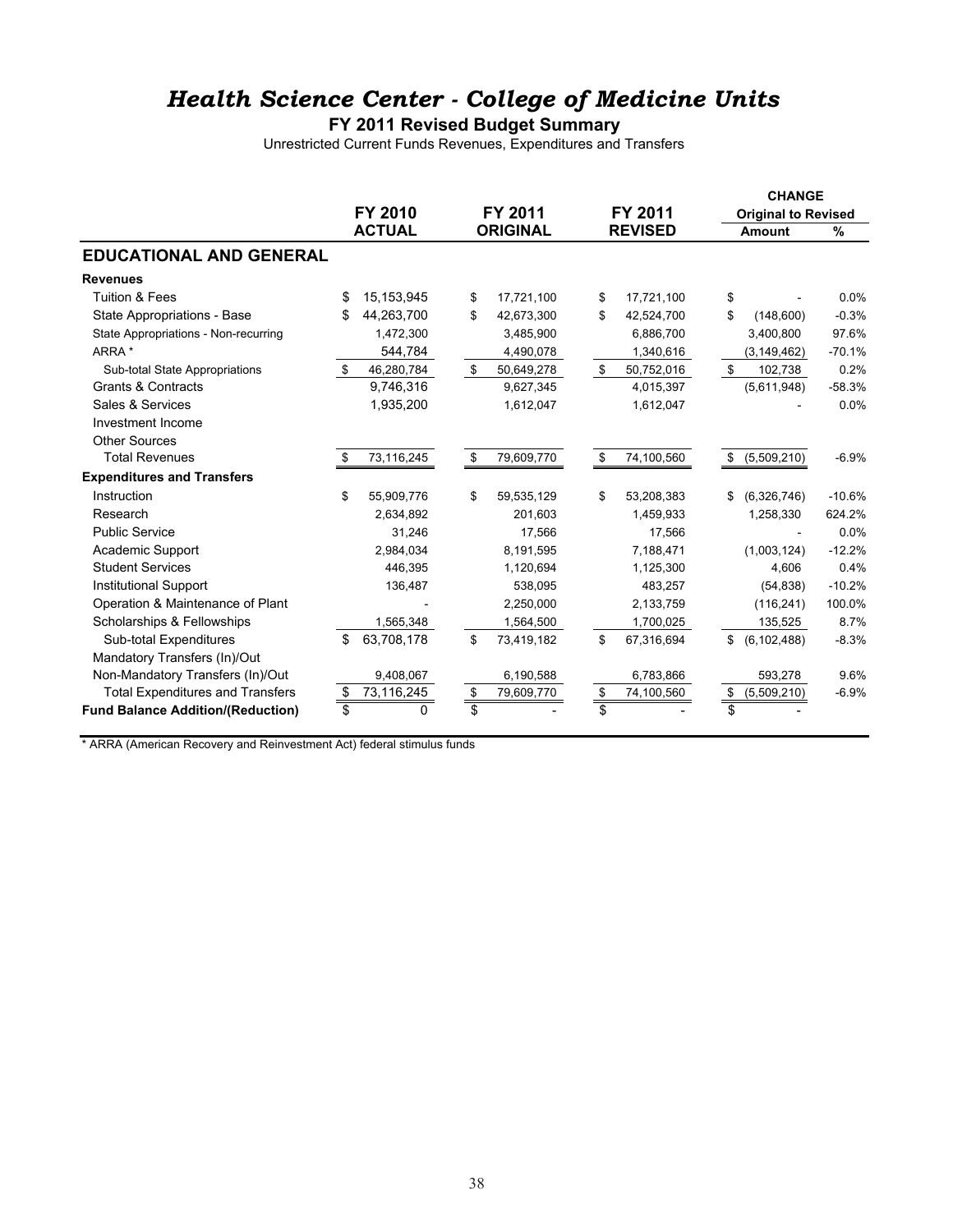## *Health Science Center - Family Medicine Units*

#### **FY 2011 Revised Budget Summary**

Unrestricted Current Funds Revenues, Expenditures and Transfers

|                                          |     |                |                  |                  | <b>CHANGE</b>              |          |
|------------------------------------------|-----|----------------|------------------|------------------|----------------------------|----------|
|                                          |     | <b>FY 2010</b> | FY 2011          | FY 2011          | <b>Original to Revised</b> |          |
|                                          |     | <b>ACTUAL</b>  | <b>ORIGINAL</b>  | <b>REVISED</b>   | <b>Amount</b>              | $\%$     |
| <b>EDUCATIONAL AND GENERAL</b>           |     |                |                  |                  |                            |          |
| <b>Revenues</b>                          |     |                |                  |                  |                            |          |
| <b>Tuition &amp; Fees</b>                |     |                |                  |                  |                            |          |
| State Appropriations - Base              | \$  | 9,463,800      | \$<br>9,221,200  | \$<br>9,169,900  | \$<br>(51,300)             | $-0.6%$  |
| State Appropriations - Non-recurring     |     | 300.300        | 656,900          | 1,069,600        | 412,700                    | 62.8%    |
| ARRA *                                   |     | 165,337        | 1,192,600        | 875,463          | (317, 137)                 | $-26.6%$ |
| Sub-total State Appropriations           | \$  | 9,929,437      | \$<br>11,070,700 | \$<br>11,114,963 | \$<br>44,263               | 0.4%     |
| <b>Grants &amp; Contracts</b>            |     |                |                  |                  |                            |          |
| Sales & Services                         |     | 9,535,513      | 9,644,437        | 9,520,229        | (124, 208)                 | $-1.3%$  |
| Investment Income                        |     |                |                  |                  |                            |          |
| <b>Other Sources</b>                     |     | 481,271        | 550,000          | 550,000          |                            |          |
| <b>Total Revenues</b>                    | \$  | 19,946,221     | \$<br>21,265,137 | \$<br>21,185,192 | \$<br>(79, 945)            | $-0.4%$  |
| <b>Expenditures and Transfers</b>        |     |                |                  |                  |                            |          |
| Instruction                              | \$  | 17,262,667     | \$<br>18,844,841 | \$<br>19,065,883 | \$<br>221,042              | 1.2%     |
| Research                                 |     |                |                  |                  |                            |          |
| <b>Public Service</b>                    |     |                |                  |                  |                            |          |
| Academic Support                         |     |                |                  |                  |                            |          |
| <b>Student Services</b>                  |     |                |                  |                  |                            |          |
| <b>Institutional Support</b>             |     | 985,059        | 2,148,857        | 1,847,870        | (300, 987)                 | $-14.0%$ |
| Operation & Maintenance of Plant         |     | 177,101        | 156,597          | 156,597          |                            |          |
| Scholarships & Fellowships               |     |                |                  |                  |                            |          |
| Sub-total Expenditures                   | \$. | 18,424,827     | \$<br>21,150,295 | \$<br>21,070,350 | \$<br>(79, 945)            | $-0.4%$  |
| Mandatory Transfers (In)/Out             |     | 100,225        | 79,442           | 79,442           |                            |          |
| Non-Mandatory Transfers (In)/Out         |     | 848,466        | 338,500          | 338,500          |                            |          |
| <b>Total Expenditures and Transfers</b>  | \$  | 19,373,518     | \$<br>21,568,237 | \$<br>21,488,292 | \$<br>(79, 945)            | $-0.4%$  |
| <b>Fund Balance Addition/(Reduction)</b> | \$  | 572,703        | \$<br>(303, 100) | \$<br>(303, 100) | \$                         |          |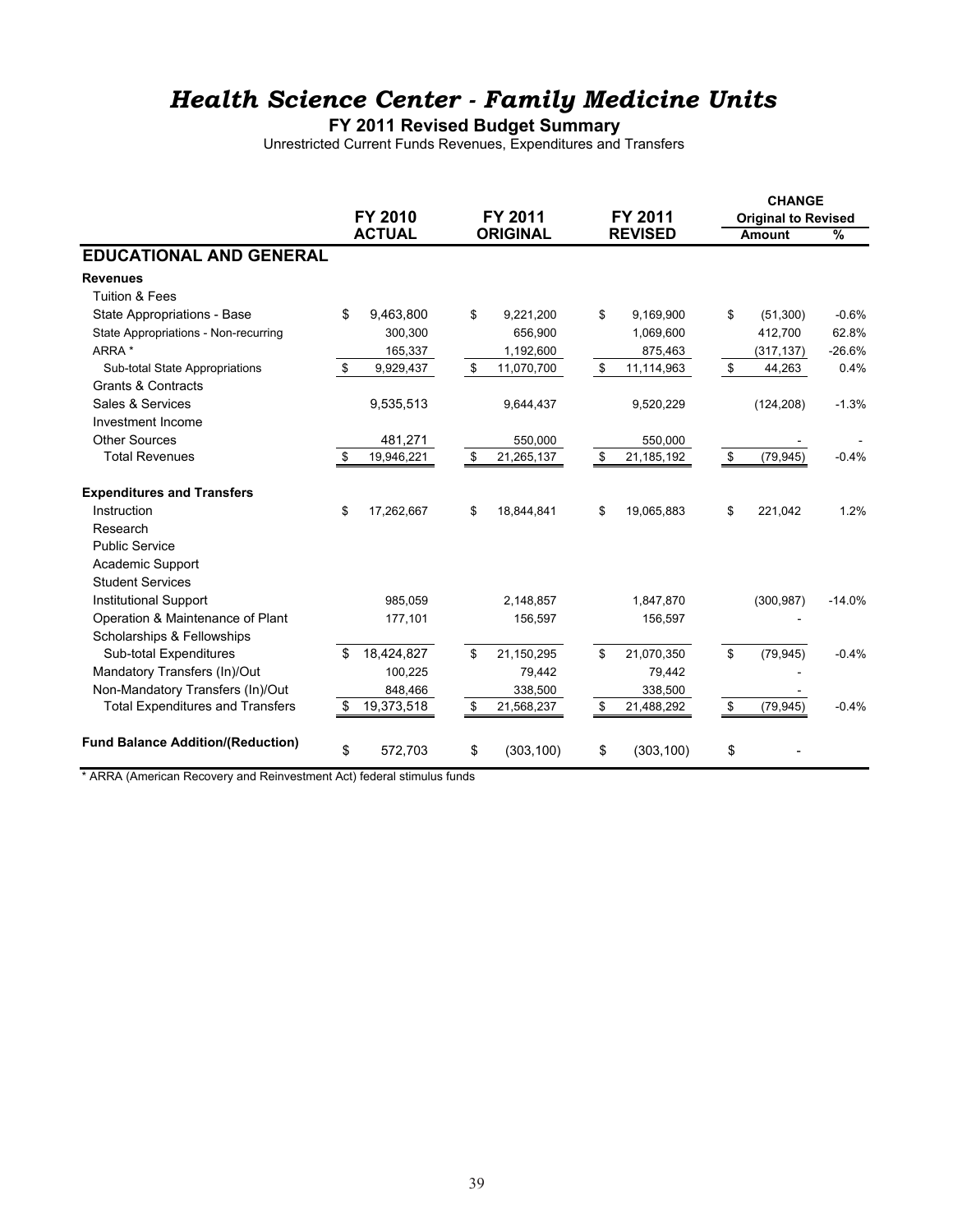## *Total Agricultural Units*

#### **FY 2011 Revised Budget Summary**

Unrestricted Current Funds Revenues, Expenditures and Transfers

|                                          |                  |                  |                  | <b>CHANGE</b>              |           |
|------------------------------------------|------------------|------------------|------------------|----------------------------|-----------|
|                                          | FY 2010          | FY 2011          | FY 2011          | <b>Original to Revised</b> |           |
|                                          | <b>ACTUAL</b>    | <b>ORIGINAL</b>  | <b>REVISED</b>   | <b>Amount</b>              | %         |
| <b>EDUCATIONAL AND GENERAL</b>           |                  |                  |                  |                            |           |
| <b>Revenues</b>                          |                  |                  |                  |                            |           |
| Tuition & Fees                           | \$<br>8,429,283  | 9,481,130<br>\$  | 9,353,554<br>\$  | (127, 576)<br>\$           | $-1.3%$   |
| State Appropriations - Base              | \$<br>66,796,400 | \$<br>64,875,100 | \$<br>64,427,300 | \$<br>(447, 800)           | $-0.7%$   |
| State Appropriations - Non-recurring     | 2,176,900        | 4,615,700        | 8,639,779        | 4,024,079                  | 87.2%     |
| ARRA *                                   | 5,613,712<br>\$  | 4,305,300        | 886,589          | (3,418,711)                | $-79.4%$  |
| Sub-total State Appropriations           | \$<br>74,587,012 | \$<br>73,796,100 | \$<br>73,953,668 | \$<br>157,568              | 0.2%      |
| <b>Grants &amp; Contracts</b>            | 4,001,253        | 3,618,177        | 3,618,177        |                            | 0.0%      |
| Sales & Services                         | 16,090,020       | 16,529,913       | 16,529,913       |                            | 0.0%      |
| Investment Income                        |                  |                  |                  |                            |           |
| <b>Other Sources</b>                     | 15,184,961       | 15,643,564       | 15,646,662       | 3,098                      | 0.0%      |
| <b>Total Revenues</b>                    | \$118,292,529    | \$119,068,884    | \$119,101,974    | \$<br>33,090               | 0.0%      |
| <b>Expenditures and Transfers</b>        |                  |                  |                  |                            |           |
| Instruction                              | \$<br>24,027,897 | 28,015,156<br>\$ | \$<br>30,562,675 | \$<br>2,547,519            | 9.1%      |
| Research                                 | 32,805,284       | 36,213,672       | 39,397,935       | 3,184,263                  | 8.8%      |
| <b>Public Service</b>                    | 36,404,303       | 43,004,937       | 49,236,657       | 6,231,720                  | 14.5%     |
| Academic Support                         | 6,014,606        | 6,269,965        | 6,496,504        | 226,539                    | 3.6%      |
| <b>Student Services</b>                  |                  |                  |                  |                            |           |
| Institutional Support                    | 1,829,401        | 1,658,621        | 1,698,875        | 40.254                     | 2.4%      |
| Operation & Maintenance of Plant         | 2,893,265        | 3,472,340        | 3,910,082        | 437,742                    | 12.6%     |
| Scholarships & Fellowships               | 22,500           | 60,000           | 60,000           |                            | 0.0%      |
| Sub-total Expenditures                   | \$103,997,257    | \$118,694,691    | \$131,362,728    | \$<br>12,668,037           | 10.7%     |
| Mandatory Transfers (In)/Out             | 173,757          |                  |                  |                            |           |
| Non-Mandatory Transfers (In)/Out         | 6,511,146        | 1,228,200        | (345, 627)       | (1,573,827)                | $-128.1%$ |
| <b>Total Expenditures and Transfers</b>  | \$110,682,160    | \$119,922,891    | \$131,017,101    | 11,094,210<br>\$           | 9.3%      |
| <b>Fund Balance Addition/(Reduction)</b> | 7,610,369<br>\$  | \$<br>(854,007)  | \$(11, 915, 127) | \$(11,061,120)             |           |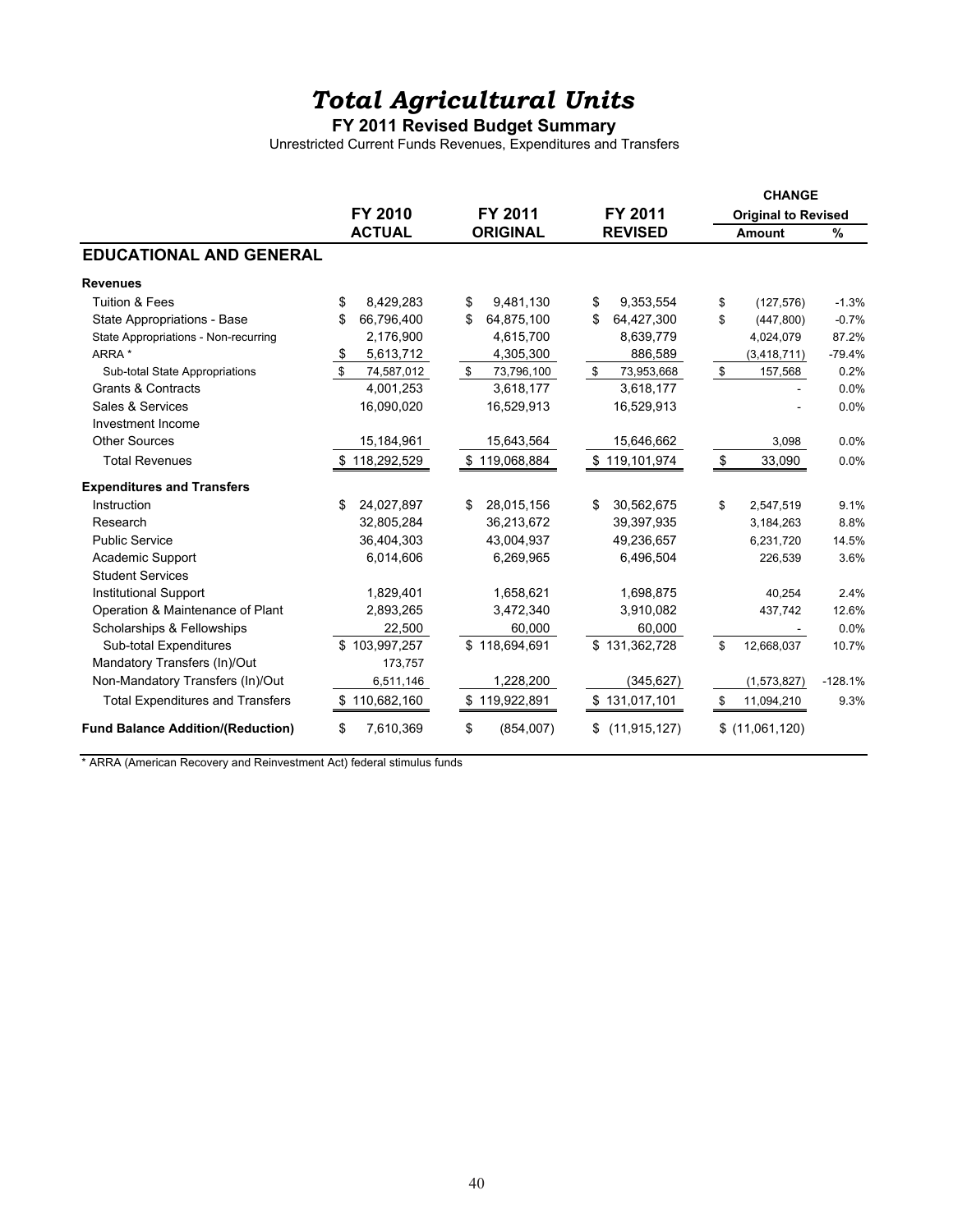## *Agricultural Experiment Station*

**FY 2011 Revised Budget Summary**

Unrestricted Current Funds Revenues, Expenditures and Transfers

|                                          |                  |                  |                  |               | <b>CHANGE</b>              |           |
|------------------------------------------|------------------|------------------|------------------|---------------|----------------------------|-----------|
|                                          | FY 2010          | FY 2011          | FY 2011          |               | <b>Original to Revised</b> |           |
|                                          | <b>ACTUAL</b>    | <b>ORIGINAL</b>  | <b>REVISED</b>   |               | <b>Amount</b>              | %         |
| <b>EDUCATIONAL AND GENERAL</b>           |                  |                  |                  |               |                            |           |
| <b>Revenues</b>                          |                  |                  |                  |               |                            |           |
| <b>Tuition &amp; Fees</b>                |                  |                  |                  |               |                            |           |
| State Appropriations - Base              | \$<br>23,513,500 | \$<br>22,926,700 | \$<br>22,784,700 | \$            | (142,000)                  | $-0.6%$   |
| State Appropriations - Non-recurring     | 766,400          | 1,400,100        | 2,675,115        |               | 1,275,015                  | 91.1%     |
| ARRA *                                   | 2,473,907        | 1,245,200        | 106,393          |               | (1, 138, 807)              | $-91.5%$  |
| Sub-total State Appropriations           | \$<br>26,753,807 | \$<br>25,572,000 | \$<br>25,566,208 | $\mathfrak s$ | (5,792)                    | 0.0%      |
| Grants & Contracts                       | 1,910,865        | 1,775,000        | 1,775,000        |               |                            |           |
| Sales & Services                         | 2,815,768        | 2,910,443        | 2,910,443        |               |                            | 0.0%      |
| Investment Income                        |                  |                  |                  |               |                            |           |
| <b>Other Sources</b>                     | 6,109,121        | 6,021,041        | 6,021,041        |               |                            | 0.0%      |
| <b>Total Revenues</b>                    | \$<br>37,589,561 | \$<br>36,278,484 | \$<br>36,272,692 | \$            | (5, 792)                   | 0.0%      |
| <b>Expenditures and Transfers</b>        |                  |                  |                  |               |                            |           |
| Instruction                              |                  |                  |                  |               |                            |           |
| Research                                 | \$<br>30,239,903 | \$<br>33,101,671 | \$<br>35,568,718 | \$            | 2,467,047                  | 7.5%      |
| <b>Public Service</b>                    |                  |                  |                  |               |                            |           |
| Academic Support                         | 1,271,214        | 1,289,019        | 1,301,471        |               | 12,452                     | 1.0%      |
| <b>Student Services</b>                  |                  |                  |                  |               |                            |           |
| <b>Institutional Support</b>             | 914,773          | 934,318          | 950,475          |               | 16,157                     | 1.7%      |
| Operation & Maintenance of Plant         | 515,986          | 526,676          | 543,776          |               | 17,100                     | 3.2%      |
| Scholarships & Fellowships               |                  |                  |                  |               |                            |           |
| Sub-total Expenditures                   | \$<br>32,941,876 | \$<br>35,851,684 | \$<br>38,364,440 | \$            | 2,512,756                  | 7.0%      |
| Mandatory Transfers (In)/Out             |                  |                  |                  |               |                            |           |
| Non-Mandatory Transfers (In)/Out         | 4,404,892        | 426,800          | (1,670,266)      |               | (2,097,066)                | $-491.3%$ |
| <b>Total Expenditures and Transfers</b>  | \$<br>37,346,768 | \$<br>36,278,484 | \$<br>36,694,174 | \$            | 415,690                    | 1.1%      |
| <b>Fund Balance Addition/(Reduction)</b> | \$<br>242,793    | \$               | \$<br>(421, 482) | \$            | (421, 482)                 |           |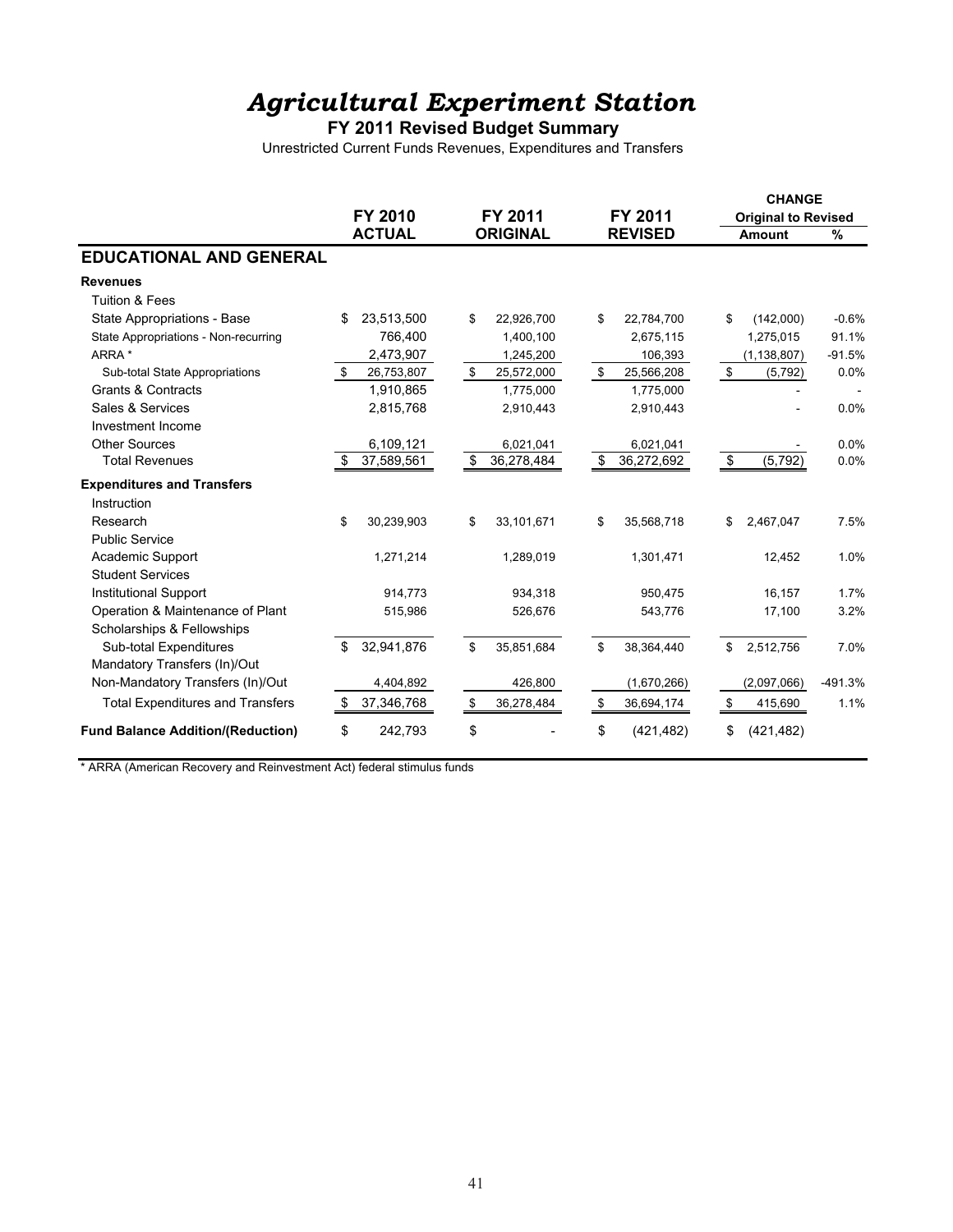## *UT Extension*

**FY 2011 Revised Budget Summary**

Unrestricted Current Funds Revenues, Expenditures and Transfers

|                                          |                  |                               |                   | <b>CHANGE</b>              |          |  |
|------------------------------------------|------------------|-------------------------------|-------------------|----------------------------|----------|--|
|                                          | FY 2010          | FY 2011                       | FY 2011           | <b>Original to Revised</b> |          |  |
|                                          | <b>ACTUAL</b>    | <b>ORIGINAL</b>               | <b>REVISED</b>    | <b>Amount</b>              | %        |  |
| <b>EDUCATIONAL AND GENERAL</b>           |                  |                               |                   |                            |          |  |
| <b>Revenues</b>                          |                  |                               |                   |                            |          |  |
| <b>Tuition &amp; Fees</b>                |                  |                               |                   |                            |          |  |
| State Appropriations - Base              | \$<br>28,249,600 | \$<br>27,502,900              | \$<br>27,288,500  | \$<br>(214, 400)           | $-0.8%$  |  |
| State Appropriations - Non-recurring     | 870,100          | 1,781,600                     | 3,211,076         | 1,429,476                  | 80.2%    |  |
| ARRA *                                   | 2,494,319        | 1,495,400                     | 532,581           | (962, 819)                 | $-64.4%$ |  |
| Sub-total State Appropriations           | 31,614,019<br>\$ | \$<br>30,779,900              | \$<br>31,032,157  | \$<br>252,257              | 0.8%     |  |
| <b>Grants &amp; Contracts</b>            | 762,294          | 557,000                       | 557,000           |                            |          |  |
| <b>Federal Grants &amp; Contracts</b>    | 139,675          | 100,000                       | 100,000           |                            |          |  |
| <b>State Grants &amp; Contracts</b>      | 582,301          | 425,000                       | 425,000           |                            |          |  |
| <b>Local Grants &amp; Contracts</b>      |                  |                               |                   |                            |          |  |
| <b>Private Grants &amp; Contracts</b>    | 40,317           | 32,000                        | 32,000            |                            |          |  |
| Sales & Services                         | 3,370,118        | 3,387,800                     | 3,387,800         |                            | 0.0%     |  |
| Investment Income                        |                  |                               |                   |                            |          |  |
| <b>Other Sources</b>                     | 8,785,802        | 9,417,578                     | 9,417,578         |                            | 0.0%     |  |
| <b>Other Sources</b>                     | 305,338          | 156,600                       | 156,600           |                            | 0.0%     |  |
| <b>Federal Appropriations</b>            | 8,480,464        | 9,260,978                     | 9,260,978         |                            | 0.0%     |  |
| <b>Local Appropriations</b>              |                  |                               |                   |                            |          |  |
| <b>Gifts</b>                             |                  |                               |                   |                            |          |  |
| <b>Endowment Income</b>                  |                  |                               |                   |                            |          |  |
| <b>Total Revenues</b>                    | 44,532,234<br>\$ | $\sqrt[6]{3}$<br>44, 142, 278 | 44,394,535<br>\$  | \$<br>252,257              | 0.6%     |  |
| <b>Expenditures and Transfers</b>        |                  |                               |                   |                            |          |  |
| Instruction                              |                  |                               |                   |                            |          |  |
| Research                                 | \$<br>2.609      |                               |                   | \$                         | 0.0%     |  |
| <b>Public Service</b>                    | 36,404,303       | \$<br>43,004,937              | \$<br>49,236,657  | 6,231,720                  | 14.5%    |  |
| Academic Support                         | 921,178          | 773,603                       | 798,603           | 25,000                     | 3.2%     |  |
| <b>Student Services</b>                  |                  |                               |                   |                            |          |  |
| <b>Institutional Support</b>             | 422,632          | 336,333                       | 342,990           | 6,657                      | 2.0%     |  |
| Operation & Maintenance of Plant         |                  |                               |                   |                            |          |  |
| Scholarships & Fellowships               |                  |                               |                   |                            |          |  |
| Sub-total Expenditures                   | 37,750,722<br>\$ | \$<br>44,114,873              | \$<br>50,378,250  | 6,263,377<br>\$            | 14.2%    |  |
| Mandatory Transfers (In)/Out             |                  |                               |                   |                            |          |  |
| Non-Mandatory Transfers (In)/Out         | 1,930,042        | 593,300                       | 948,050           | 354,750                    | 59.8%    |  |
| <b>Total Expenditures and Transfers</b>  | \$<br>39,680,763 | \$<br>44,708,173              | \$<br>51,326,300  | \$<br>6,618,127            | 14.8%    |  |
|                                          |                  |                               |                   |                            |          |  |
| <b>Fund Balance Addition/(Reduction)</b> | \$<br>4,851,470  | \$<br>(565, 895)              | \$<br>(6,931,765) | \$ (6,365,870)             |          |  |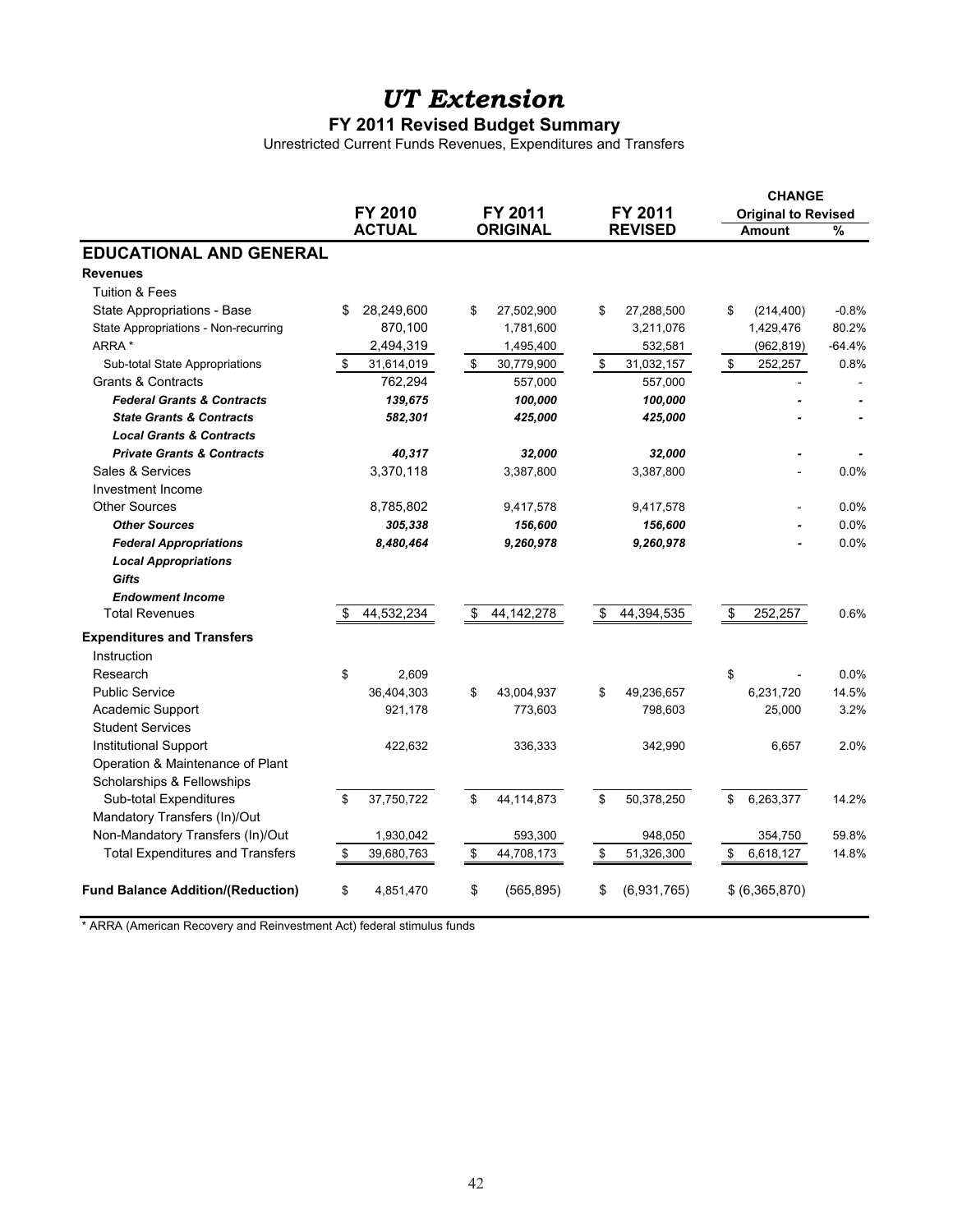## *Veterinary Medicine*

#### **FY 2011 Revised Budget Summary**

Unrestricted Current Funds Revenues, Expenditures and Transfers

|                                          |                    |                    |                     | <b>CHANGE</b>               |  |  |
|------------------------------------------|--------------------|--------------------|---------------------|-----------------------------|--|--|
|                                          | FY 2010            | FY 2011            | FY 2011             | <b>Original to Revised</b>  |  |  |
|                                          | <b>ACTUAL</b>      | <b>ORIGINAL</b>    | <b>REVISED</b>      | %<br>Amount                 |  |  |
| <b>EDUCATIONAL AND GENERAL</b>           |                    |                    |                     |                             |  |  |
| <b>Revenues</b>                          |                    |                    |                     |                             |  |  |
| <b>Tuition &amp; Fees</b>                | \$<br>8,429,283    | 9,481,130<br>\$    | 9,353,554<br>\$     | (127, 576)<br>$-1.3%$<br>\$ |  |  |
| State Appropriations - Base              | 15,033,300<br>\$   | \$<br>14,445,500   | \$<br>14,354,100    | $-0.6%$<br>\$<br>(91, 400)  |  |  |
| State Appropriations - Non-recurring     | 540,400            | 1,434,000          | 2,753,588           | 1,319,588<br>92.0%          |  |  |
| ARRA *                                   | 645,485            | 1,564,700          | 247,615             | $-84.2%$<br>(1, 317, 085)   |  |  |
| Sub-total State Appropriations           | 16,219,185<br>\$   | - \$<br>17,444,200 | \$<br>17,355,303    | \$<br>(88, 897)<br>$-0.5%$  |  |  |
| <b>Grants &amp; Contracts</b>            | 1,328,095          | 1,286,177          | 1,286,177           | 0.0%                        |  |  |
| Sales & Services                         | 9,904,134          | 10,231,670         | 10,231,670          | 0.0%                        |  |  |
| Investment Income                        |                    |                    |                     |                             |  |  |
| <b>Other Sources</b>                     | 290,038            | 204,945            | 208,043             | 3,098<br>1.5%               |  |  |
| <b>Total Revenues</b>                    | 36,170,735<br>- \$ | 38,648,122<br>\$   | 38,434,747<br>\$    | \$<br>(213, 375)<br>$-0.6%$ |  |  |
| <b>Expenditures and Transfers</b>        |                    |                    |                     |                             |  |  |
| Instruction                              | \$<br>24,027,897   | 28,015,156<br>\$   | \$<br>30,562,675    | 2,547,519<br>9.1%<br>\$     |  |  |
| Research                                 | 2,562,771          | 3,112,001          | 3,829,217           | 717,216<br>23.0%            |  |  |
| <b>Public Service</b>                    |                    |                    |                     |                             |  |  |
| Academic Support                         | 3,822,215          | 4,207,343          | 4,396,430           | 189,087<br>4.5%             |  |  |
| <b>Student Services</b>                  |                    |                    |                     |                             |  |  |
| <b>Institutional Support</b>             | 491.997            | 387.970            | 405,410             | 17,440<br>4.5%              |  |  |
| Operation & Maintenance of Plant         | 2,377,279          | 2,945,664          | 3,366,306           | 420,642<br>14.3%            |  |  |
| Scholarships & Fellowships               | 22,500             | 60,000             | 60,000              | 0.0%                        |  |  |
| Sub-total Expenditures                   | 33,304,660<br>\$   | \$<br>38,728,134   | \$<br>42,620,038    | 3,891,904<br>\$<br>10.0%    |  |  |
| Mandatory Transfers (In)/Out             | 173,757            |                    |                     |                             |  |  |
| Non-Mandatory Transfers (In)/Out         | 176,212            | 208,100            | 376,589             | 168,489<br>81.0%            |  |  |
| <b>Total Expenditures and Transfers</b>  | 33,654,629<br>- \$ | \$<br>38,936,234   | \$<br>42,996,627    | 10.4%<br>4,060,393<br>\$    |  |  |
| <b>Fund Balance Addition/(Reduction)</b> | 2,516,106<br>\$    | \$<br>(288, 112)   | (4, 561, 880)<br>\$ | \$ (4,273,768)              |  |  |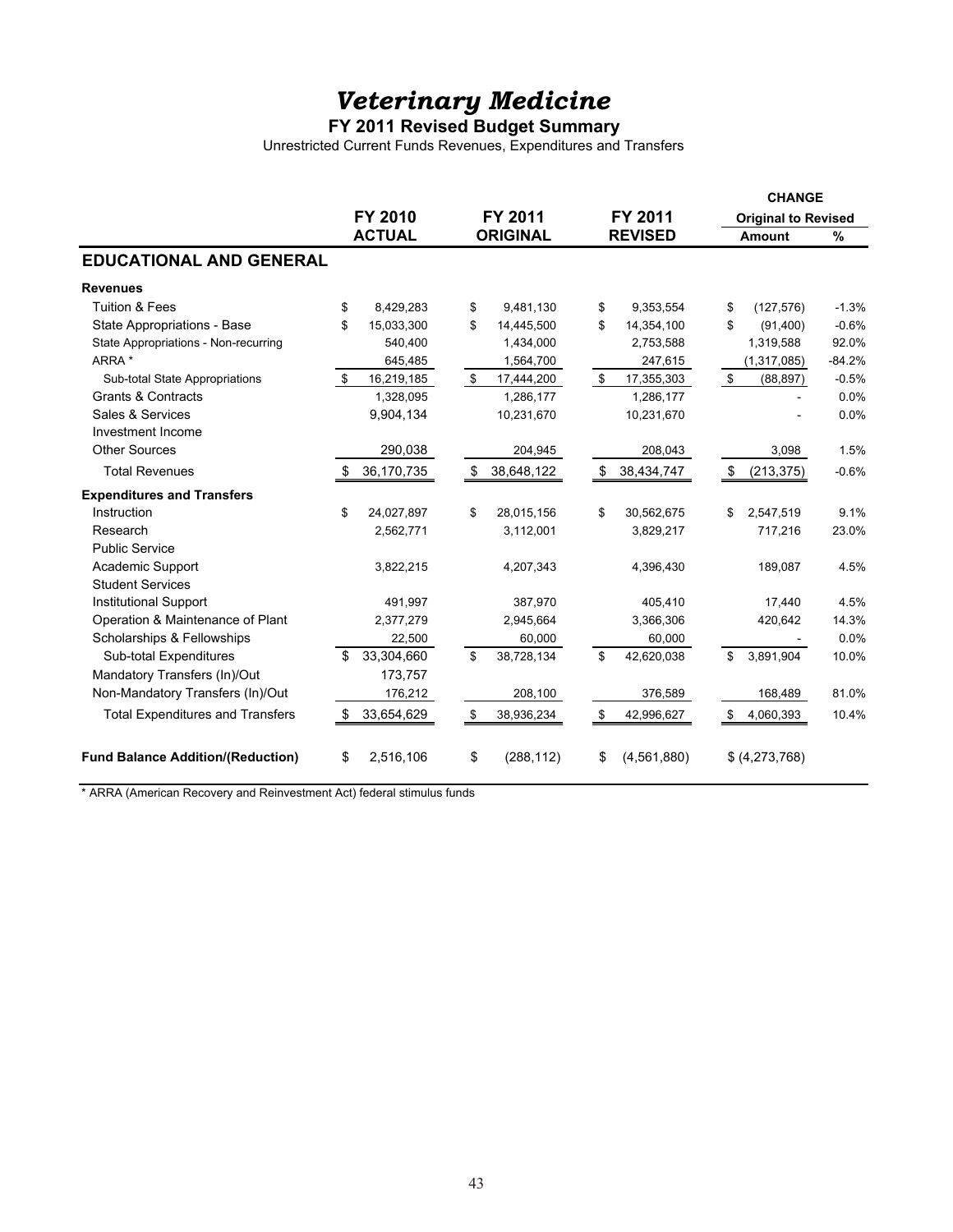## *Total Public Service Units*

#### **FY 2011 Revised Budget Summary**

Unrestricted Current Funds Revenues, Expenditures and Transfers

|                                          |      |                |                  |                  | <b>CHANGE</b>              |          |
|------------------------------------------|------|----------------|------------------|------------------|----------------------------|----------|
|                                          |      | <b>FY 2010</b> | FY 2011          | FY 2011          | <b>Original to Revised</b> |          |
|                                          |      | <b>ACTUAL</b>  | <b>ORIGINAL</b>  | <b>REVISED</b>   | <b>Amount</b>              | %        |
| <b>EDUCATIONAL AND GENERAL</b>           |      |                |                  |                  |                            |          |
| <b>Revenues</b>                          |      |                |                  |                  |                            |          |
| <b>Tuition &amp; Fees</b>                |      |                |                  |                  |                            |          |
| State Appropriations - Base              | \$   | 8,772,400      | \$<br>8,349,200  | \$<br>8,287,800  | \$<br>(61, 400)            | $-0.7%$  |
| State Appropriations - Non-recurring     |      | 223,200        | 602,600          | 958,835          | 356,235                    | 59.1%    |
| ARRA *                                   |      | 620,284        | 746,900          | 294,816          | (452, 084)                 | $-60.5%$ |
| Sub-total State Appropriations           | \$   | 9,615,884      | \$<br>9,698,700  | \$<br>9,541,451  | \$<br>(157, 249)           | $-1.6%$  |
| <b>Grants &amp; Contracts</b>            |      | 599,091        | 585,550          | 585,550          |                            | 0.0%     |
| Sales & Services                         |      |                |                  |                  |                            |          |
| Investment Income                        |      |                |                  |                  |                            |          |
| <b>Other Sources</b>                     |      | 5,935,874      | 5,957,513        | 5,819,268        | (138, 245)                 | $-2.3%$  |
| <b>Total Revenues</b>                    | \$   | 16,150,849     | \$<br>16,241,763 | \$<br>15,946,269 | \$<br>(295, 494)           | $-1.8%$  |
| <b>Expenditures and Transfers</b>        |      |                |                  |                  |                            |          |
| Instruction                              |      |                |                  |                  |                            |          |
| Research                                 |      |                |                  |                  |                            |          |
| <b>Public Service</b>                    | \$   | 14,450,385     | \$<br>14,816,535 | \$<br>14,289,516 | \$<br>(527, 019)           | $-3.6%$  |
| Academic Support                         |      | 212,478        | 231,802          | 231,802          |                            | 0.0%     |
| <b>Student Services</b>                  |      |                |                  |                  |                            |          |
| <b>Institutional Support</b>             |      | 761,519        | 904,840          | 911,300          | 6,460                      | 0.7%     |
| Operation & Maintenance of Plant         |      |                |                  |                  |                            |          |
| Scholarships & Fellowships               |      |                |                  |                  |                            |          |
| Sub-total Expenditures                   | \$   | 15,424,382     | \$<br>15,953,177 | \$<br>15,432,618 | \$<br>(520, 559)           | $-3.3%$  |
| Mandatory Transfers (In)/Out             |      |                |                  |                  |                            |          |
| Non-Mandatory Transfers (In)/Out         |      | 638,283        | 403,354          | 753,405          | 350,051                    | 86.8%    |
| <b>Total Expenditures and Transfers</b>  | - \$ | 16,062,665     | \$<br>16,356,531 | 16,186,023       | \$<br>(170, 508)           | $-1.0%$  |
| <b>Fund Balance Addition/(Reduction)</b> | \$   | 88,184         | \$<br>(114, 768) | \$<br>(239, 754) | \$<br>(124, 986)           |          |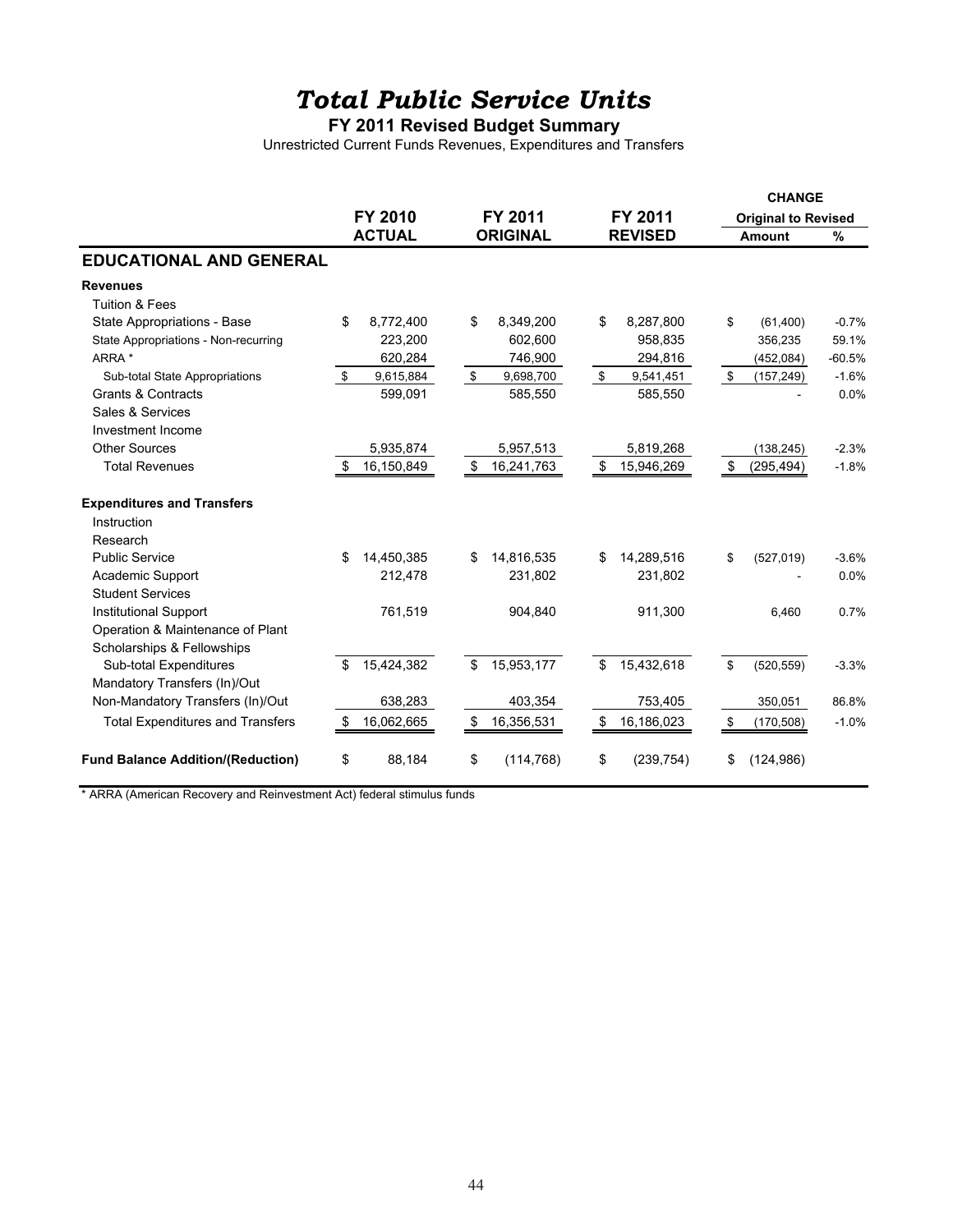## *Institute for Public Service*

#### **FY 2011 Revised Budget Summary**

Unrestricted Current Funds Revenues, Expenditures and Transfers

|                                          |                |               |                 |           |         |                | <b>CHANGE</b>              |               |          |
|------------------------------------------|----------------|---------------|-----------------|-----------|---------|----------------|----------------------------|---------------|----------|
|                                          | FY 2010        |               | FY 2011         |           | FY 2011 |                | <b>Original to Revised</b> |               |          |
|                                          |                | <b>ACTUAL</b> | <b>ORIGINAL</b> |           |         | <b>REVISED</b> |                            | <b>Amount</b> |          |
| <b>EDUCATIONAL AND GENERAL</b>           |                |               |                 |           |         |                |                            |               |          |
| <b>Revenues</b>                          |                |               |                 |           |         |                |                            |               |          |
| <b>Tuition &amp; Fees</b>                |                |               |                 |           |         |                |                            |               |          |
| State Appropriations - Base              | \$             | 4,724,400     | \$              | 4,346,000 | \$      | 4,310,600      | \$                         | (35, 400)     | $-0.8%$  |
| State Appropriations - Non-recurring     |                | 76,200        |                 | 255,300   |         | 488,257        |                            | 232,957       | 91.2%    |
| ARRA *                                   |                | 350,172       |                 | 328,400   |         | 113,428        |                            | (214, 972)    | $-65.5%$ |
| Sub-total State Appropriations           | \$             | 5,150,772     | \$              | 4,929,700 | \$      | 4,912,285      | \$                         | (17, 415)     | $-0.4%$  |
| <b>Grants &amp; Contracts</b>            |                | 528,683       |                 | 540,000   |         | 540,000        |                            |               | 0.0%     |
| Sales & Services                         |                |               |                 |           |         |                |                            |               |          |
| Investment Income                        |                |               |                 |           |         |                |                            |               |          |
| <b>Other Sources</b>                     |                | 346,874       |                 | 429,075   |         | 429,075        |                            |               | 0.0%     |
| <b>Total Revenues</b>                    | \$             | 6,026,328     | \$              | 5,898,775 | \$      | 5,881,360      | \$                         | (17, 415)     | $-0.3%$  |
| <b>Expenditures and Transfers</b>        |                |               |                 |           |         |                |                            |               |          |
| Instruction                              |                |               |                 |           |         |                |                            |               |          |
| Research                                 |                |               |                 |           |         |                |                            |               |          |
| <b>Public Service</b>                    | \$             | 5,147,876     | \$              | 4,595,457 | \$      | 4,535,018      | \$                         | (60, 439)     | $-1.3%$  |
| Academic Support                         |                |               |                 |           |         |                |                            |               |          |
| <b>Student Services</b>                  |                |               |                 |           |         |                |                            |               |          |
| <b>Institutional Support</b>             |                | 753,480       |                 | 887,540   |         | 894,000        |                            | 6,460         | 0.7%     |
| Operation & Maintenance of Plant         |                |               |                 |           |         |                |                            |               |          |
| Scholarships & Fellowships               |                |               |                 |           |         |                |                            |               |          |
| Sub-total Expenditures                   | $\mathfrak{S}$ | 5,901,356     | \$              | 5,482,997 | \$      | 5,429,018      | \$                         | (53, 979)     | $-1.0%$  |
| Mandatory Transfers (In)/Out             |                |               |                 |           |         |                |                            |               |          |
| Non-Mandatory Transfers (In)/Out         |                | 193,775       |                 | 438,854   |         | 659,250        |                            | 220,396       | 50.2%    |
| <b>Total Expenditures and Transfers</b>  | \$             | 6,095,131     | \$              | 5,921,851 | \$      | 6,088,268      | \$                         | 166,417       | 2.8%     |
| <b>Fund Balance Addition/(Reduction)</b> | \$             | (68, 803)     | \$              | (23,076)  | \$      | (206, 908)     | \$                         | (183, 832)    |          |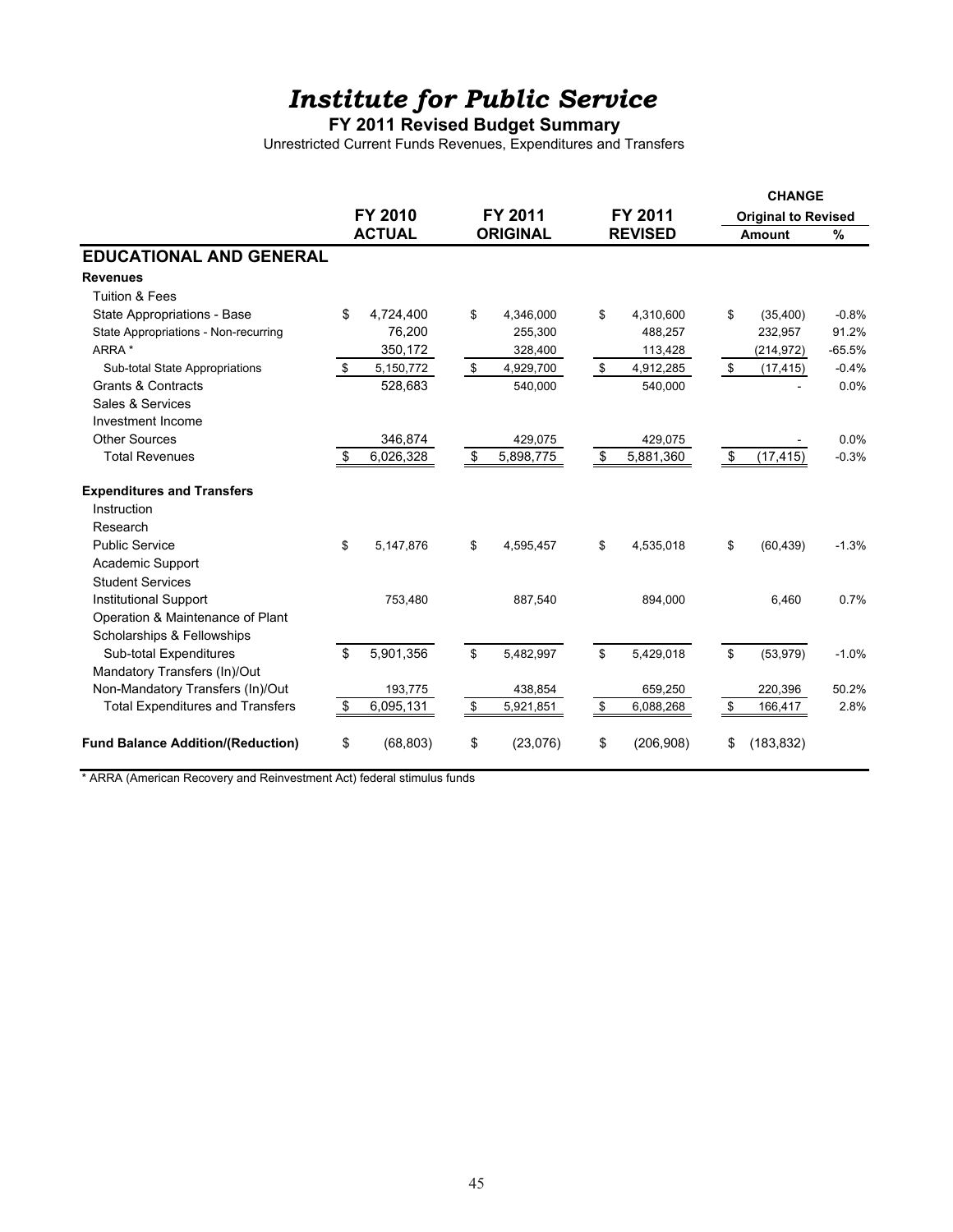# *Municipal Technical Advisory Service*

**FY 2011 Revised Budget Summary**

Unrestricted Current Funds Revenues, Expenditures and Transfers

|                                          |         |               |    |                            |    |                           |    | <b>CHANGE</b>              |          |  |
|------------------------------------------|---------|---------------|----|----------------------------|----|---------------------------|----|----------------------------|----------|--|
|                                          | FY 2010 |               |    | FY 2011<br><b>ORIGINAL</b> |    | FY 2011<br><b>REVISED</b> |    | <b>Original to Revised</b> |          |  |
|                                          |         | <b>ACTUAL</b> |    |                            |    |                           |    | <b>Amount</b>              |          |  |
| <b>EDUCATIONAL AND GENERAL</b>           |         |               |    |                            |    |                           |    |                            |          |  |
| <b>Revenues</b>                          |         |               |    |                            |    |                           |    |                            |          |  |
| <b>Tuition &amp; Fees</b>                |         |               |    |                            |    |                           |    |                            |          |  |
| State Appropriations - Base              | \$      | 2,554,700     | \$ | 2,512,600                  | \$ | 2,498,000                 | \$ | (14,600)                   | $-0.6%$  |  |
| State Appropriations - Non-recurring     |         | 90,100        |    | 211,100                    |    | 293,439                   |    | 82,339                     | 39.0%    |  |
| ARRA *                                   |         | 151,301       |    | 268,700                    |    | 132,299                   |    | (136, 401)                 | $-50.8%$ |  |
| Sub-total State Appropriations           | \$      | 2,796,101     | \$ | 2,992,400                  | \$ | 2,923,738                 | \$ | (68, 662)                  | $-2.3%$  |  |
| <b>Grants &amp; Contracts</b>            |         | 32,324        |    | 20,000                     |    | 20,000                    |    |                            |          |  |
| Sales & Services                         |         |               |    |                            |    |                           |    |                            |          |  |
| Investment Income                        |         |               |    |                            |    |                           |    |                            |          |  |
| <b>Other Sources</b>                     |         | 2,697,641     |    | 2,720,348                  |    | 2,582,103                 |    | (138, 245)                 | $-5.1%$  |  |
| <b>Total Revenues</b>                    | \$      | 5,526,066     | \$ | 5,732,748                  | \$ | 5,525,841                 | \$ | (206, 907)                 | $-3.6%$  |  |
| <b>Expenditures and Transfers</b>        |         |               |    |                            |    |                           |    |                            |          |  |
| Instruction                              |         |               |    |                            |    |                           |    |                            |          |  |
| Research                                 |         |               |    |                            |    |                           |    |                            |          |  |
| <b>Public Service</b>                    | \$      | 4,979,591     | \$ | 5,497,610                  | \$ | 5,186,709                 | \$ | (310, 901)                 | $-5.7%$  |  |
| Academic Support                         |         | 212,478       |    | 231,802                    |    | 231,802                   |    |                            | 0.0%     |  |
| <b>Student Services</b>                  |         |               |    |                            |    |                           |    |                            |          |  |
| <b>Institutional Support</b>             |         | 4,088         |    | 8,500                      |    | 8,500                     |    |                            |          |  |
| Operation & Maintenance of Plant         |         |               |    |                            |    |                           |    |                            |          |  |
| Scholarships & Fellowships               |         |               |    |                            |    |                           |    |                            |          |  |
| <b>Sub-total Expenditures</b>            | \$      | 5,196,157     | \$ | 5,737,912                  | \$ | 5,427,011                 | \$ | (310, 901)                 | $-5.4%$  |  |
| Mandatory Transfers (In)/Out             |         |               |    |                            |    |                           |    |                            |          |  |
| Non-Mandatory Transfers (In)/Out         |         | 206,437       |    | 21,263                     |    | 103,218                   |    | 81,955                     | 385.4%   |  |
| <b>Total Expenditures and Transfers</b>  | \$      | 5,402,594     | \$ | 5,759,175                  | \$ | 5,530,229                 | \$ | (228, 946)                 | $-4.0%$  |  |
| <b>Fund Balance Addition/(Reduction)</b> | \$      | 123,472       | \$ | (26, 427)                  | \$ | (4,388)                   | \$ | 22,039                     |          |  |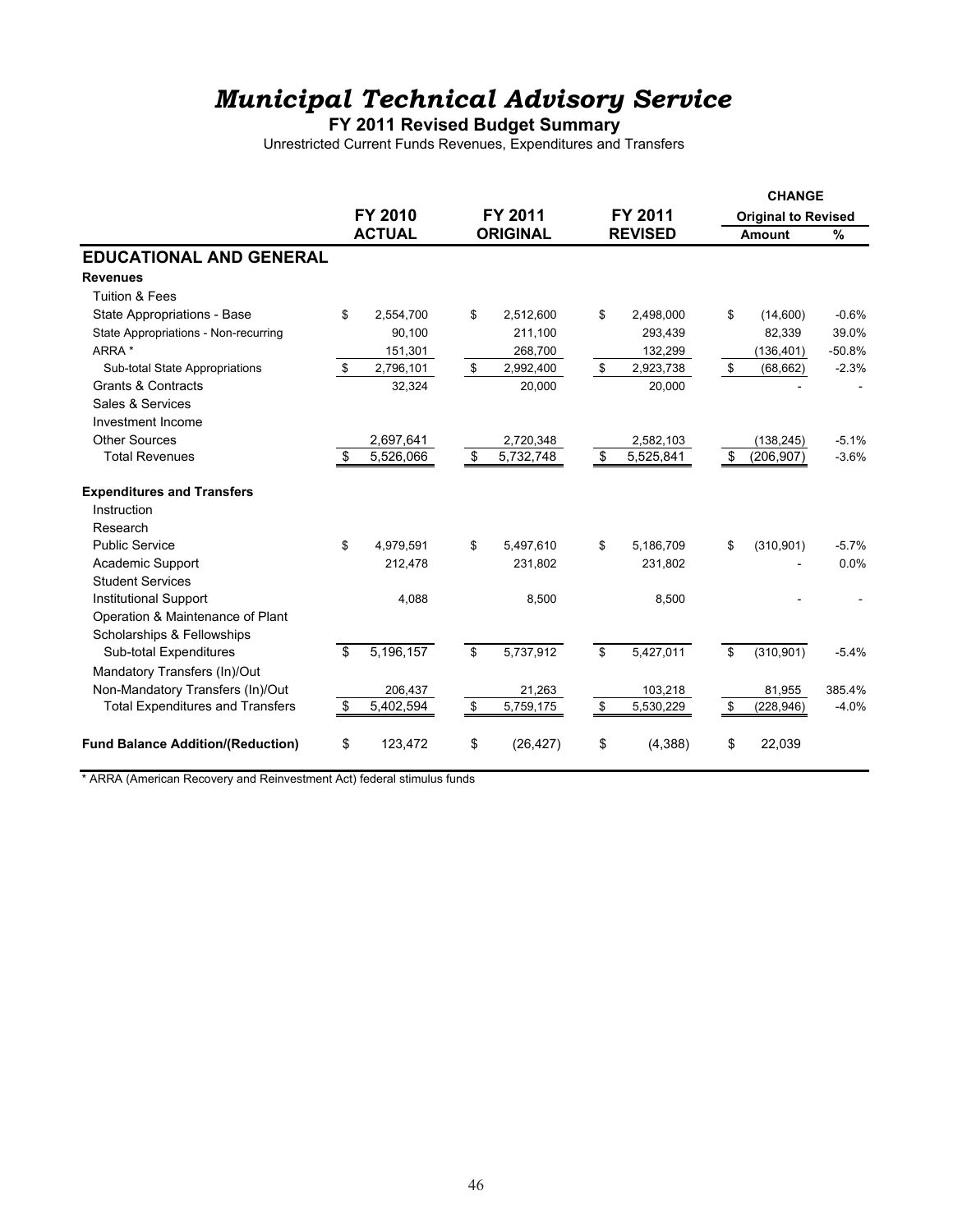## *County Technical Assistance Service*

**FY 2011 Revised Budget Summary**

Unrestricted Current Funds Revenues, Expenditures and Transfers

|                                          |                                 |           |                            |           |                           |           |                            | <b>CHANGE</b> |          |  |
|------------------------------------------|---------------------------------|-----------|----------------------------|-----------|---------------------------|-----------|----------------------------|---------------|----------|--|
|                                          | <b>FY 2010</b><br><b>ACTUAL</b> |           | FY 2011<br><b>ORIGINAL</b> |           | FY 2011<br><b>REVISED</b> |           | <b>Original to Revised</b> |               |          |  |
|                                          |                                 |           |                            |           |                           |           | <b>Amount</b>              |               | $\%$     |  |
| <b>EDUCATIONAL AND GENERAL</b>           |                                 |           |                            |           |                           |           |                            |               |          |  |
| <b>Revenues</b>                          |                                 |           |                            |           |                           |           |                            |               |          |  |
| <b>Tuition &amp; Fees</b>                |                                 |           |                            |           |                           |           |                            |               |          |  |
| State Appropriations - Base              | \$                              | 1,493,300 | \$                         | 1,490,600 | \$                        | 1,479,200 | \$                         | (11,400)      | $-0.8%$  |  |
| State Appropriations - Non-recurring     |                                 | 56,900    |                            | 136,200   |                           | 177,139   |                            | 40,939        | 30.1%    |  |
| ARRA *                                   |                                 | 118,811   |                            | 149,800   |                           | 49,089    |                            | (100, 711)    | $-67.2%$ |  |
| Sub-total State Appropriations           | \$                              | 1,669,011 | $\mathfrak s$              | 1,776,600 | \$                        | 1,705,428 | \$                         | (71, 172)     | $-4.0%$  |  |
| <b>Grants &amp; Contracts</b>            |                                 | 38,085    |                            | 25,550    |                           | 25,550    |                            |               |          |  |
| Sales & Services                         |                                 |           |                            |           |                           |           |                            |               |          |  |
| Investment Income                        |                                 |           |                            |           |                           |           |                            |               |          |  |
| <b>Other Sources</b>                     |                                 | 2,891,359 |                            | 2,808,090 |                           | 2,808,090 |                            |               | 0.0%     |  |
| <b>Total Revenues</b>                    | \$                              | 4,598,455 | $\mathfrak s$              | 4,610,240 | \$                        | 4,539,068 | \$                         | (71, 172)     | $-1.5%$  |  |
| <b>Expenditures and Transfers</b>        |                                 |           |                            |           |                           |           |                            |               |          |  |
| Instruction                              |                                 |           |                            |           |                           |           |                            |               |          |  |
| Research                                 |                                 |           |                            |           |                           |           |                            |               |          |  |
| <b>Public Service</b>                    |                                 | 4,322,918 | \$                         | 4,723,468 | \$                        | 4,567,789 | \$                         | (155, 679)    | $-3.3%$  |  |
| Academic Support                         |                                 |           |                            |           |                           |           |                            |               |          |  |
| <b>Student Services</b>                  |                                 |           |                            |           |                           |           |                            |               |          |  |
| <b>Institutional Support</b>             |                                 | 3,951     |                            | 8,800     |                           | 8,800     |                            |               |          |  |
| Operation & Maintenance of Plant         |                                 |           |                            |           |                           |           |                            |               |          |  |
| Scholarships & Fellowships               |                                 |           |                            |           |                           |           |                            |               |          |  |
| Sub-total Expenditures                   | \$                              | 4,326,869 | \$                         | 4,732,268 | \$                        | 4,576,589 | \$                         | (155, 679)    | $-3.3%$  |  |
| Mandatory Transfers (In)/Out             |                                 |           |                            |           |                           |           |                            |               |          |  |
| Non-Mandatory Transfers (In)/Out         |                                 | 238,071   |                            | (56, 763) |                           | (9,063)   |                            | 47,700        | $-84.0%$ |  |
| <b>Total Expenditures and Transfers</b>  | \$                              | 4,564,940 | \$                         | 4,675,505 | \$                        | 4,567,526 | \$                         | (107,979)     | $-2.3%$  |  |
| <b>Fund Balance Addition/(Reduction)</b> | \$                              | 33,514    | \$                         | (65, 265) | \$                        | (28, 458) | \$                         | 36,807        |          |  |